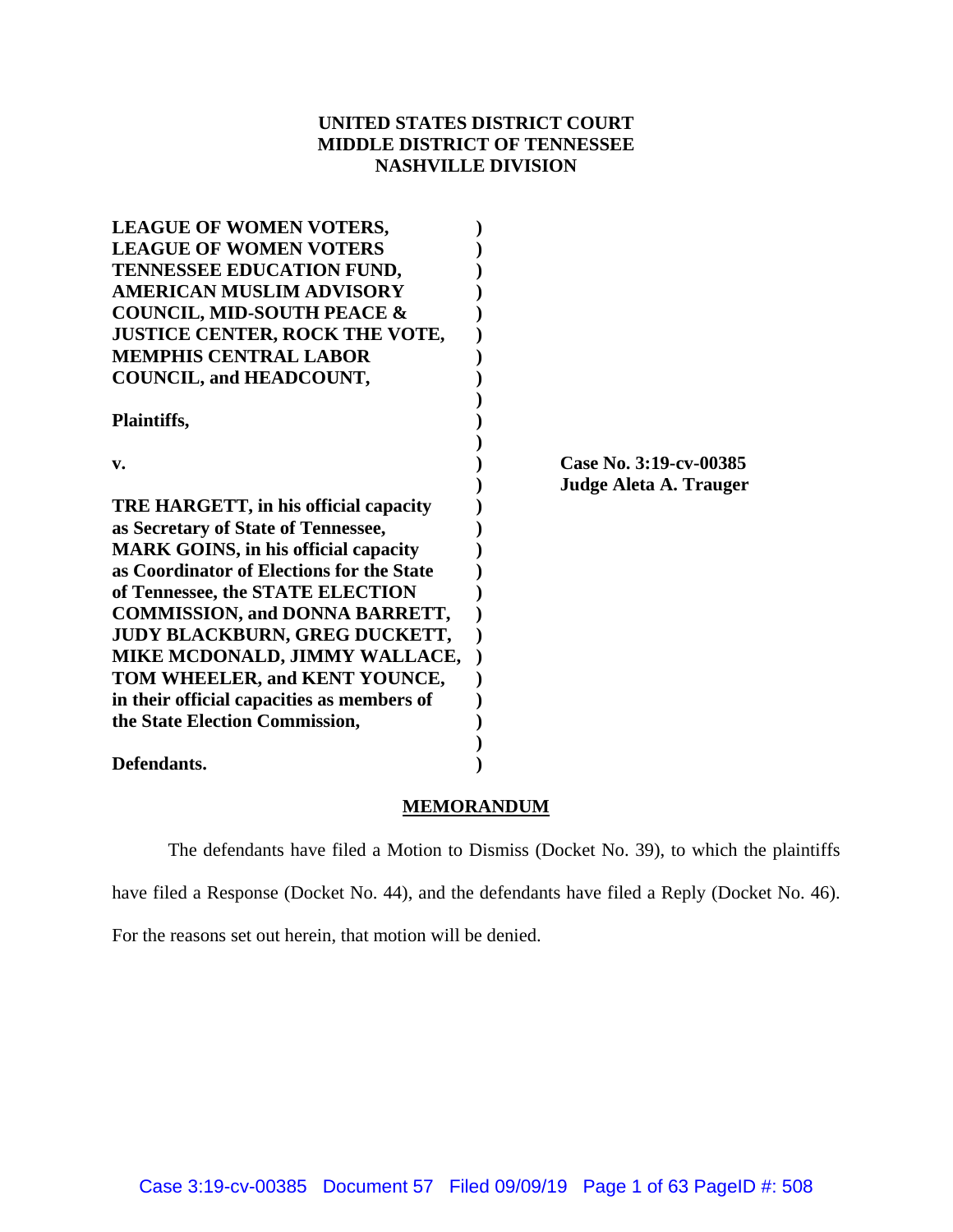## **I. BACKGROUND AND PROCEDURAL HISTORY1**

## **A. Voting in Tennessee**

 Tennessee relies on popular elections to select (or, in a few cases, decide whether or not to retain) many of the state's most important state, local, and federal officials. *E.g.*, U.S. Const. art. I, § 2, cl. 1 (U.S. Representatives); U.S. Const. amend. XVII (U.S. Senators); Tenn. Const. art. II, § 7 (state legislators); Tenn. Const. art. III, § 2 (Governor); Tenn. Const. art. VI, § 3 (state appellate judges); Tenn. Const. art. VI, § 4 (circuit and chancery court judges); Tenn. Code Ann. § 2-15-101 (presidential electors); Tenn. Code Ann. § 5-6-102 (county mayors); Tenn. Code Ann. § 6-3-101(a) (aldermen); Tenn. Code Ann. § 6-20-201(a)(3) (city mayors); Tenn. Code Ann. § 6-31-101(a) (city council members); Tenn. Code Ann. § 16-18-201 (city judges); Tenn. Code Ann. § 49-2-201(a)(1) (local board of education members). Sometimes, Tennessee voters directly change state or local laws via ballot measures. *See, e.g.*, Tenn. Const. art. XI, § 3 (constitutional amendment); Tenn. Const. art. XI, § 9 (municipal home rule); Tenn. Code Ann. § 6-51-105(a) (municipal annexation); Tenn. Code Ann. § 6-51-201(a) (contraction of municipal boundaries); Tenn. Code Ann. § 6-51-403(b) (merger of municipalities); Tenn. Code Ann. § 6- 52-202 (abolition of municipal charter); Tenn. Code Ann. § 7-2-106(a) (consolidation of metropolitan government); Tenn. Code Ann. § 49-2-501(a)(2) (abolition of special school district); Metro. Gov't of Nashville & Davidson Cty, Tenn., Charter § 19.01 (charter amendment). But, unfortunately, not all Tennesseans vote. Some do not vote because they choose not to, or they forget, or they do not even think about it. Some Tennesseans do not vote because they do not meet the state's requirements for "qualified voters," due to their age, their citizenship status, or their "infamy" based on a past felony conviction from which they have not

<sup>&</sup>lt;sup>1</sup> Except where otherwise indicated, these facts are taken from the plaintiffs' Amended Complaint (Docket No. 37) and are taken as true for the purposes of Rule 12(b).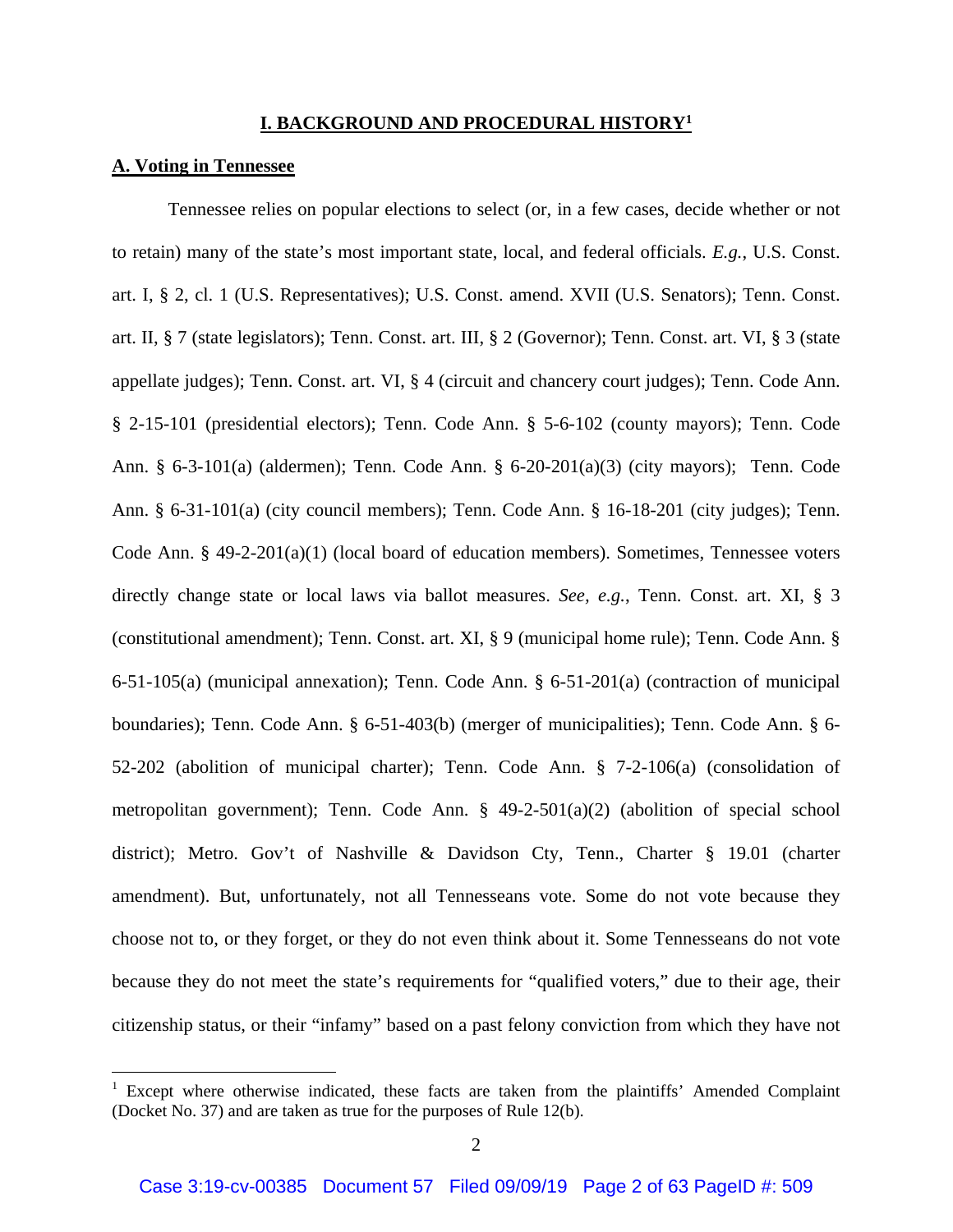had their voting rights restored. *See* Tenn. Code Ann. §§ 2-2-102, 40-20-112, 40-29-202(a). In any given election, however, there are some Tennesseans who are qualified to vote and would like to do so, but who cannot, because "[o]nly qualified voters *who are registered* . . . may vote at elections in Tennessee." Tenn. Code Ann. § 2-1-105 (emphasis added).

The only way to be "registered under" the state's voter registration system is if one "applies to register" with the appropriate county election commission. Tenn. Code Ann. § 2-2- 104(1); *see* Tenn. Code Ann. §§ 2-2-101(2), 2-2-303. A person applying to register must complete a form, on which she provides certain information that establishes her identity and qualifications as a voter. The Tennessee General Assembly requires that the form contain the person's name, sex, address of legal residence, mailing address if different from residential address, social security number, date and place of birth, citizenship status, prior place of voter registration, history of felony convictions, and a declaration of permanent residency. Tenn. Code Ann. § 2-2-116. The application can be completed in person at the office of the county election commission or at a number of other state and local government offices that Tennessee or the county has directed to accept applications and transmit them to the commission. Tenn. Code Ann. §§ 2-2-108(a)(1), 2-2-111(a), 2-2-201, 2-2-202. In addition to in-person registration, Tennessee has an online voter registration system, *see* Tenn. Code Ann. § 2-2-112, and allows registration by mail, *see* Tenn. Code Ann. § 2-2-115(a). Unless a prospective voter applies to register at least thirty days before an election day, the voter will not appear on the voter rolls for that election. Tenn. Code Ann. § 2-2-109(a).

A number of organizations and individuals, recognizing that a lack of registration is the only legal obstacle preventing many Tennesseans from voting, engage in activities intended to assist unregistered qualified voters in filing registration applications. Some of those efforts are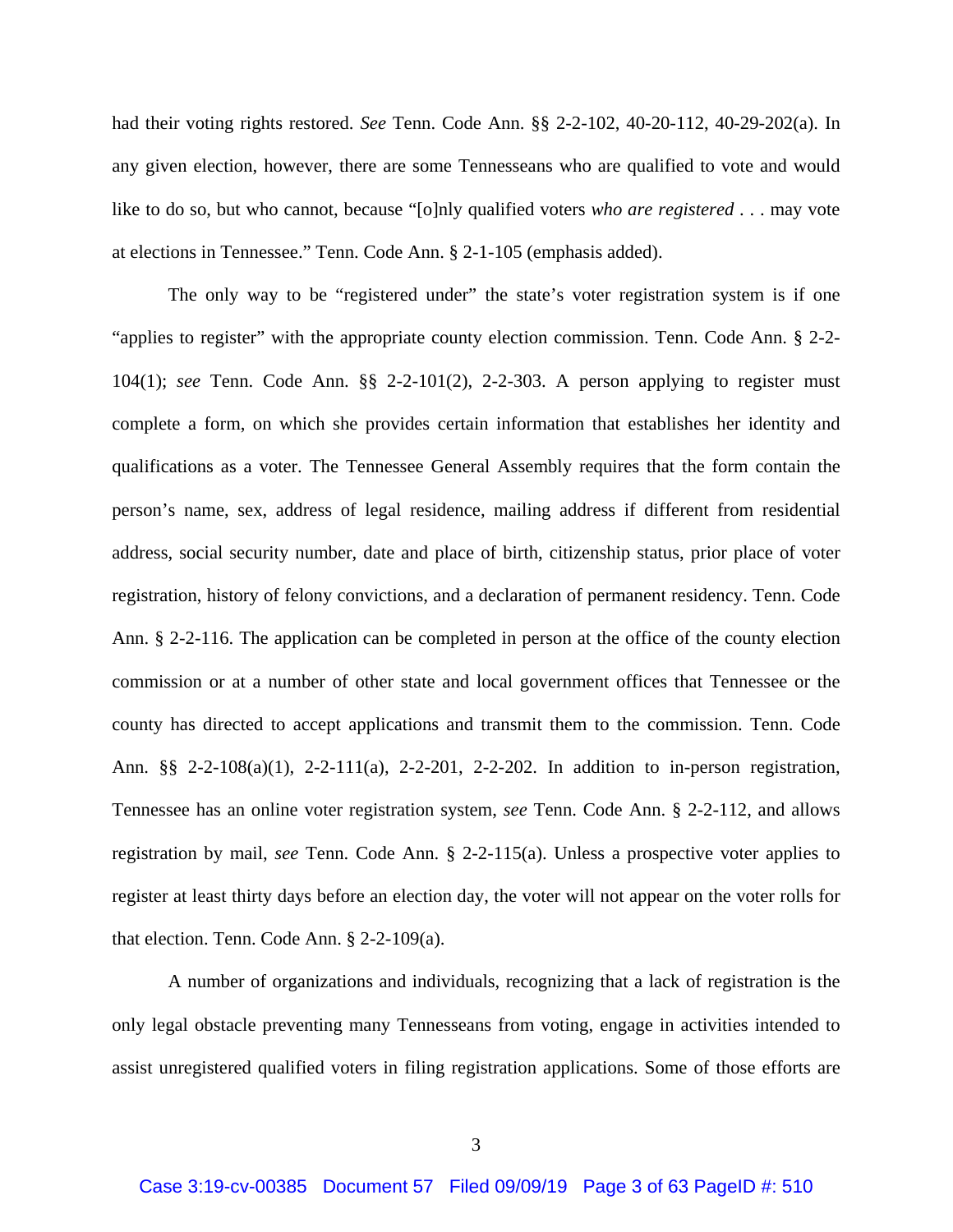small and informal, between friends, family, neighbors, and coworkers. Other efforts to assist in voter registration are larger and directed at the broader public, such as the operation of voter registration desks at schools, community centers, concerts, and other locations frequented by unregistered prospective voters. These efforts historically have involved collecting paper registration forms, although modern technology also allows organizations to assist voters in registering electronically.

Despite those formal and informal efforts to boost registration, the number of registered voters in Tennessee still lags far behind the number of qualified voters. According to the U.S. Census Bureau's Current Population Survey, there were, as of November 2018, approximately 4,872,000 voting-aged citizens in Tennessee, but only about 3,183,000 registered voters. (Docket No. 37 ¶ 100.) Data from the U.S. Election Assistance Commission ranked Tennessee 44th out of all U.S. states and the District of Columbia in the percentage of its citizen population that was registered to vote. (*Id.*)

In the period leading up to the November 2018 general election, some organizations, including the plaintiffs in this case, intensified their Tennessee voter registration efforts. Many of their activities were specifically designed to gather voter registration applications from what the plaintiffs describe as "communities of color and other underserved populations." (*Id.* ¶ 109.) The plaintiffs' focus was consistent with broader trends involving which voters are most likely to benefit from concerted voter registration activities. According to Current Population Survey data surrounding the 2018 election cycle, 5.3% of African-American voters and 5.5% of Hispanic voters in the U.S. reported registering through a voter registration drive, with only 3.1% of white voters reporting the same. (*Id.* ¶ 101.)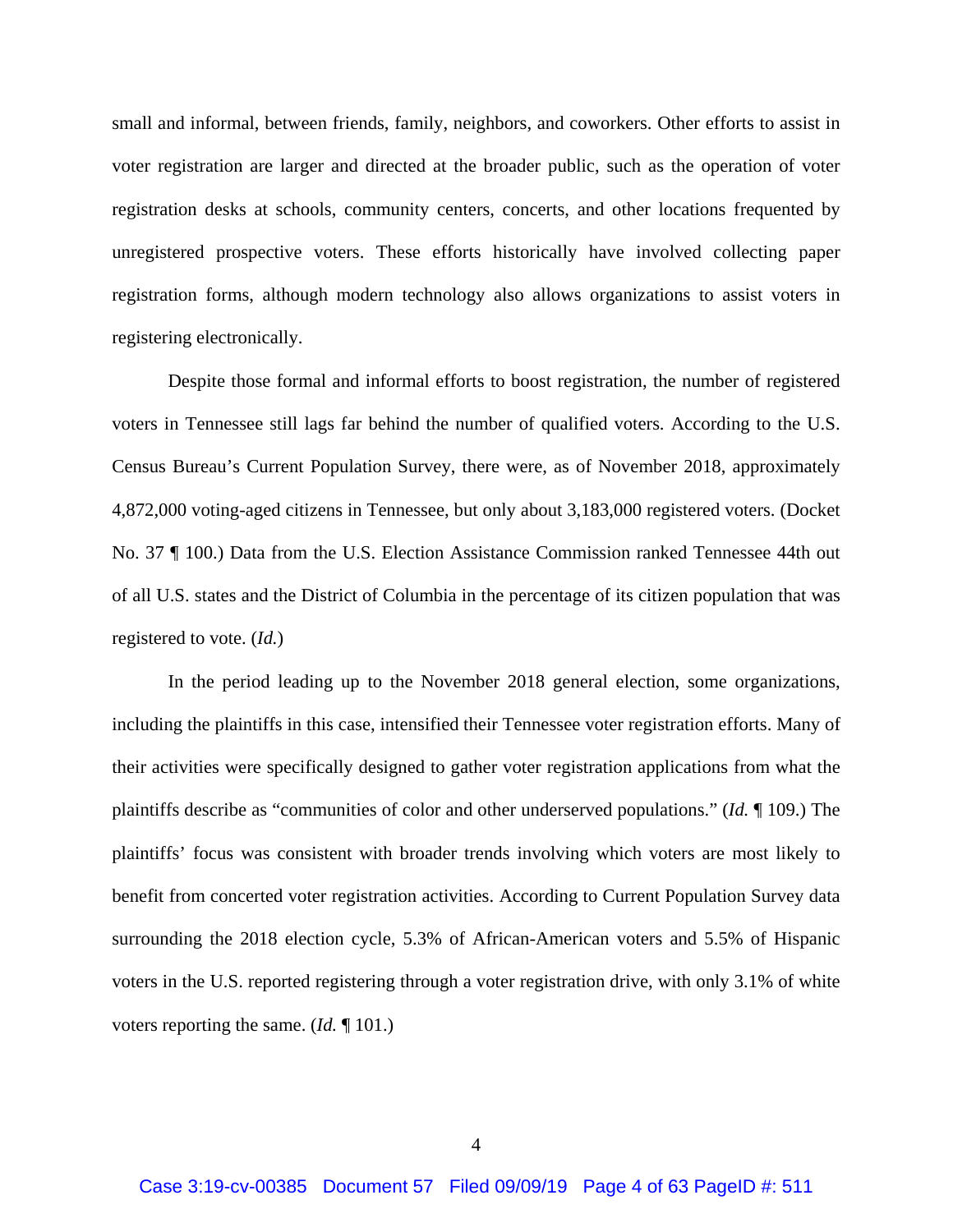After the November 2018 election, the Tennessee General Assembly considered additions to Tennessee's election laws that would more closely regulate nongovernmental voter registration activities. Representative Tim Rudd told the Elections & Campaign Finance Subcommittee of the Tennessee House of Representatives that new laws were necessary because, in 2018, "we had a lot of outsiders, contractors and other people coming in and flooding the local election commission and the state with [voter registration forms] right before the election." (*Id.* ¶ 112.) Legislators expressed concerns about incomplete or erroneous forms that threatened to overwhelm local voter registration authorities and "put legitimate registrations at risk." (*Id.*) The Speaker of Tennessee's House of Representatives posted a message on Twitter in support of new laws, complaining that "outside groups" had attempted to "flood the ballot box with fraudulent votes" in order to defeat a particular candidate for statewide national office, whom the Speaker identified by name. (*Id.* ¶ 116.) The Tennessee Secretary of State voiced similar concerns in an op-ed, writing that the changes were a necessary response to a 2018 "activist" group's having submitted a large number of registration applications. (*Id.* ¶ 113.)

On April 29, 2019, the Tennessee General Assembly passed ELECTION OFFENSES, 2019 Tenn. Laws Pub. ch. 250 (H.B. 1079) (hereinafter, the "Act"). On May 2, 2019, Governor Bill Lee signed the Act into law, and its provisions are slated to "take effect" on October 1, 2019. 2019 Tenn. Laws Pub. ch. 250, § 9.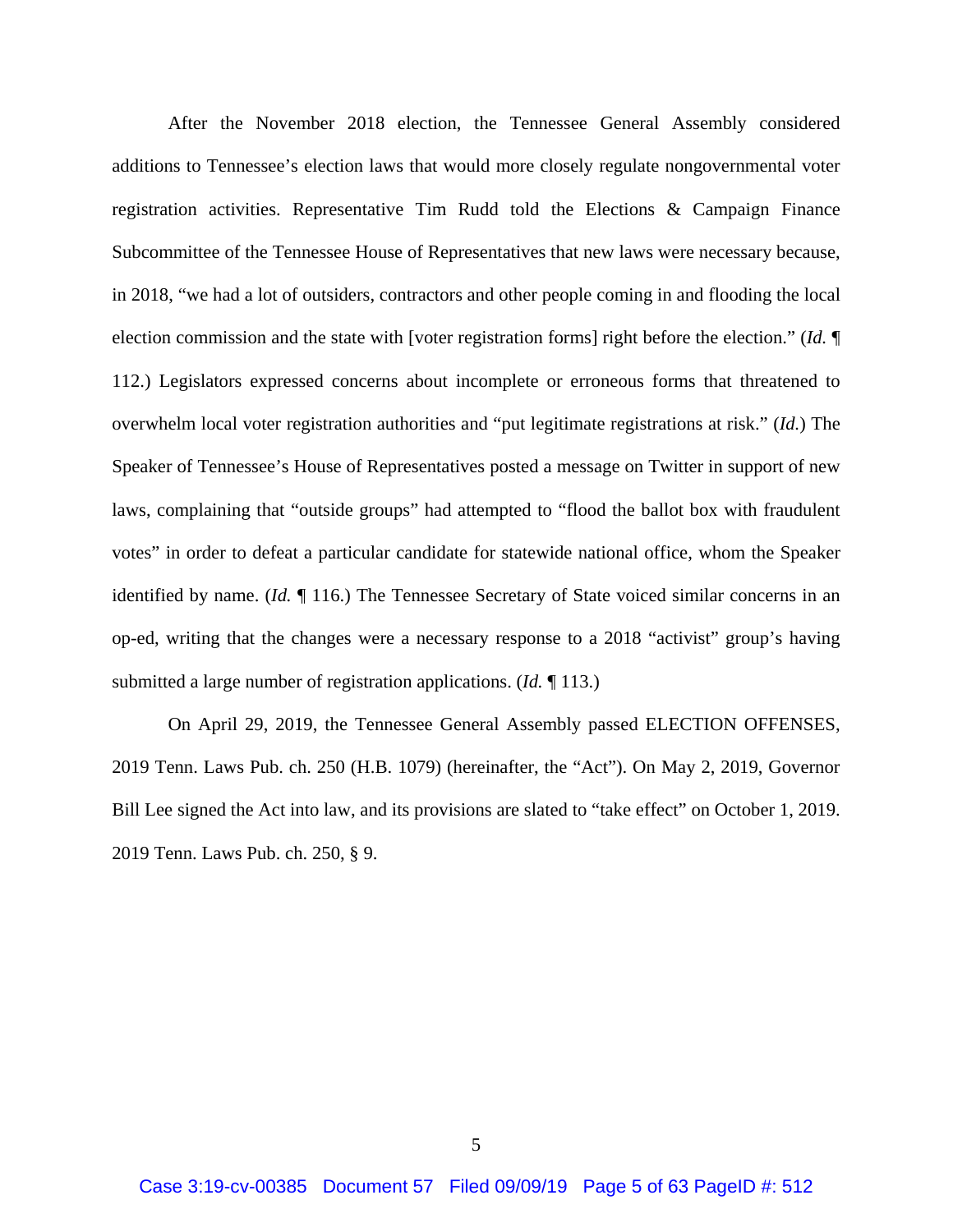## **B. The Act2**

## *1. Scope*

The Act leaves in place the preexisting state and local government structures for voter registration and does not purport to govern every situation in which one person helps another register to vote. The first few of its requirements, which govern how voter registration drives can be performed, mostly apply to private organizations or individuals that "attempt[] to collect voter registration applications of one hundred (100) or more people." Tenn. Code Ann.  $\S 2$ -2-142(a).<sup>3</sup> These requirements include an exception for "individuals who are not paid to collect voter registration applications or . . . organizations that are not paid to collect voter registration applications and that use only unpaid volunteers to collect voter registration applications." Tenn. Code Ann.  $\S 2-2-142(g)$ . An organization is also excepted if it is the "designee" of the county election commission for the purposes of operating certain county-supervised voter registration activities. Tenn. Code Ann.  $\S$  2-2-142(a). The Act then establishes a system of potential monetary penalties for entities covered by the new requirements. Tenn. Code Ann. § 2-2-143. The State Election Commission is empowered to engage in rulemaking in furtherance of the penalty provisions, but rulemaking is permissive, rather than mandatory, and there is no language delaying the Act's requirements until rulemaking takes place. Tenn. Code Ann. § 2-2-143(f).

 $2$  Several key provisions of the Act contain ambiguities that, the plaintiffs argue, pose significant constitutional problems of their own. Those ambiguities are discussed later in this opinion. For ease of discussion, the court's summary of the Act's provisions may ignore a few ambiguities for the sake of providing a general picture of the structure of the Act.

 $3$  For ease of reading, the court will cite the Act using the section designations that it will have when included in the Tennessee Code Annotated.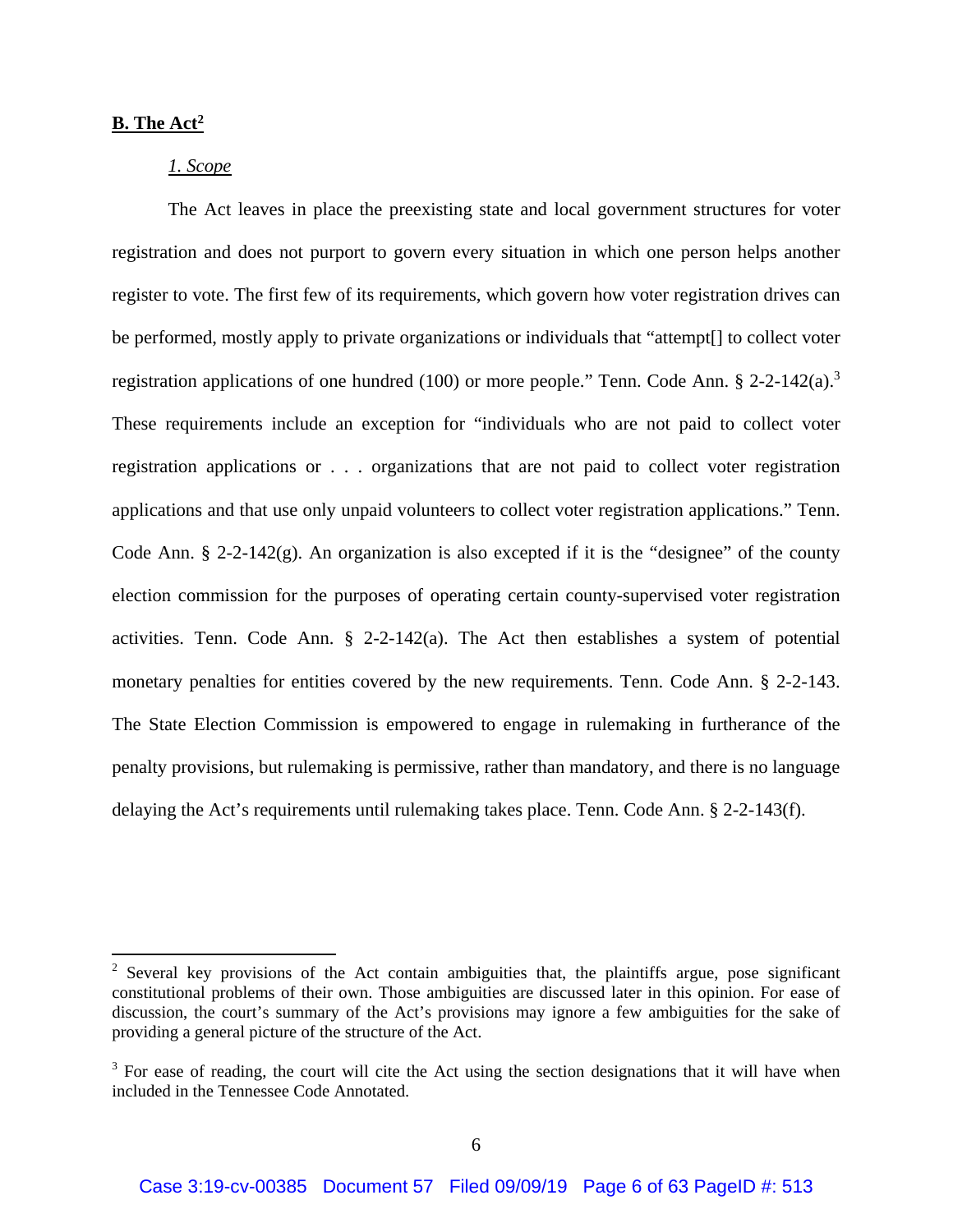The Act next sets forth several ethics and conflict-of-interest requirements related to procurement of voting systems, *see* Tenn. Code Ann. § 2-9-118, none of which are at issue in this case.

Finally, the Act imposes a number of requirements on parties that communicate to the public about voter registration, including, in particular, parties that operate websites that either facilitate voter registration or allow voters to look up individual voter registration information. These requirements, unlike some of the registration drive requirements, apply no matter how many voters, if any, the party attempts to register. *See* Tenn. Code Ann. § 2-2-145. This portion of the Act does not contain any express language empowering the State Election Commission or any other administrative body to engage in rulemaking related to its operation.

## *2. Provisions at Issue in this Case.*

 **a. Pre-Drive Reporting Requirements.** The Act requires prior registration, with the state's Coordinator of Elections, by private organizations and individuals planning voter registration drives intended to exceed the 100-applicant mark, if they do not qualify for one of the exceptions discussed above. Tenn. Code Ann. § 2-2-142(a). Specifically, the organization or individual must, "[p]rior to conducting"<sup>4</sup> the registration drive,

(A) Provide the coordinator of elections with the name, address, and contact phone number of the person conducting the voter registration drive or the names, addresses, and contact phone numbers of the officers of the organization conducting the voter registration drive;

(B) Provide the names of the county or counties in which the voter registration drives will be held; . . . [and]

 (D) File a sworn statement stating that the person or organization shall obey all state laws and procedures regarding the registration of voters . . . .

<sup>&</sup>lt;sup>4</sup> The Act does not specify a particular amount of time prior to the drive by which a party must register.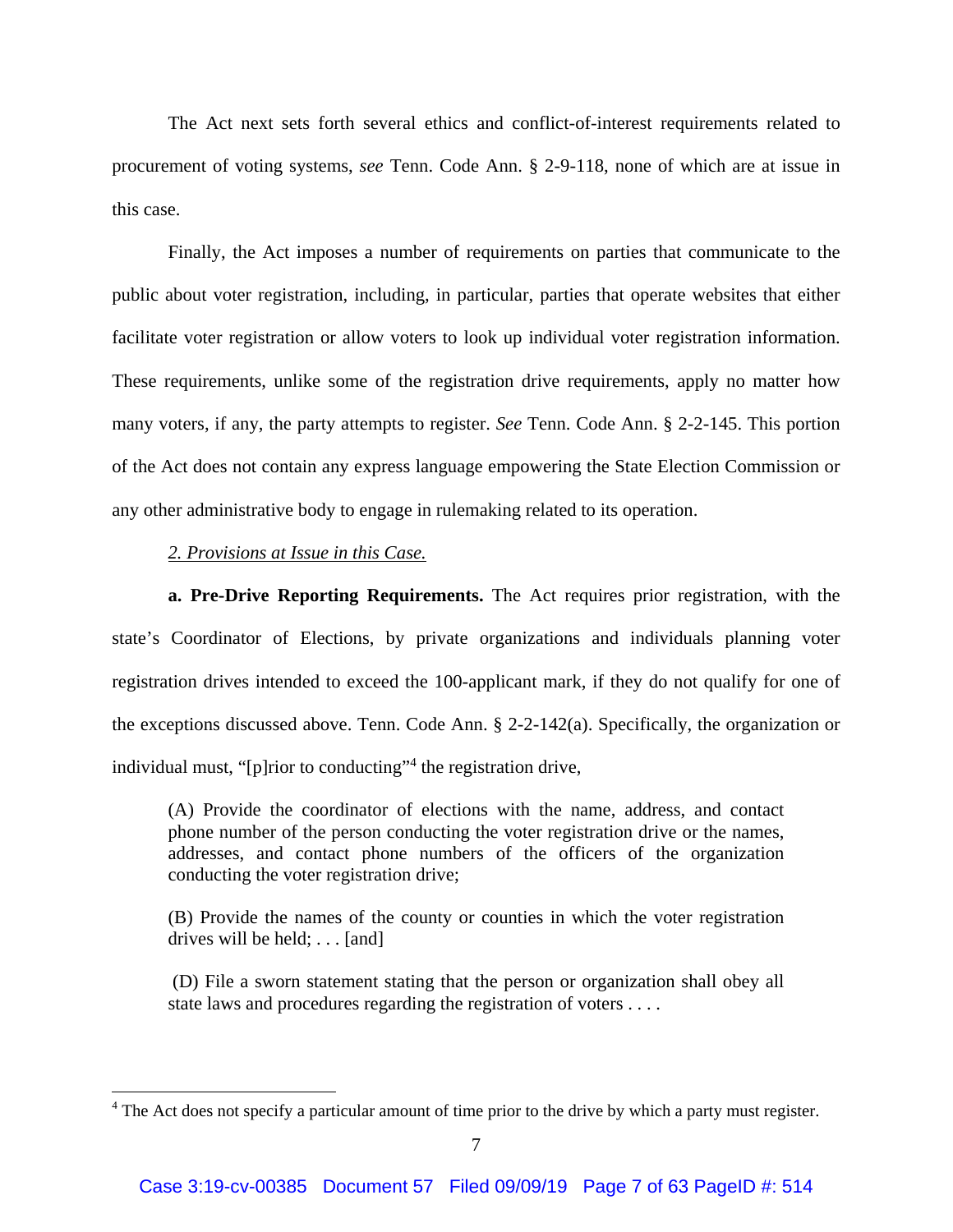Tenn. Code Ann. § 2-2-142(a)(1). Violation of any of those requirements, if done "intentionally or knowingly," is a Class A misdemeanor, and "each violation constitutes a separate offense." Tenn. Code Ann. § 2-2-142(f).

 According to the plaintiffs, these prior reporting requirements will necessitate significant changes from the ways that they and others currently conduct voter registration drives. Voter registration efforts, even those involving small stipends or some paid staff, are often built around volunteerism, which sometimes can arise spontaneously, with little time for pre-planning. The need to register every drive ahead of time, obtain certifications from covered voter registration workers, and then, when the day of the drive arrives, use only those covered workers who preregistered will, the plaintiffs argue, make it substantially more difficult to staff their drives. For example, the illness of a single organizer could cause an entire drive to have to be scrapped, even if a perfectly suitable replacement is available. Individuals who get involved in voter registration because they want to participate in civic life would, moreover, be likely to gravitate toward options involving less red tape and less potential legal exposure. (Docket No. 37 ¶ 180–82.) The plaintiffs, in particular, fear that many covered voter registration workers will refuse to sign the required sworn prior statement of compliance out of fear of legal consequences. (*Id.* ¶ 184.) Indeed, the plaintiffs themselves are reluctant to file any such assurances, out of fear that they cannot guarantee compliance with what they consider to be ambiguous provisions of the Act. (*Id.* ¶ 186.)

**b. Mandatory Government-Administered Training.** Individuals and organizations subject to the reporting requirement are also required to receive voter registration training from the State of Tennessee. Before conducting the drive, the individual or organization must

(C) Complete training, which is administered by the coordinator of elections, on the laws and procedures governing the voter registration process; . . . [and]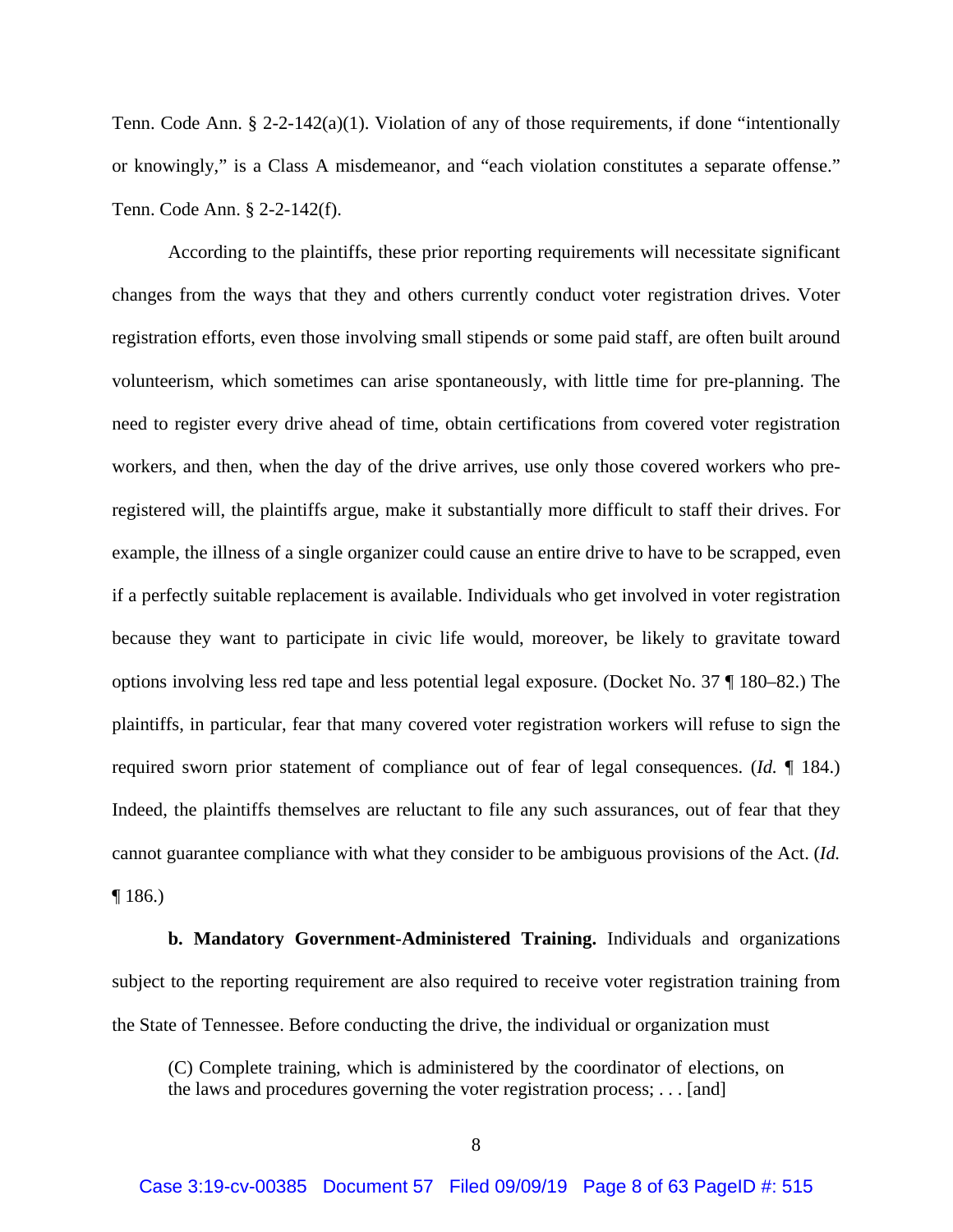(E) Ensure that individuals, whether volunteer or paid, who conduct voter registration drives for an organization have completed the training administered by the coordinator of elections . . . .

Tenn. Code Ann. § 2-2-142(a)(1). The Coordinator of Elections is forbidden from charging a fee for the training and required to "offer the training online." Tenn. Code Ann. § 2-2-142(e). As with the reporting requirements, violation of the training requirement, if done "intentionally or knowingly," is a Class A misdemeanor, and "each violation constitutes a separate offense." Tenn. Code Ann. § 2-2-142(f).

 This required training, the plaintiffs complain, will make it more difficult to recruit qualified volunteers and operate their drives with the kind of logistical flexibility necessary. (*Id.* ¶ 172.) The ability to recruit volunteers, they argue, depends, at least in part, on making limited demands on volunteers' time and accepting as many competent volunteers as are available. The plaintiffs argue that the training requirement will, for example, "make it impossible to continue to accept walk-up volunteers for Tennessee events." (*Id.* ¶ 191.) The training requirement would also pose an obstacle to grassroots efforts in areas or facilities with limited internet access. (*Id.*)

**c. 10-day Mandatory Application Turn-In***.* The Act requires any person or organization that performs a voter registration drive for which registration was required to "deliver or mail completed voter registration forms within ten (10) days of the date of the voter registration drive; provided[] that if the date of the voter registration drive is within ten (10) days of the voter registration deadline, the completed forms must be delivered or mailed no later than the voter registration deadline." Tenn. Code Ann. § 2-2-142(a)(2). That requirement applies even if the person or organization knows that the application is deficient because, for example, it is missing some of the required information. The only exception is that "[a] person or organization who collects an application that only contains a name or initial is not required to file the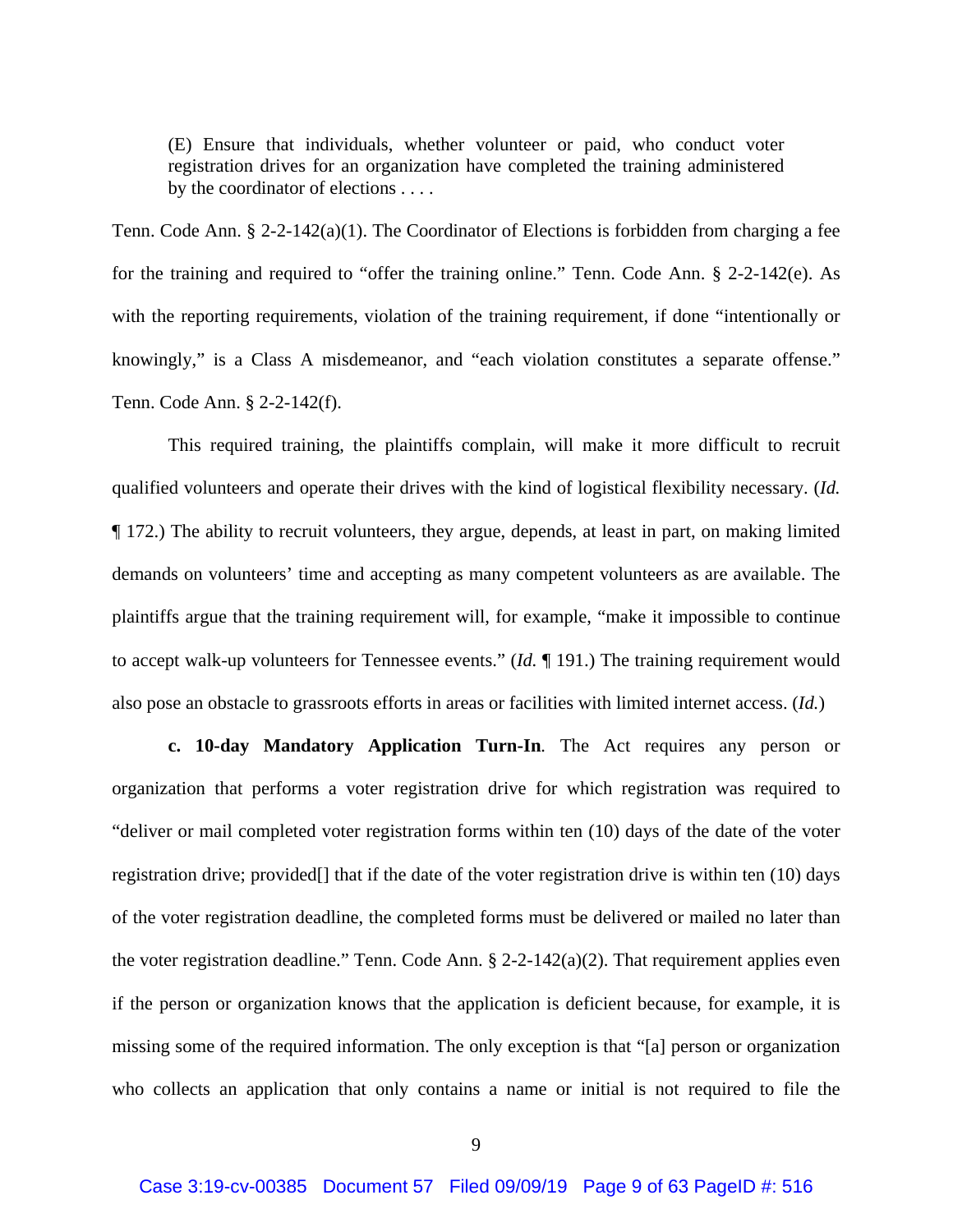application with the election commission." Tenn. Code Ann. § 2-2-143(b). A knowing or intentional violation of this provision is a Class A misdemeanor, with "each violation constitut[ing] a separate offense." Tenn. Code Ann. § 2-2-142(f).

 The plaintiffs do not dispute that they should turn in any voter registration forms they receive. To the contrary, they believe that it is already their duty to do so under Tenn. Code Ann. § 2-19-103, which makes it a crime to interfere in a person's rights under the state's election laws. (Docket No. 37 ¶ 148.) They note, however, that there may be extenuating circumstances that would justify taking more than ten days to do so. (*Id.* ¶ 174.)

**d. Monetary Penalties for Turning In Incomplete Registrations.** Pursuant to Tenn. Code Ann. § 2-2-143(a), "any person or organization" that "conducts voter registration drives under" the registration scheme is subject to a civil penalty if the person or organization, "within a calendar year, files one hundred (100) or more incomplete voter registration applications." The Act defines "incomplete voter registration application" as "any application that lacks the applicant's name, residential address, date of birth, declaration of eligibility, or signature." Tenn. Code Ann. § 2-2-143(b). This provision does not include a requirement that the violation be knowing or intentional.

County election commissions are required to "file notice with the state election commission, along with a copy of each voter registration application deemed to be incomplete and identifying information about the person or organization that filed the incomplete applications." Tenn. Code Ann.  $\S$  2-2-143(c)(2). The state election commission then "shall make a finding on the number of incomplete forms filed" and "may impose civil penalties for Class 1 and Class 2 offenses." Tenn. Code Ann. § 2-2-143(c)(3). "'Class 1 offense' means the filing of one hundred (100) to five hundred (500) incomplete voter registration applications," and such an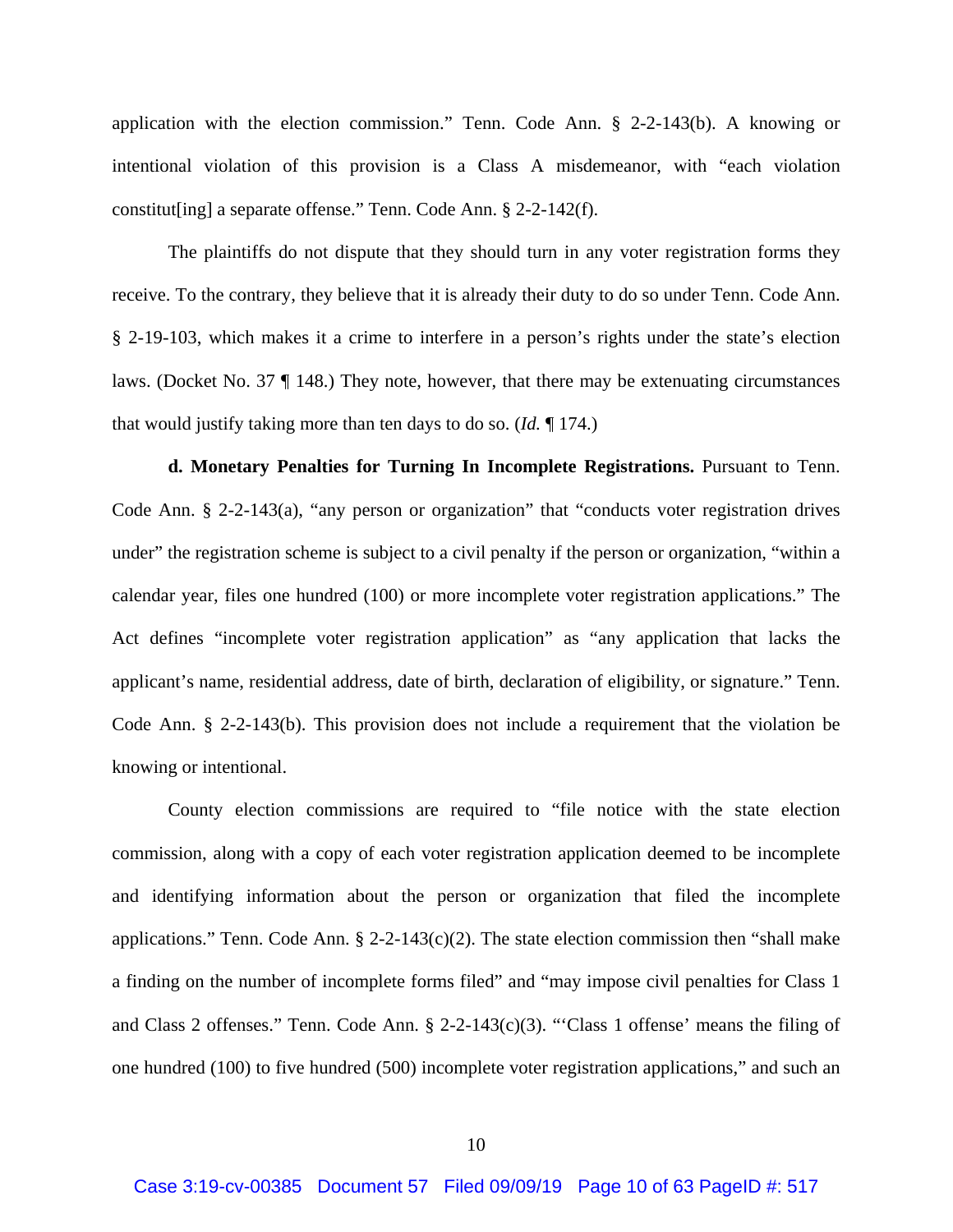offense is "punishable by a civil penalty of one hundred fifty dollars (\$150), up to a maximum of two thousand dollars (\$2,000), in each county where the violation occurred." Tenn. Code Ann. §  $2-2-143(c)(4)(A)$ . "Class 2 offense' means the filing of more than five hundred (500) incomplete voter registration applications," and such an offense is "punishable by a civil penalty of not more than ten thousand dollars (\$10,000) in each county where the violation occurred." Tenn. Code Ann. § 2-2-143(c)(4)(B).

The plaintiffs note that their experiences in operating voter registration drives have shown that new citizens and individuals from low-income communities are especially likely to leave portions of their application forms blank. (*Id.* ¶¶ 142, 144.) The plaintiffs contend, moreover, that it is inevitable that a voter registration drive of any significant size, even one executed by well-trained personnel consistently with best practices, is going to produce some incomplete forms. (*Id.* ¶ 9.) That likelihood, they argue, is exacerbated by the 10-day turn-in requirement, which limits the time available to review applications and follow up with any individuals who provided incomplete information. The plaintiffs note, as well, that, depending on how the Act is interpreted, it may sometimes be impossible to determine that a form is incomplete. For example, a prospective voter could provide incomplete or inaccurate information, and it would be impossible for the operator of the registration drive to know about the error. (*Id.* ¶¶ 130–33.) In any event, the plaintiffs reiterate that they believe that it is their legal responsibility to turn in all forms that they have received that represent a good-faith effort to register to vote, meaning that it will sometimes be their legal duty to turn in incomplete forms. *See* Tenn. Code Ann. § 2-19-103.

The plaintiffs note that structures are already in place for dealing with incomplete forms, once submitted, and that even an incomplete form can be a meaningful step on a qualified voter's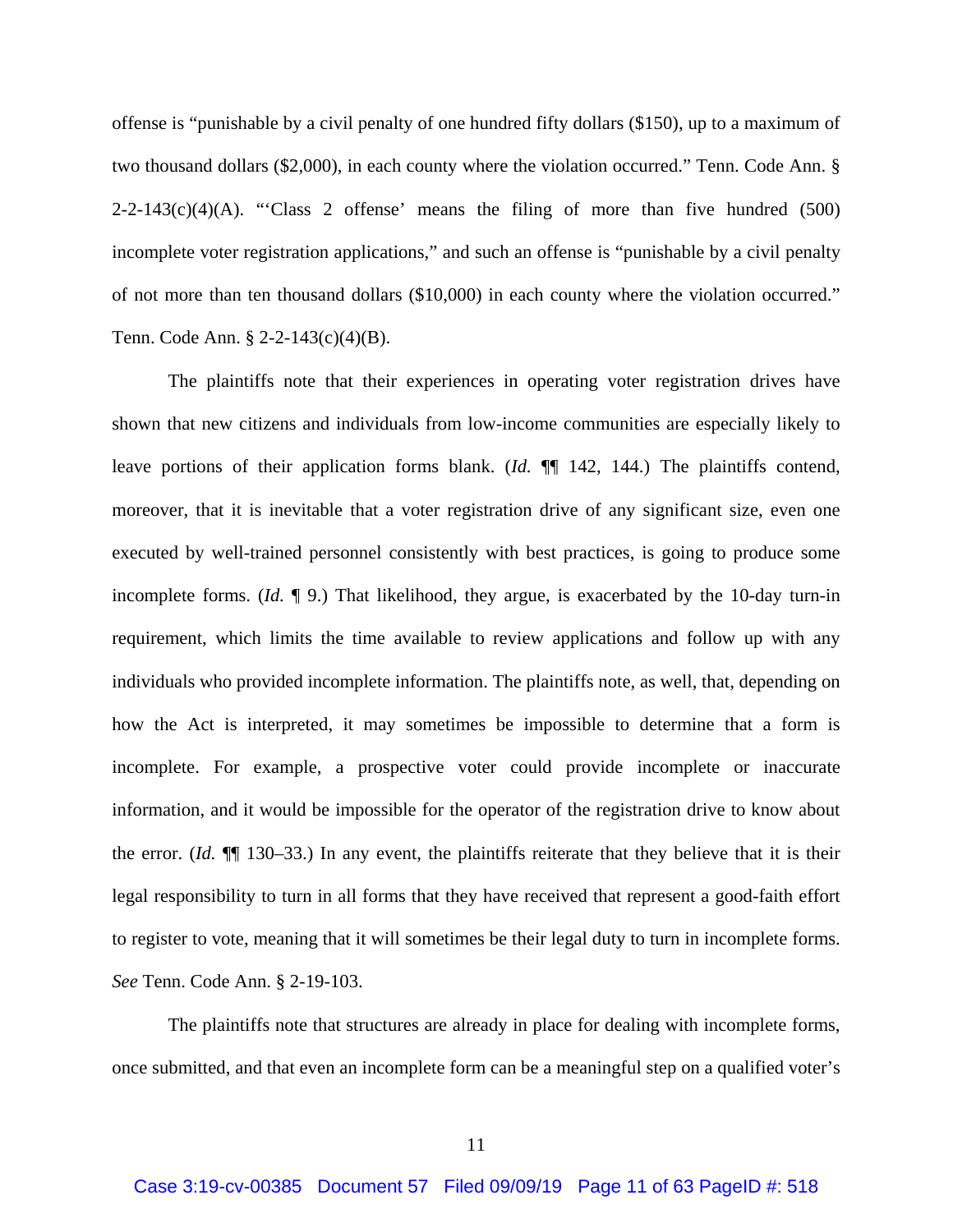path to becoming registered. Tennessee's Coordinator of Elections is tasked with ensuring that local election authorities are taking steps to allow "voters with deficient registrations" to be "given the opportunity to correct incorrect or omitted information." Tenn. Code Ann. § 2-2-  $120(c)(4)$ . Also, federal law requires election officials to inform applicants of the disposition of their applications, 52 U.S.C. § 20507(a)(2), meaning that an individual whose application was rejected as incomplete will be informed of the fact and have another chance to register. (Docket No. 37 ¶ 148.)

**e. Consent Requirement for Retention of Voter Information.** The Act prohibits anyone operating a voter registration drive from "copying, photographing, or in any way retaining the voter information and data collected on the voter registration application, unless the applicant consents." Tenn. Code Ann. § 2-2-142(b). The Act does not specify whether the consent must be in writing. A knowing or intentional violation is a Class A misdemeanor, with "each violation constitut[ing] a separate offense." Tenn. Code Ann. § 2-2-142(f). The plaintiffs complain that it is unclear what form such consent is supposed to take. They note, moreover, that anyone who has given them a voter registration form has already voluntarily given the organization their identifying information. The plaintiffs explain that voter registration organizations often retain information for the purposes of later get-out-the-vote activities but would be prevented from doing so if forced to comply with a vague and difficult-to-document consent requirement. (Docket No. 37 ¶ 102.)

**f. Mandatory Disclaimers for Communications.** Pursuant to Tenn. Code Ann. § 2-2- 145(a)(1), any "public communication regarding voter registration status made by a political committee or organization must display a disclaimer that such communication is not made in conjunction with or authorized by the secretary of state." *Id.* "The disclaimer must be clear and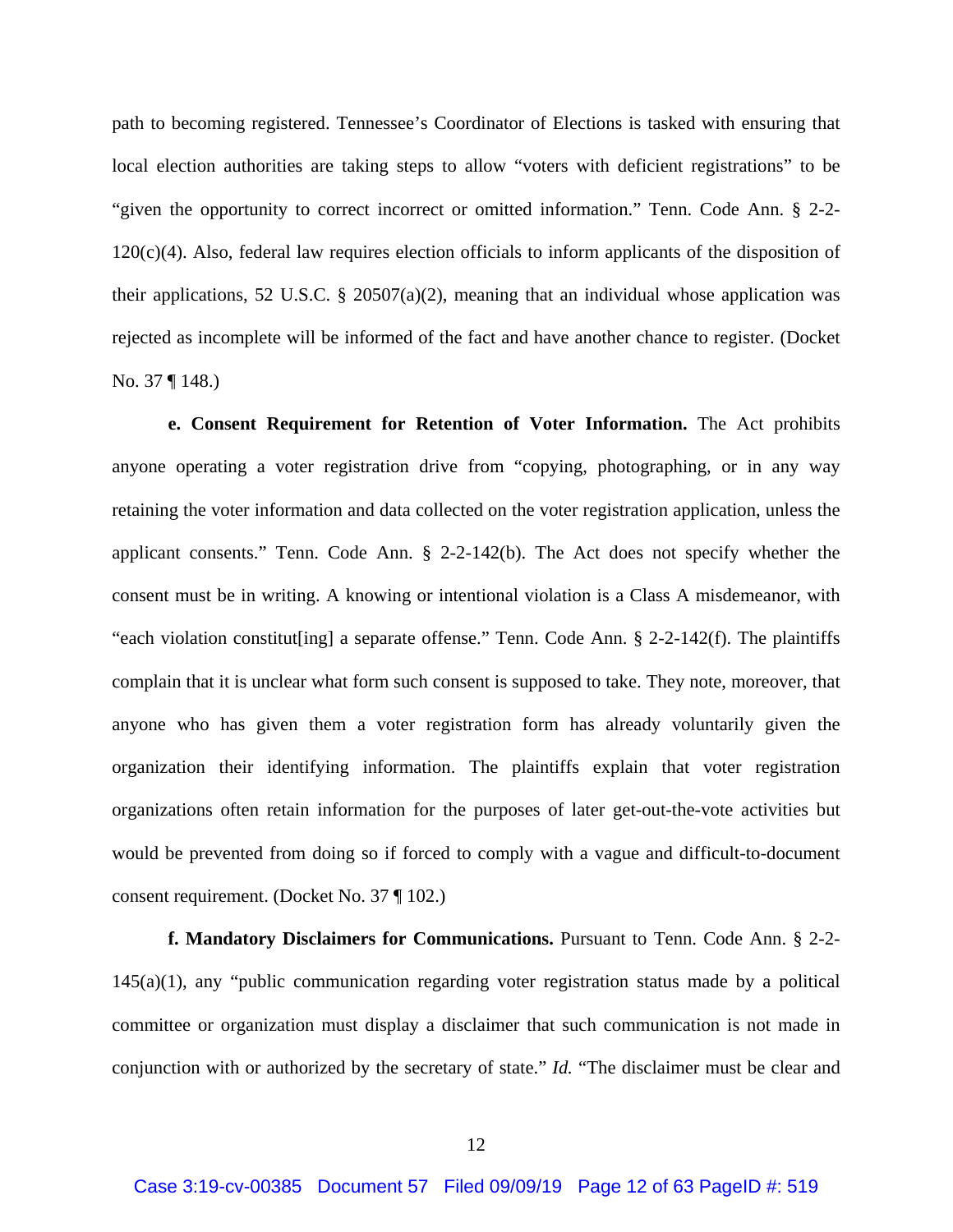conspicuous and prominently placed. A disclaimer is not clear and conspicuous if it is difficult to read or hear, or if its placement can be easily overlooked." Tenn. Code Ann. § 2-2-145(d). If a "person or organization . . . establishes a website for voter registration purposes," it must display such a disclaimer and, if the site "captures or collects the voter's information or data," it must include an additional notice "disclos[ing] on the website the person's or organization's name and the purpose for which the voter information is captured or collected." Tenn. Code Ann. § 2-2-  $145(b)(1)-(2)$ . The same is true for a website created to allow users to look up registration information. Tenn. Code Ann. § 2-2-145(c)(1)–(2). "Any person who intentionally and knowingly violates" these provisions "commits a Class A misdemeanor and each violation constitutes a separate offense." Tenn. Code Ann. § 2-2-145(e).

 The plaintiffs maintain that there is no evidence that Tennessee citizens are confused about whether private groups' voter registration-related communications are made in affiliation with the Secretary of State. They note that some of the media through which they communicate, such as text messages, social media posts, and billboards, have inherent limitations with regard to the amount of information that can be transmitted that would make including a disclaimer impractical. The plaintiffs also state that they use many materials that have already been printed and would need to be reprinted in order to comply with the Act. The plaintiffs further note that the broad definition of "public communications" could reach even face-to-face interactions, thereby requiring their volunteers and personnel to append spoken disclaimers to something as simple as asking a person if he is registered to vote. (Docket No. 37 ¶¶ 156–59.)

### **C. The Plaintiffs**

 The plaintiffs are all organizations involved in voter registration activities in Tennessee. Although they employ different strategies and work with different populations, all have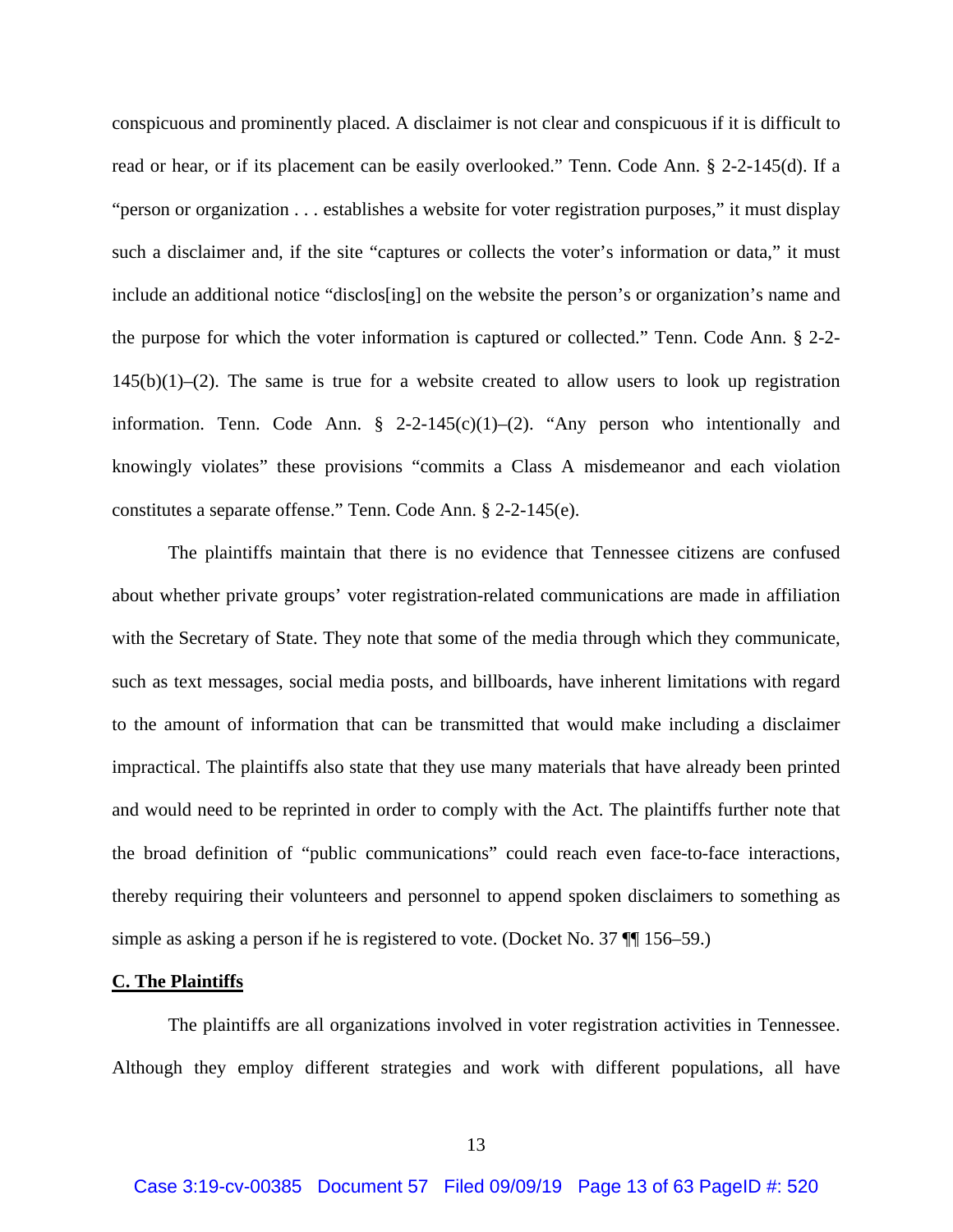expressed fear that it will be difficult or even impossible to continue their activities while complying with the Act. Accordingly, some of the plaintiffs are considering a moratorium on voter registration activities in Tennessee after the Act goes into effect on October 1, 2019. (*Id.* ¶ 192.) If individual plaintiffs do not impose a moratorium, they will, at the very least, be likely to substantially scale back their activities. (*Id.* ¶ 193.)

## *1. League of Women Voters of Tennessee*

The League of Women Voters of Tennessee<sup>5</sup> and the League of Women Voters of Tennessee Education Fund—collectively, "the League," for short—are Tennessee-based nonprofit organizations with 775 dues-paying members. (*Id.* ¶¶ 21–23.) The League's annual budget for the last fiscal year was approximately \$36,000, and its budget in recent years has never exceeded \$50,000. The League oversees nine local chapters in, for example, Blount County, Tennessee and Shelby County, Tennessee. The local League chapters have their own budgets, the largest of which has been, on average, about \$35,000 per year. (*Id.* ¶¶ 23–24.) In the year preceding the filing of this lawsuit, the local League chapters conducted approximately 122 voter registration events, relying on 277 volunteers to do so. (*Id.* ¶ 25.) Most of those applications were collected in counties with local League chapters, but the League does often collect registration applications in other communities as well. (*Id.* ¶ 27.) Locations at which the League has focused its efforts include public housing offices, local libraries, naturalization ceremonies, the YMCA, and local utility offices. (*Id.* ¶ 25.) The League estimates that, in 2018, it collected and submitted nearly 3,000 voter registration forms. (*Id.* ¶ 27.) The League states that

<sup>&</sup>lt;sup>5</sup> Nationally, the League of Women Voters was founded in 1920 and has, over the course of nearly a century, established itself as a well-respected civic organization that encourages voter registration. It is active in all 50 states and has local subchapters in over 700 communities. *See* League of Women Voters, *Membership & Local Leagues* and *History*, at https://www.lwv.org/about-us/membership-local-leagues & https://www.lwv.org/about-us/history.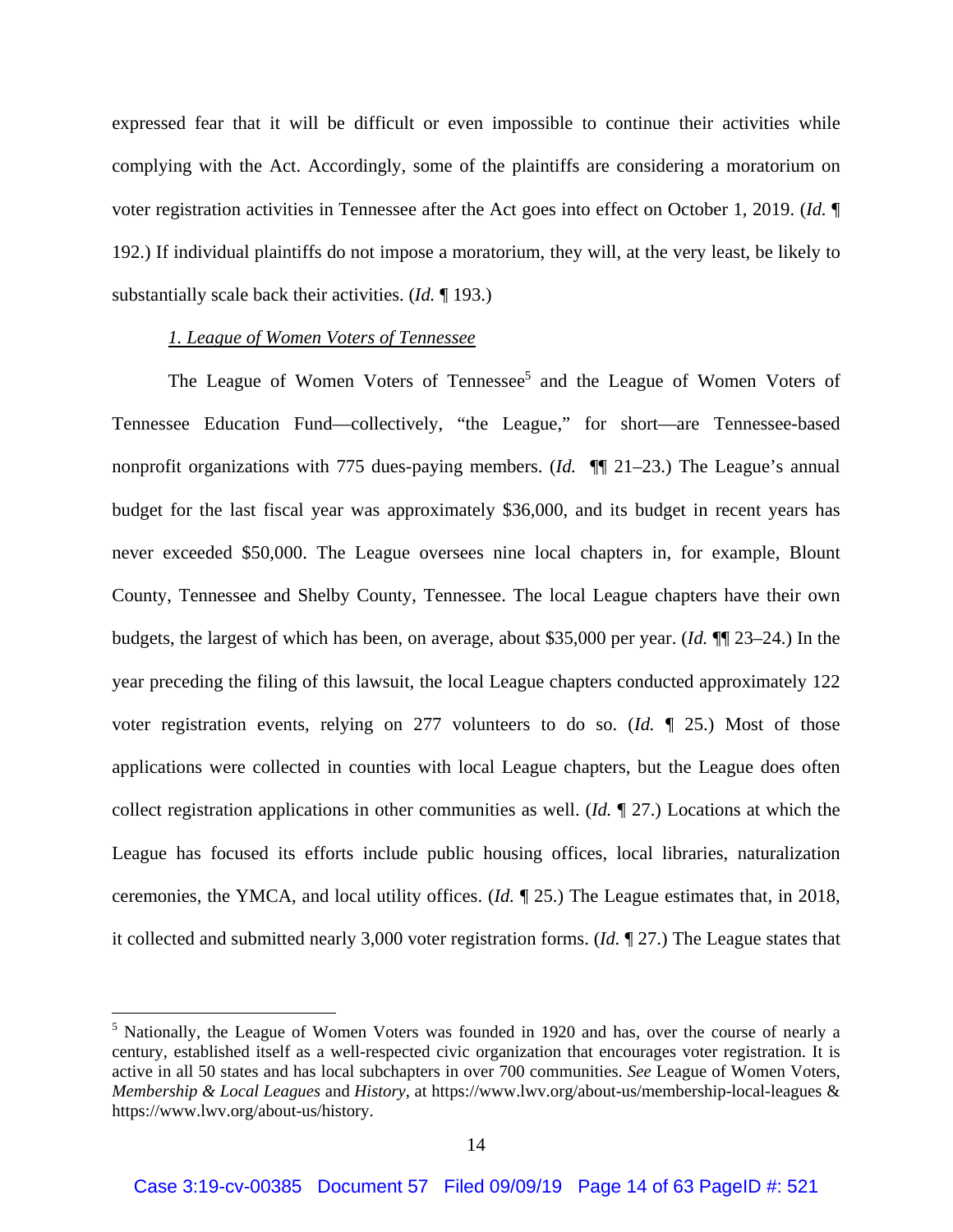it has begun retaining information about the voters it registers, to use in support of its get-outthe-vote activities. (*Id.* ¶ 32.)

The League has no paid staff in Tennessee, other than two temporary consultants. (*Id.* ¶ 22.) Nevertheless, its voter registration activities do involve basic expenses. In order to support its activities, the League routinely applies for and receives grants. For example, its Chattanooga chapter recently received a "Youth Voter Grant" to encourage registration and participation in the electoral process by younger voters. That project resulted in the registration of 316 prospective voters. (*Id* ¶ 29*.*) Although the League has provided support for county election commissions' supplemental registration activities at high schools, it has never been granted any formal status as a "designee" under the state's registration statutes. (*Id.* ¶ 30.)

The League also runs a website, VOTE411.org, which provides information about registration and polling places, as well as a tool through which an applicant can register to vote or, if that is not possible, at least begin a voter registration application. The League retains some of the information that it receives through the site in order to contact users in the future to encourage them to vote. (*Id.* ¶ 34.) The League has advertised VOTE411.org with paper materials handed out at its registration drives. (*Id.*)

According to the League, it plans to continue and, if possible, expand upon its voter registration activities in the coming years. (*Id.* ¶ 32.) It also plans to begin a text message-based campaign to communicate with individuals about voter registration. (*Id.* ¶ 33.) The League, however, believes that that text message campaign would be costlier, and perhaps even unfeasible, under the Act, due to the difficulty of including the required disclaimers. (*Id.*) The League states that attempting to comply with the Act will require it to expend resources to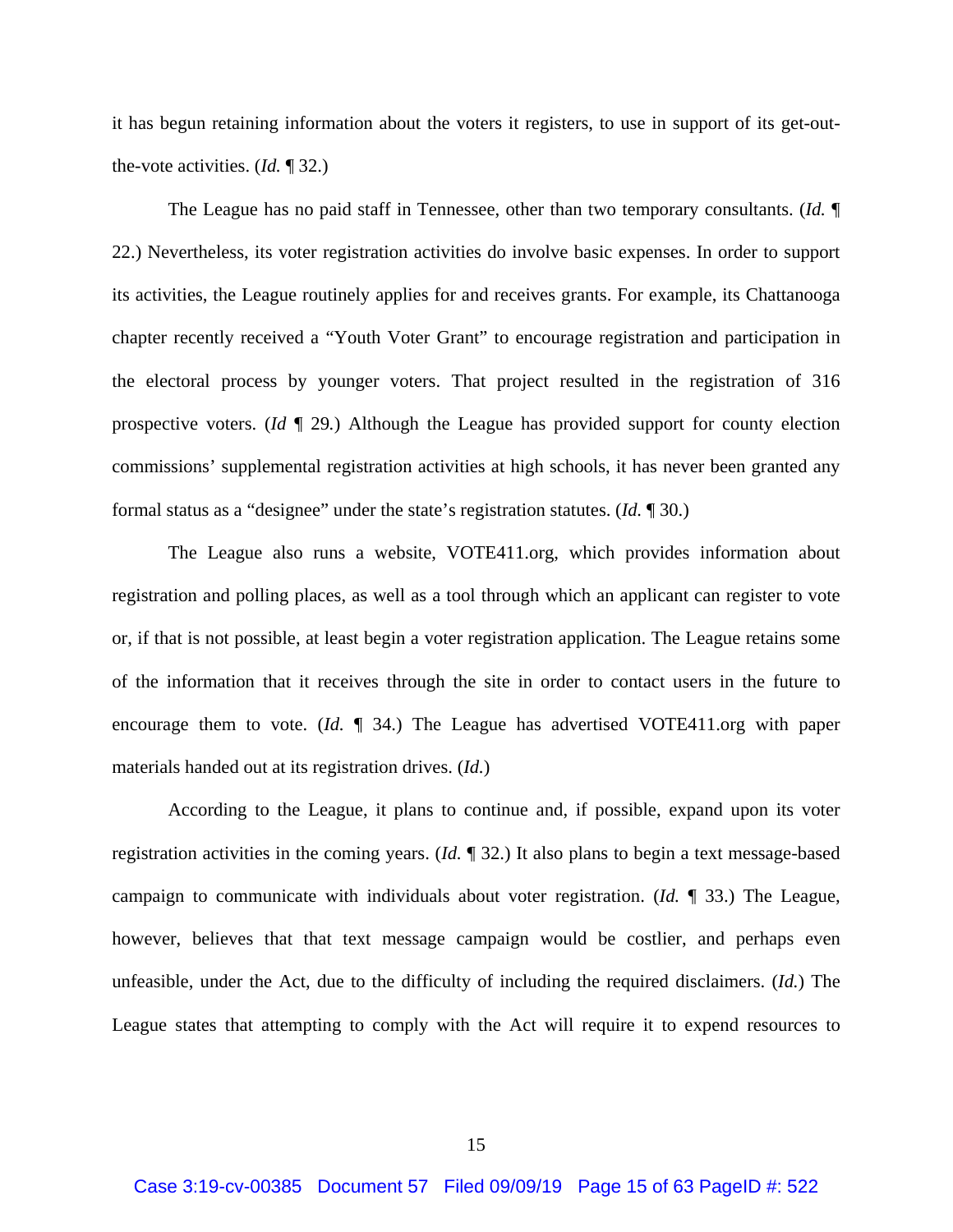develop new materials and internal processes, some of which steps must be taken prior to October 1, 2019, when the Act goes into effect. (*Id.* ¶ 35.)

## *2. Memphis Central Labor Council*

The Memphis Central Labor Council ("MCLC") is a Memphis-based labor council of the American Federation of Labor and Congress of Industrial Organizations, commonly referred to as the "AFL-CIO." It acts as the umbrella organization for 41 west Tennessee-based affiliate unions, including the local affiliate of the International Brotherhood of Electrical Workers and the local affiliate of the American Federation of State, County and Municipal Employees. All in all, MCLC and its affiliated unions have about 16,000 union members. (*Id.* ¶ 51.) MCLC engages in extensive canvassing, voter turnout, and voter registration activities, targeted, in particular, at union members and their families, including members of MCLC's unions and west Tennessee members of other AFL-CIO-affiliated unions. According to MCLC, there are approximately 41,000 union members or union household members in west Tennessee who are not registered to vote. MCLC hopes to set a target of registering more than 1,000 of those unregistered prospective voters in each of the next several election cycles. (*Id.* ¶ 52.)

MCLC's overall annual budget is about \$200,000, and its budget for political activities is about \$40,000. (*Id.* ¶ 58.) In the 2018 election cycle, MCLC hired approximately 15 paid field organizers to perform canvassing, which consisted primarily of making door-to-door visits to households identified through union membership lists. (*Id.* ¶ 52–54.) MCLC also uses "released staff" from affiliate unions in support of its canvassing work. These staff members are paid by their individual unions but detailed to MCLC's canvassing efforts. (*Id.* ¶ 55.) As part of their canvassing visits, MCLC's organizers identify which candidates MCLC has endorsed. (*Id.* ¶ 53.)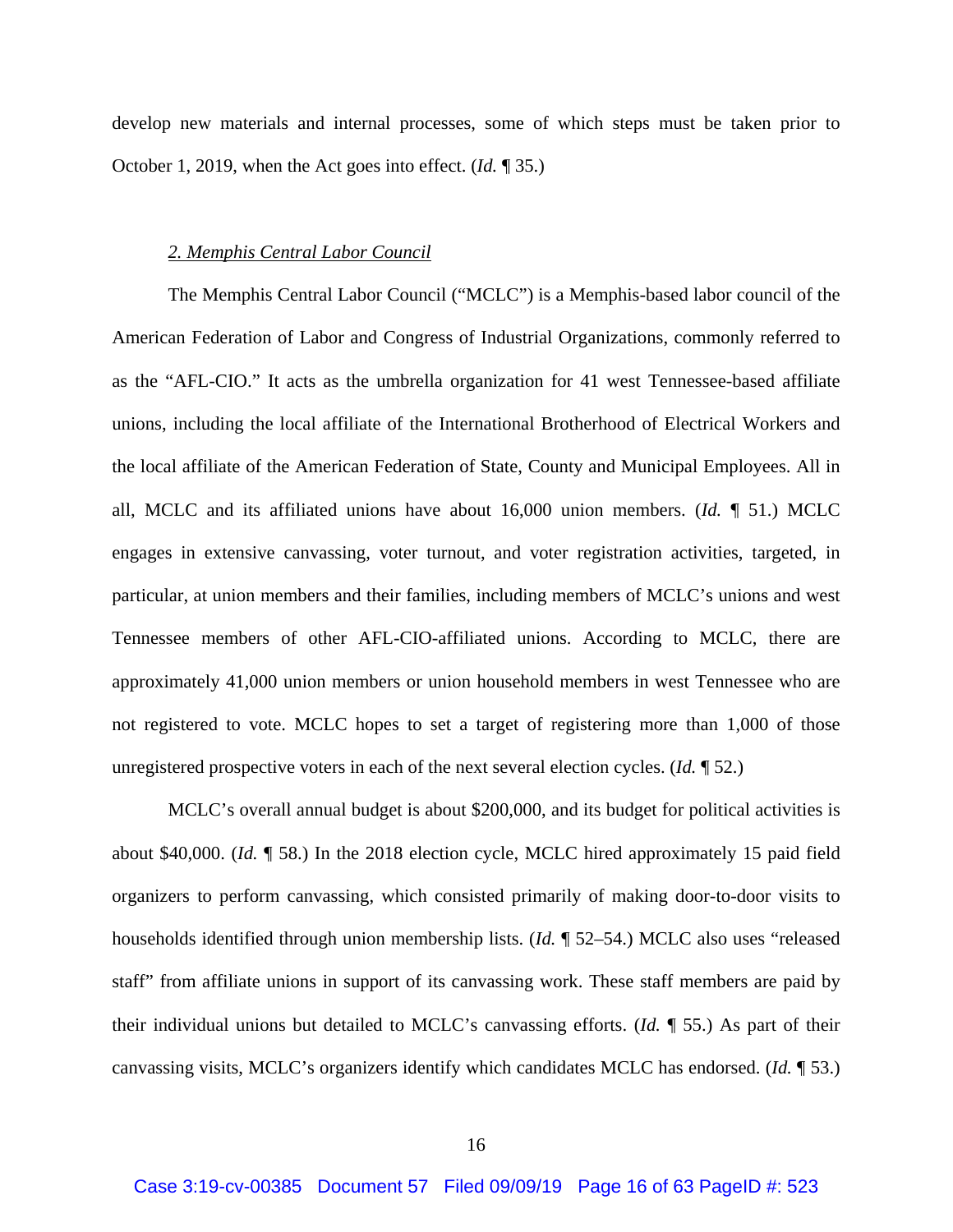MCLC also sometimes learns, in its canvassing visits, that the union membership information it has been using is out of date. MCLC has begun retaining information learned while canvassing to update its membership lists. (*Id.* ¶ 57.)

MCLC anticipates hiring about the same number of field organizers as it hired in 2018 to perform canvassing related to the 2020 election cycle. MCLC believes that it will be more difficult for it to hire field organizers if the field organizers fear civil or criminal penalties arising out of their work. (*Id.* ¶ 54.) MCLC contends that even a small fine would impose severe hardship on its ability to operate its political program. (*Id.* ¶ 58.) MCLC states that attempting to comply with the Act will require it to expend resources to develop new materials and internal processes, some of which steps must be taken prior to October 1, 2019, when the Act is scheduled to go into effect. (*Id.* ¶ 59.)

#### *3. Rock the Vote*

Rock the Vote is a Washington, D.C.-based  $501(c)(3)$  organization that is "dedicated to building long-term youth political power" through voter registration and engagement. (*Id.* ¶¶ 60– 61.) Rock the Vote is active nationwide and maintains an online voter registration platform that partner organizations may use for free. The tool is designed to assist a user in determining whether he is eligible to vote; if he is, the tool directs him to the appropriate state voter registration website or assists him in completing a mail-in form. Rock the Vote also offers a voter lookup tool that allows users to check their voter registrations. (*Id.* ¶ 61.) Tennessee citizens who use Rock the Vote's online registration tool are directed to the state's online registration system if they have the photo identification necessary to register using that system. If the user lacks the requisite identification, Rock the Vote's tool assists him in completing a mailin form. (*Id.* ¶ 62.) The registration tool allows users to opt into receiving election reminders,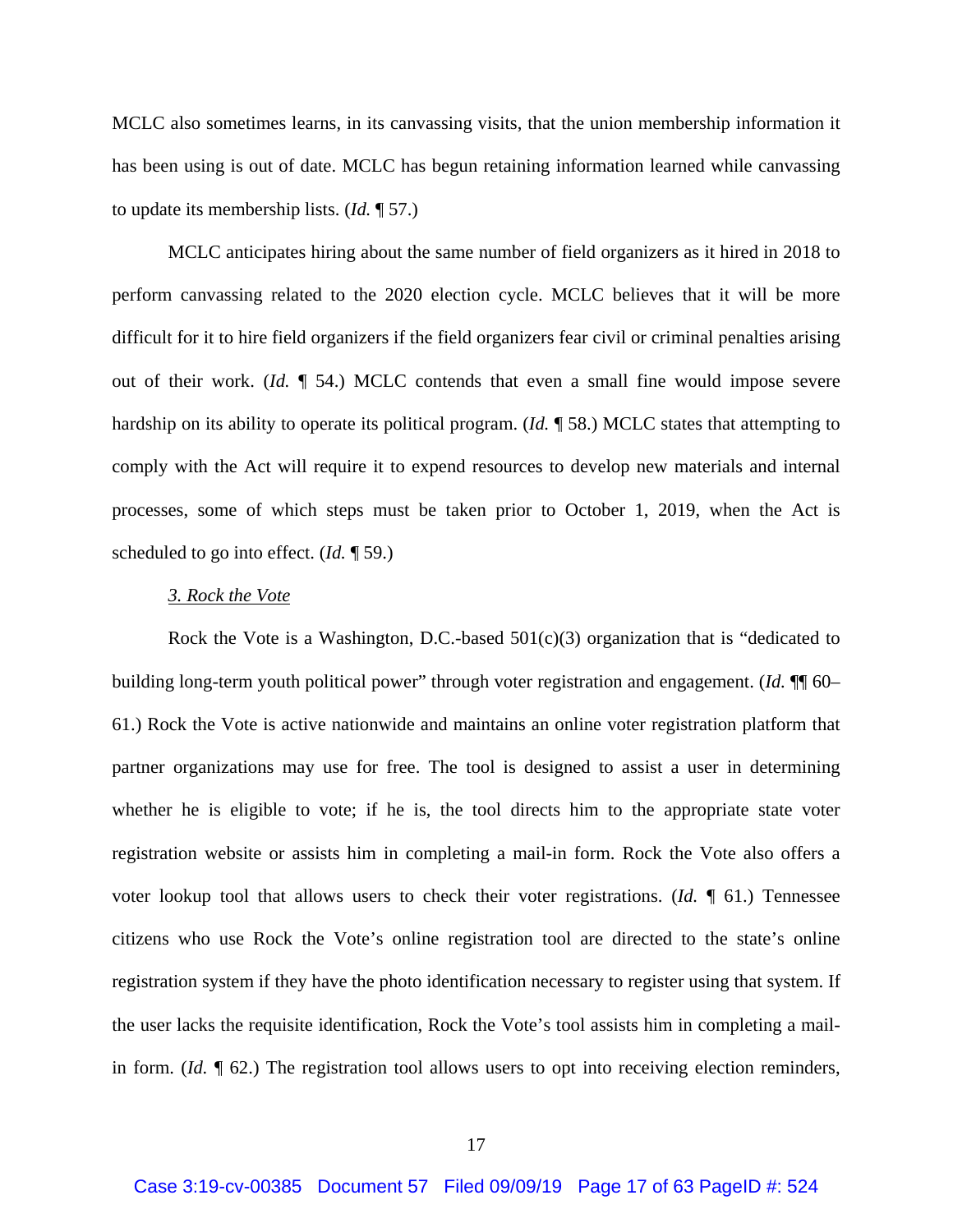which, by necessity, requires Rock the Vote to retain some user information. (*Id.* ¶ 65.) Since 1990, Rock the Vote and its partners have assisted in the registration of nearly 8 million new voters. In 2018 alone, about 830,000 people registered to vote using the Rock the Vote online platform, including over 11,000 in Tennessee. In 2016, about 1.7 million people registered using the platform, including over 31,000 in Tennessee. (*Id.* ¶ 63.)

Rock the Vote has five full-time employees and one part-time paid intern. (*Id.* ¶ 64.) It relies on various methods of electronic communication in furtherance of its efforts, including social media, email, and texting. (*Id.* ¶ 65.) Rock the Vote asserts that the Act's disclaimer requirements will impose a substantial burden on its ability to use its online tool to assist in voter registration applications. Specifically, it will need to translate its disclaimers into all 13 languages supported by the tool, redesign the user-flow and interface to ensure that the disclaimer is integrated into the user experience, update its tool for both desktop and mobile interfaces, and engage in thorough testing to confirm that the updated tool works properly. (*Id.* ¶ 66.) Rock the Vote stresses that it will need to make these expenditures prior to October 1, 2019, in order to be in compliance with the Act when its provisions take effect. (*Id.* ¶ 67.)

### *4. American Muslim Advisory Council*

The American Muslim Advisory Council ("AMAC") is a Nashville-based  $501(c)(3)$ organization that "seeks to empower Muslims across Tennessee through civic engagement and community building in order to protect all Tennesseans from prejudice and targeted violence." (*Id.* ¶ 36.) Its efforts include voter registration drives, get-out-the-vote events, candidate forums, outreach through calls and texts, and providing rides to the polls. As part of its outreach, AMAC communicates to the public about issues including voter registration. (*Id.* ¶ 37.) In 2018, AMAC registered a "significant number" of voters at mosques in Nashville, Antioch, Murfreesboro,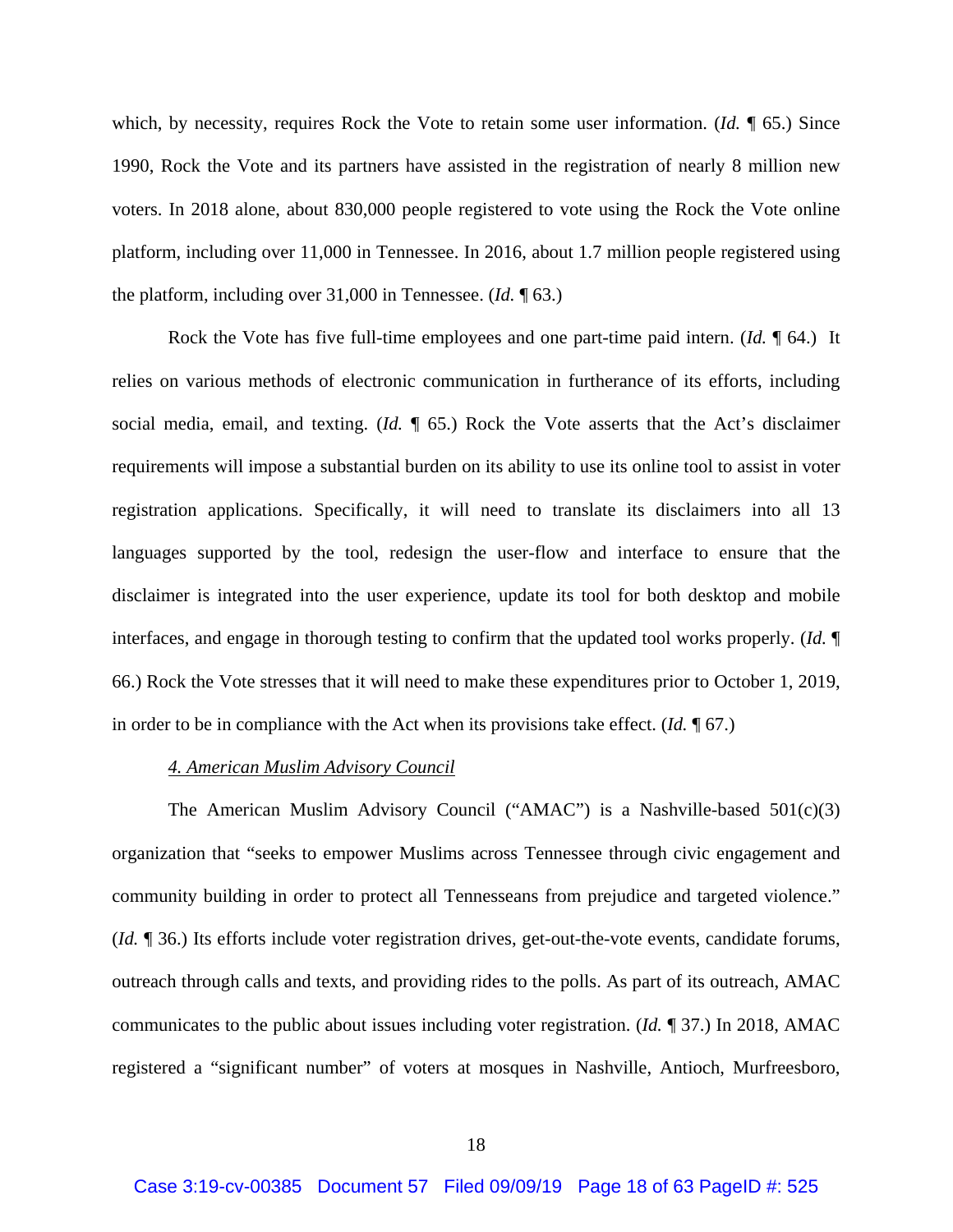Memphis, and Knoxville and at events that it co-hosted with groups like the Vanderbilt Muslim Student Association. (*Id.* ¶ 39.)

AMAC has one full-time and one part-time staff member. Its total budget for 2018 was about \$120,000, with about \$1,000 allocated to voter registration activities. It pays student interns by the hour for assisting in its voter registration activities. (*Id.* ¶¶ 39, 41.) AMAC has continued to engage in voter registration activities and intends to expand on those activities in 2020. (*Id.* ¶¶ 38, 41.) AMAC states that, because it is a small organization with a limited budget, even relatively minor financial penalties would result in a significant hardship to it. (*Id.* ¶ 41.) AMAC states that attempting to comply with the Act will require it to expend resources to develop new materials and internal processes, some of which steps must be taken prior to October 1, 2019, when the Act goes into effect. (*Id.* ¶ 42.)

## *5. Mid-South Peace & Justice Center*

The Mid-South Peace and Justice Center ("MSPJC") is a "multi-issue, multi-race"  $501(c)(3)$  organization "whose mission is to engage, organize, and mobilize communities to realize social justice through nonviolent action." (*Id.* ¶ 43.) It has about 90 monthly dues-paying members but works with additional volunteers and student interns in its activities, which include advocacy, community outreach, and voter registration activities. In the past, it has received grants to conduct voter registration drives, and it anticipates that it will continue seeking and receiving such grants. It relies on both volunteers and its paid staff members to conduct its voter registration activities. MSPJC routinely retains information that it receives from its voter registration activities in order to make follow-up communications with the applicants. (*Id.* ¶¶ 43– 47.) Through its registration drives and otherwise, MSPJC communicates with members of the public on civic matters, including voter registration. (*Id.* ¶ 48.)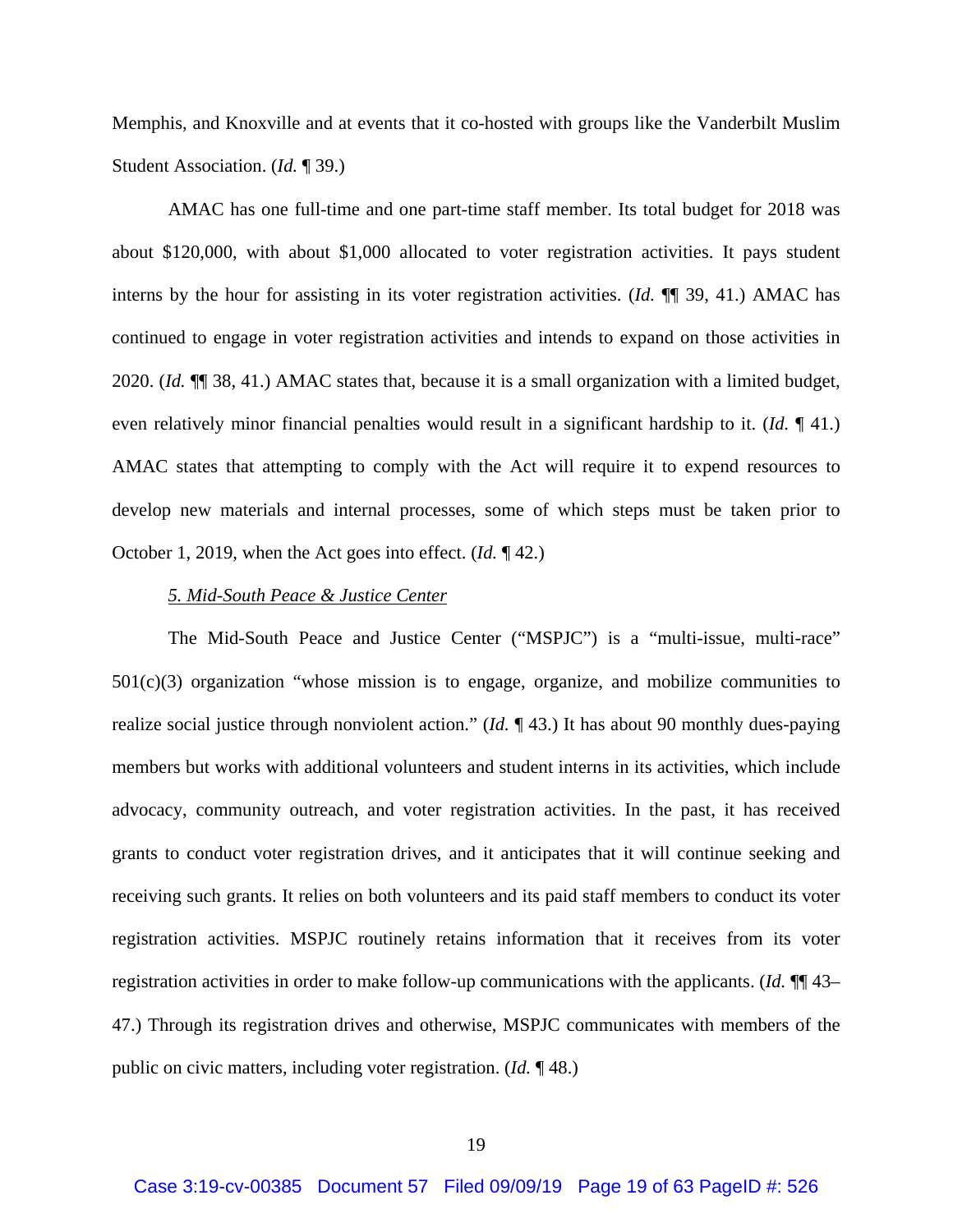MSPJC has three full-time and three part-time staff members. It has an annual budget of approximately \$235,000, much of which goes to salaries. MSPJC projects that, due to its budgetary constraints, even a small fine would likely lead it to suspend all voter registration activities, at least temporarily. (*Id.* ¶ 49.) MSPJC states that attempting to comply with the Act will require it to expend resources to develop new materials and internal processes, some of which steps must be taken prior to October 1, 2019, when the Act goes into effect. (*Id.* ¶ 50.)

## *6. HeadCount*

HeadCount is a New York City-based  $501(c)(3)$  organization that works with musicians and other media figures to promote participation in democracy. As part of its efforts, HeadCount operates voter registration drives at concerts and music festivals nationwide. (*Id.* ¶ 68.) Since 2004, HeadCount has assisted in the submission of about 500,000 voter registration applications through more than 6,000 in-person field events. In order to execute these large-scale efforts, HeadCount has cultivated a network of about 20,000 volunteers, some of whom have risen to leadership positions within the organization. (*Id.* ¶¶ 69, 72.) It receives grant money, direct donations, and sponsorships to fund its voter registration activities, including in Tennessee. (*Id.* ¶ 71.)

HeadCount has no full-time paid staff in Tennessee, but it will occasionally hire a Tennessee-based independent contractor for events. It mostly relies on volunteer team leaders to run its registration drives in the field. (*Id.* ¶¶ 72–73.) HeadCount requires each event to be staffed with at least one team leader, in order to maintain the security of the voter registration applications and ensure that they are properly collected and delivered. HeadCount currently has four team leaders in Tennessee, for 2,000 field volunteers. (*Id.* ¶¶ 73–74.) It is seeking additional Tennessee team leaders but will not approve team leaders until after they complete HeadCount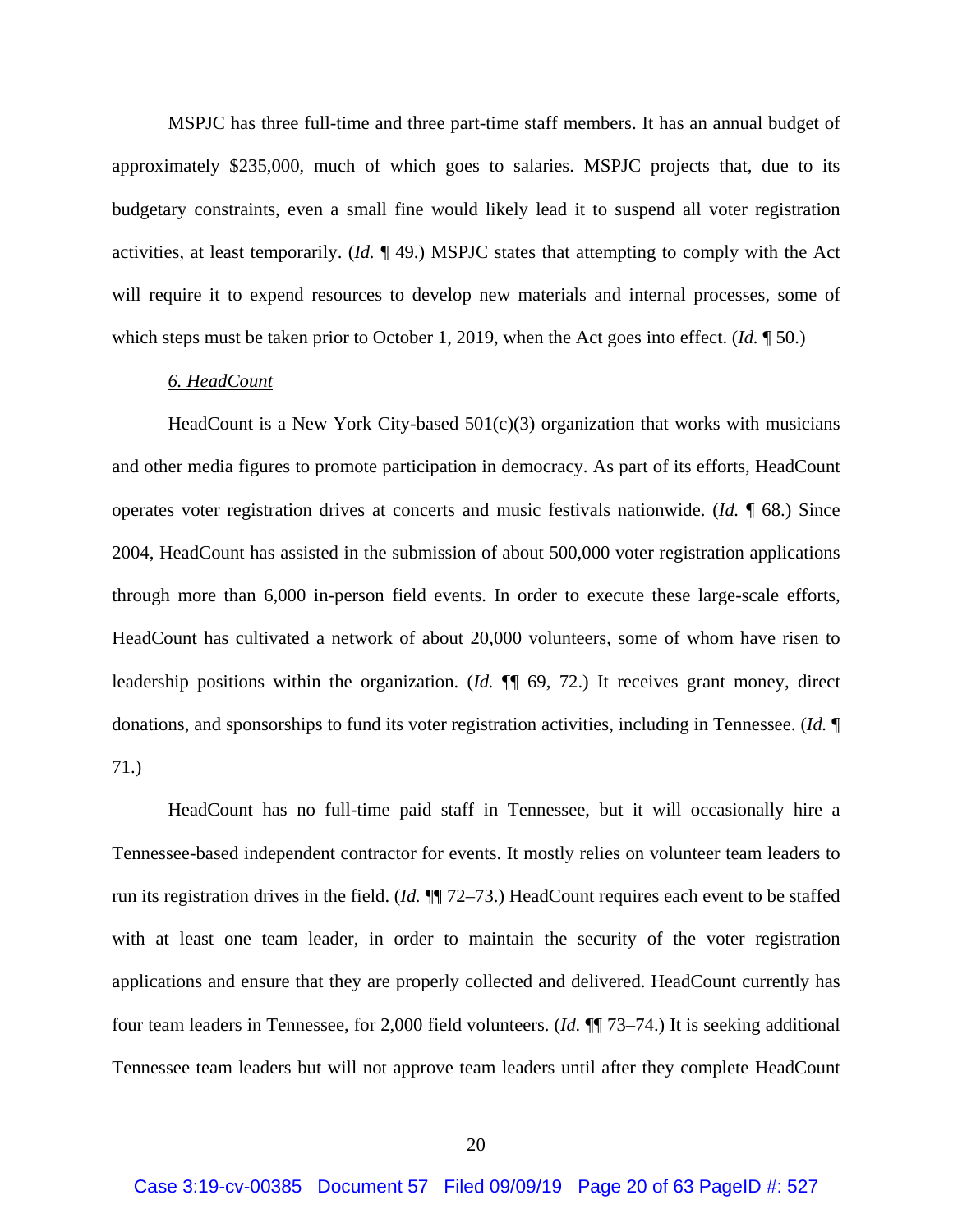training and review. Although team leaders do not receive a wage or salary, HeadCount has, in the past, paid Tennessee team leaders a stipend, and it plans to do so in the future. (*Id.* ¶¶ 73–76.) HeadCount's other volunteers are not paid monetarily, but they do receive free access to the concerts and festivals where they volunteer. (*Id.* ¶ 77.)

HeadCount requires all of its volunteers to undergo a one-hour training before the event at which they volunteer, with occasional exceptions for volunteers who have undergone the training before. Many of HeadCount's volunteers are volunteering for the first time and, therefore, do not receive any training until the day on which they volunteer. (*Id.* ¶ 78.) HeadCount alleges that it "cannot continue to help Tennessee voters register in the field by collecting their forms and submitting them if HeadCount will be subject to financial penalties." (*Id.* ¶ 145.)

HeadCount's planning for registration activities leading up to the 2020 election is already underway. The organization produces a festival kit to be used at events as well as signage that is reused from event to event, and some expenditures have already been made on those materials. HeadCount contends that redesigning and reprinting materials to comply with the Act's disclaimer requirement would be costly. (*Id.* ¶ 79.) The disclaimer requirement and information retention requirements would also affect HeadCount's digital tools and social media efforts, which account for over 50% of its national voter registration activity. In addition to its in-person and online activities, HeadCount engages in text message-based efforts to alert individuals to voter registration opportunities, which could raise difficulties with regard to including adequate disclaimers. (*Id.* ¶¶ 80, 85, 93.)

HeadCount's concerns about the disclaimers are not limited to the expenses and technical challenges. HeadCount has expressed concern that disclaimers will lessen the effectiveness of its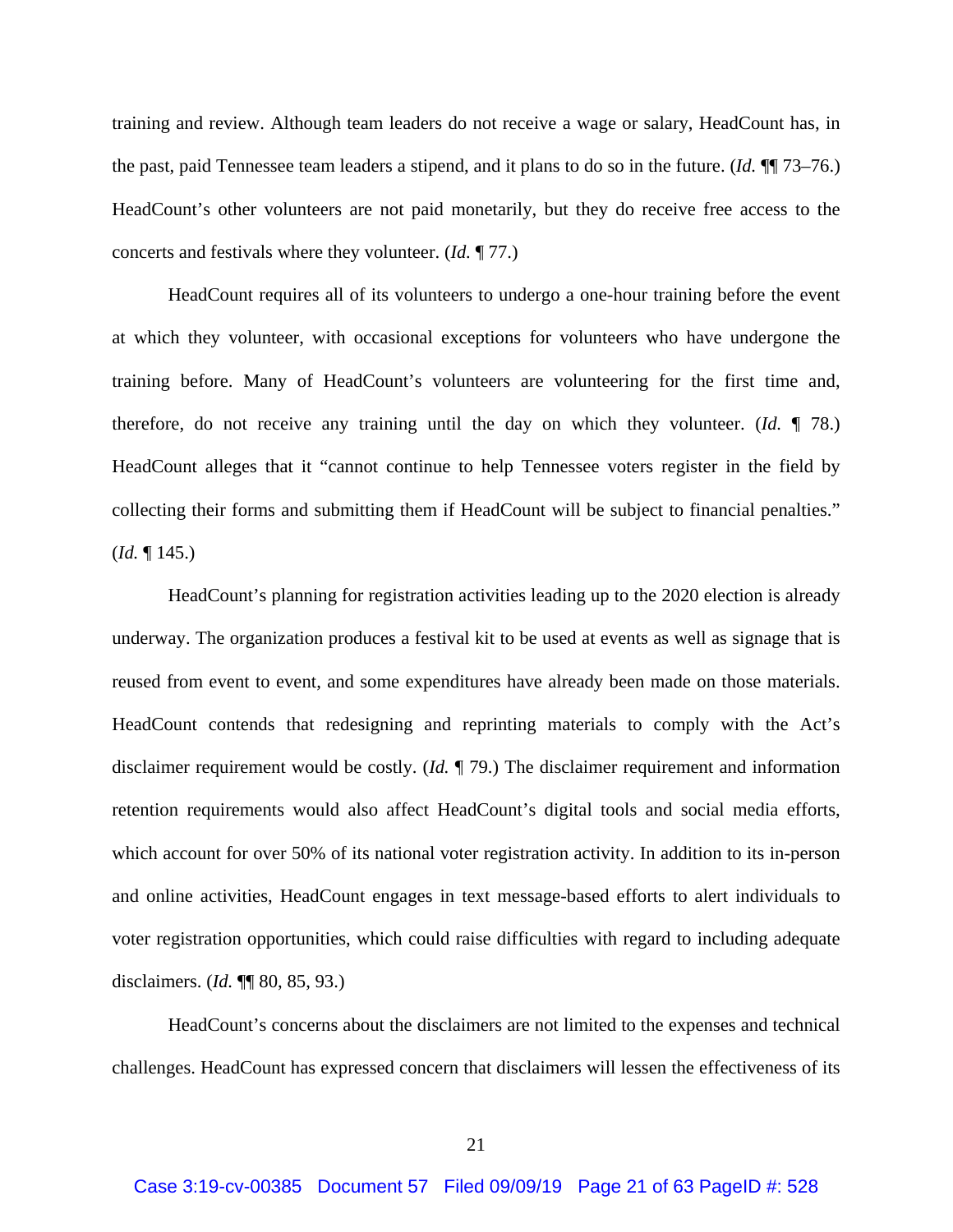efforts because the disclaimers will give the impression that a given voter registration drive is not "official," despite the fact that it is soliciting real, official voter registration applications and submitting them to the correct authorities in order for real voters to be registered. (*Id.* ¶ 90.)

HeadCount retains photocopies of the registration applications it collects, which it uses to later verify that the forms were accepted and that the voters were added to state voter rolls. This allows HeadCount to ensure that its registration efforts have been effective, and HeadCount uses that information both in direct furtherance of its mission and to demonstrate to potential donors that it is securing actual voter registrations, not merely collecting forms. (*Id.* ¶ 82.)

#### **D. This Litigation**

#### *1. The Plaintiffs' Claims*

On May 9, 2019, most of the current plaintiffs—along with one organization that is no longer associated with the case—filed their Complaint in this court. (Docket No. 1.) On June 21, 2019, the plaintiffs filed an Amended Complaint that expanded on the plaintiffs' allegations and included all of the parties currently in the case. (Docket No. 37.) The plaintiffs have pleaded five claims under 42 U.S.C. § 1983. Claim I alleges that the provisions of the Act discussed above, both individually and cumulatively, unconstitutionally burden the plaintiffs<sup>'6</sup> rights to freedom of speech and association under the First Amendment of the U.S. Constitution, as incorporated via the Fourteenth Amendment. (*Id.* ¶¶ 199–218.) Claim II alleges that the disclaimer requirements of Tenn. Code Ann. § 2-2-145 amount to government-compelled speech that serves no legitimate governmental function, in violation of the First Amendment. (*Id.* ¶¶ 219–28.) Claim III alleges that, insofar as the Constitution permits some legislation akin to the Act, the Act itself is unconstitutionally overbroad in violation of the First Amendment. (*Id.* ¶¶ 229–35.) Claim IV

<sup>&</sup>lt;sup>6</sup> Unlike the other plaintiffs, Rock the Vote challenges only the Act's disclaimer requirements, not its other provisions. (Docket No. 37 at 3 n.1.) For ease of reading, the court will speak generally of "the plaintiffs," even when discussing arguments in which Rock the Vote has not joined.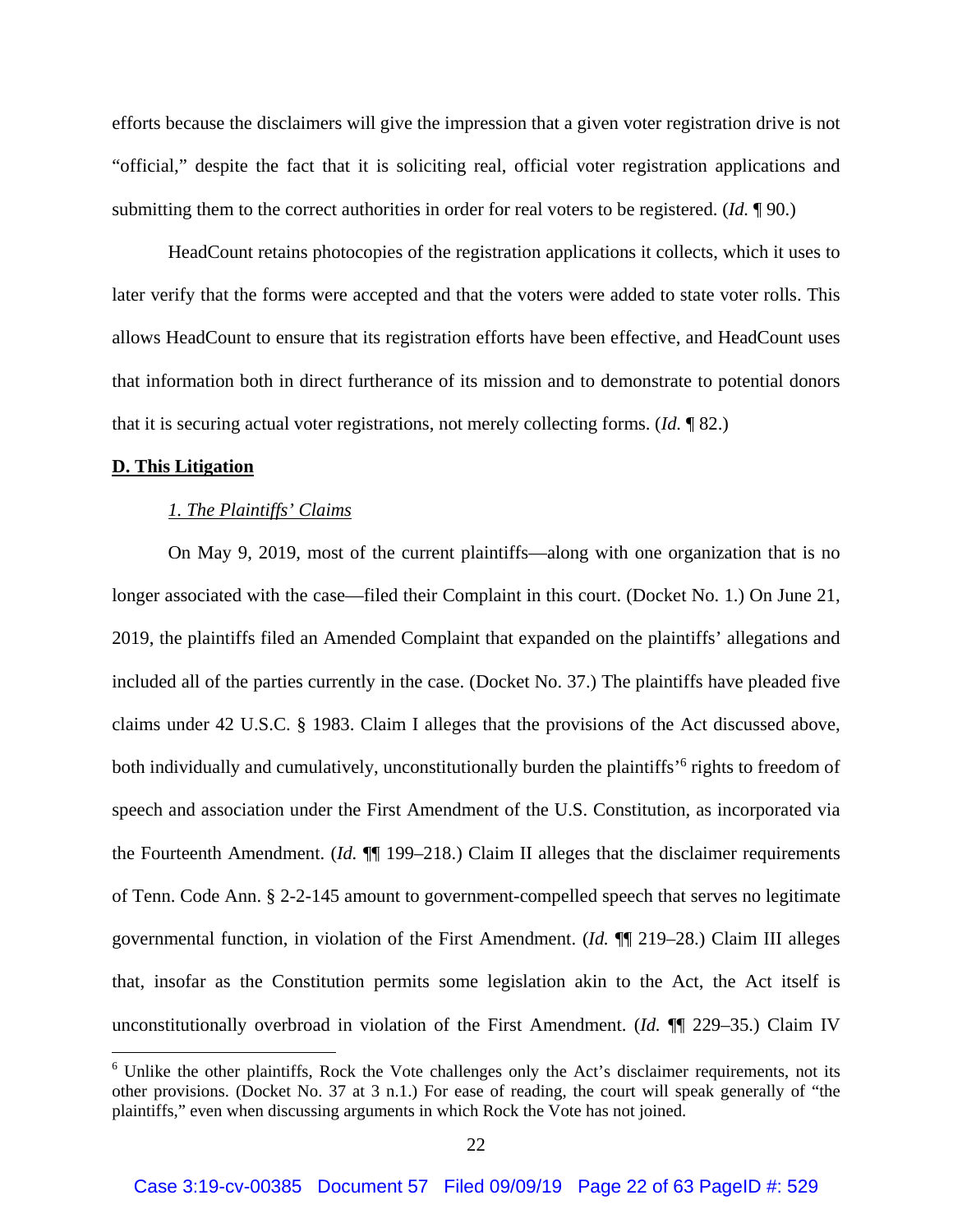alleges that the Act's requirements are unconstitutionally vague in violation of the plaintiffs' rights to due process under the Fourteenth Amendment. (*Id.* ¶¶ 236–57.) Claim V alleges that the Act unconstitutionally burdens the fundamental right to vote and to engage in speech and association related to the right to vote. (*Id.* ¶¶ 258–66.)

## *2. The Defendants*

The plaintiffs have named as defendants various Tennessee officials who will play roles in administering the Act, each of whom is sued in his or her official capacity only. Tre Hargett is the Tennessee Secretary of State. (*Id.* ¶ 95.) Under the Tennessee Constitution, the Secretary of State is appointed by a joint vote of the General Assembly, whose members are elected. Tenn. Const. art. III, § 17. The Secretary of State, in turn, appoints the state's Coordinator of Elections, who serves at the pleasure of the Secretary. Tenn. Code Ann. § 2-11-201(a). Defendant Mark Goins is the Coordinator of Elections. (Docket No. 37 ¶ 96.) The Coordinator "is the chief administrative election officer of the state" and is charged with "obtain[ing] and maintain[ing] uniformity in the application, operation and interpretation of the election code." Tenn. Code Ann. § 2-11-201(b). Among the Coordinator's responsibilities under the Act is that he is the official who "administer[s]" the mandatory government training, without which individuals cannot participate in a covered voter registration drive, and he is the official with whom individuals and organizations must register. Tenn. Code Ann. § 2-2-142(a)(1).

Herbert H. Slatery III is the Attorney General and Reporter (hereinafter, "Attorney General") of Tennessee. Tennessee's Attorney General is appointed by the judges<sup>7</sup> of its Supreme Court, who are, under current law, appointed by the Governor and confirmed by the

 $7$  The Tennessee Constitution refers to the members of the judiciary who sit on the Tennessee Supreme Court, other than the Chief Justice, as "judges," although the court takes judicial notice that they are all commonly referred to as "justices." The court has used the term "judge" merely to reflect the constitutional text.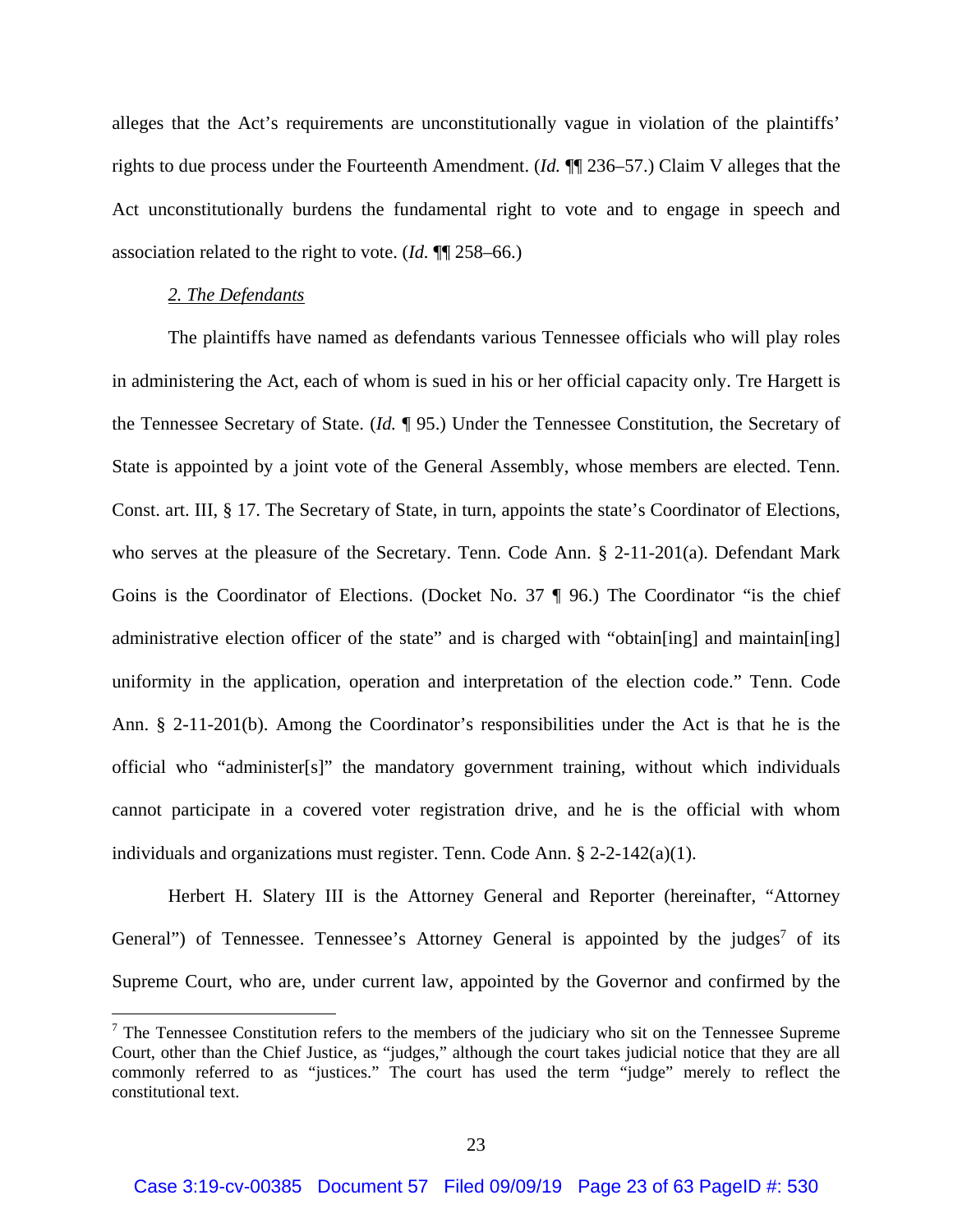General Assembly, after which the judges are subject to retention elections. Tenn. Const. art. VI, §§ 3, 5. The plaintiffs maintain that the Attorney General "is authorized to investigate or prosecute violations of the election code and to request that the Coordinator conduct investigations," although the statutory subsections that the plaintiffs cite do not appear to support the entirety of that claim. (Docket No. 37  $\parallel$  97 (citing Tenn. Code Ann. § 2-11-202(a)(5)(A)– (C)).) In any event, the Attorney General is indeed empowered to request that the Coordinator conduct investigations. Tenn. Code Ann.  $\S$  2-11-202(a)(5)(C). The election code, however, contemplates that prosecutions will be performed by a "district attorney general," Tenn. Code Ann. § 2-11-202(a)(5)(A)—in other words, a local prosecutor, *see* Tenn. Code Ann. § 8-7-  $103(1).$ <sup>8</sup>

Donna Barrett, Judy Blackburn, Greg Duckett, Mike McDonald, Jimmy Wallace, Tom Wheeler, and Kent Younce are the members of the State Election Commission. (Docket No. 37 ¶ 99.) Members of the Commission are elected by a joint resolution of both houses of the General Assembly. Tenn. Code Ann. § 2-11-104(b). The Act adds a provision allowing the General Assembly to remove a member for cause or if he or she becomes unqualified. 2019 Tenn. Laws Pub. ch. 250, § 8. Under the Act, the Commission is the body to which incomplete registrations are reported and the body that "may" impose fines based on the incomplete forms. Tenn. Code Ann. § 2-2-143(c).

## *3. The Defendants' Motion*

<sup>&</sup>lt;sup>8</sup> The Attorney General does have some very limited general authority to initiate criminal prosecutions of his own accord, as well as power to assist in local prosecutions, with the consent of local authorities. *See* Tenn. Code Ann. § 8-6-112(a) (allowing Attorney General to initiate prosecutions of certain officials where the district attorney general would have a conflict); Tenn. Code Ann. § 8-7-106(b)(4) (allowing a district attorney general to cross-designate the Attorney General for purposes of specific prosecutions and investigations).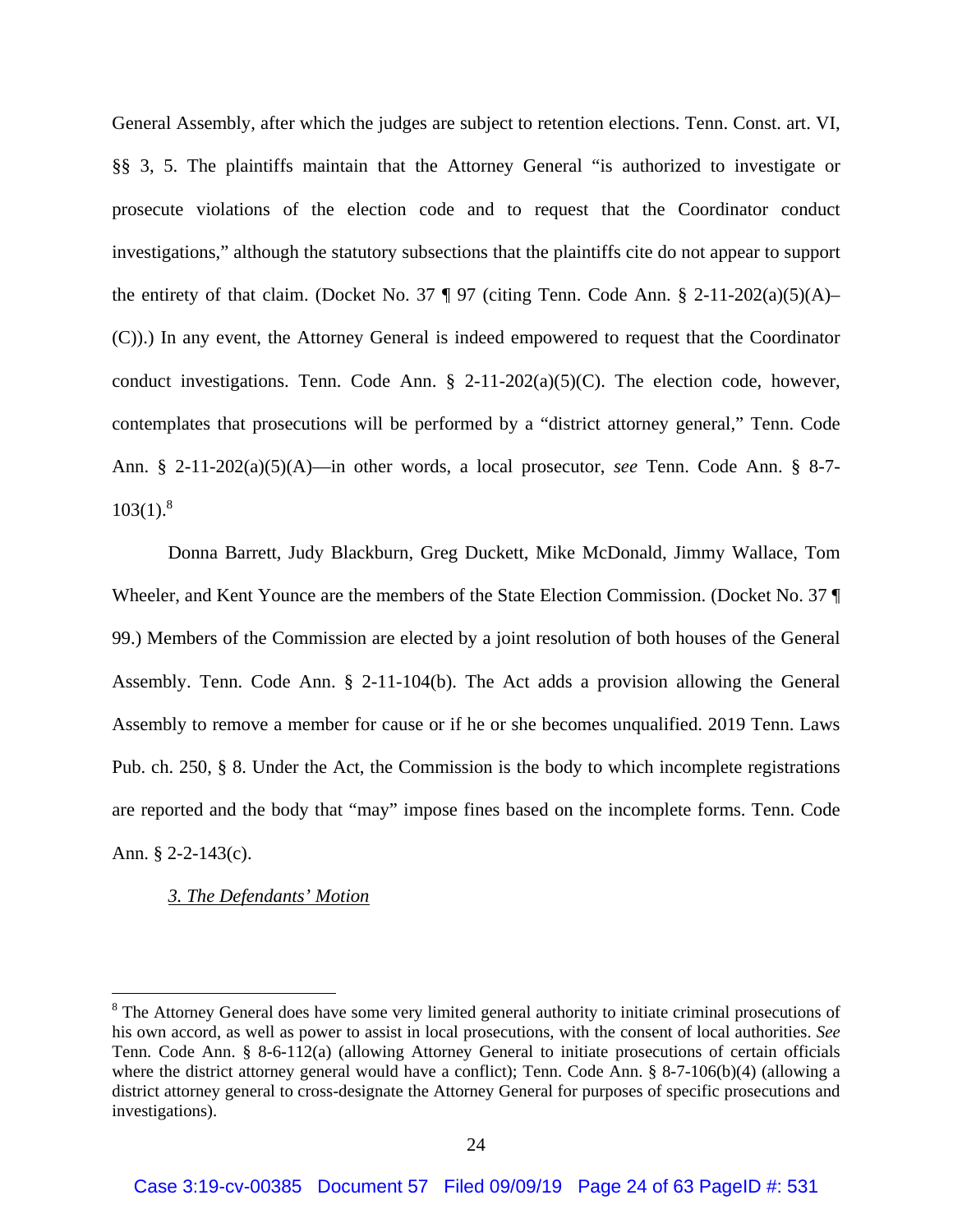On July 5, 2019, the defendants filed a Motion, under Rule  $12(b)(1)$  and Rule  $12(b)(6)$  of the Federal Rules of Civil Procedure, to dismiss the plaintiffs' claims. (Docket No. 39.) Specifically, the defendants argue that the court lacks jurisdiction, either because the plaintiffs lack standing to bring their challenges or because their claims are not ripe. The defendants also argue that, if the court finds that it has jurisdiction, the court should dismiss all of the plaintiffs' claims because the plaintiffs have failed to plead plausible challenges to the constitutionality of the Act.

#### **II. LEGAL STANDARD**

### **A. Rule 12(b)(1)**

"Rule  $12(b)(1)$  motions to dismiss . . . generally come in two varieties: a facial attack or a factual attack." *Gentek Bldg. Prods., Inc. v. Sherwin-Williams Co.*, 491 F.3d 320, 330 (6th Cir. 2007) (citing *Ohio Nat'l Life Ins. Co. v. United States*, 922 F.2d 320, 325 (6th Cir. 1990)). When a Rule  $12(b)(1)$  motion contests subject matter jurisdiction factually, the court must weigh the evidence in order to determine whether it has the power to hear the case, without presuming the challenged allegations in the complaint to be true. *Id.*; *DLX, Inc. v. Kentucky*, 381 F.3d 511, 516 (6th Cir. 2004). When the facts are disputed in this way, "[t]he district court has broad discretion to consider affidavits, documents outside the complaint, and to even conduct a limited evidentiary hearing if necessary," without converting the motion into one for summary judgment. *Cooley v. United States*, 791 F. Supp. 1294, 1298 (E.D. Tenn. 1992), *aff'd sub nom. Myers v. United States*, 17 F.3d 890 (6th Cir. 1994); *see also Gentek*, 491 F.3d at 330. It is then the plaintiff's burden to show that jurisdiction is appropriate. *DLX*, 381 F.3d at 516. If a Rule 12(b)(1) motion challenges subject matter jurisdiction based on the face of the complaint, to the contrary, the plaintiff's burden is "not onerous." *Musson Theatrical Inc. v. Fed. Express Corp.*,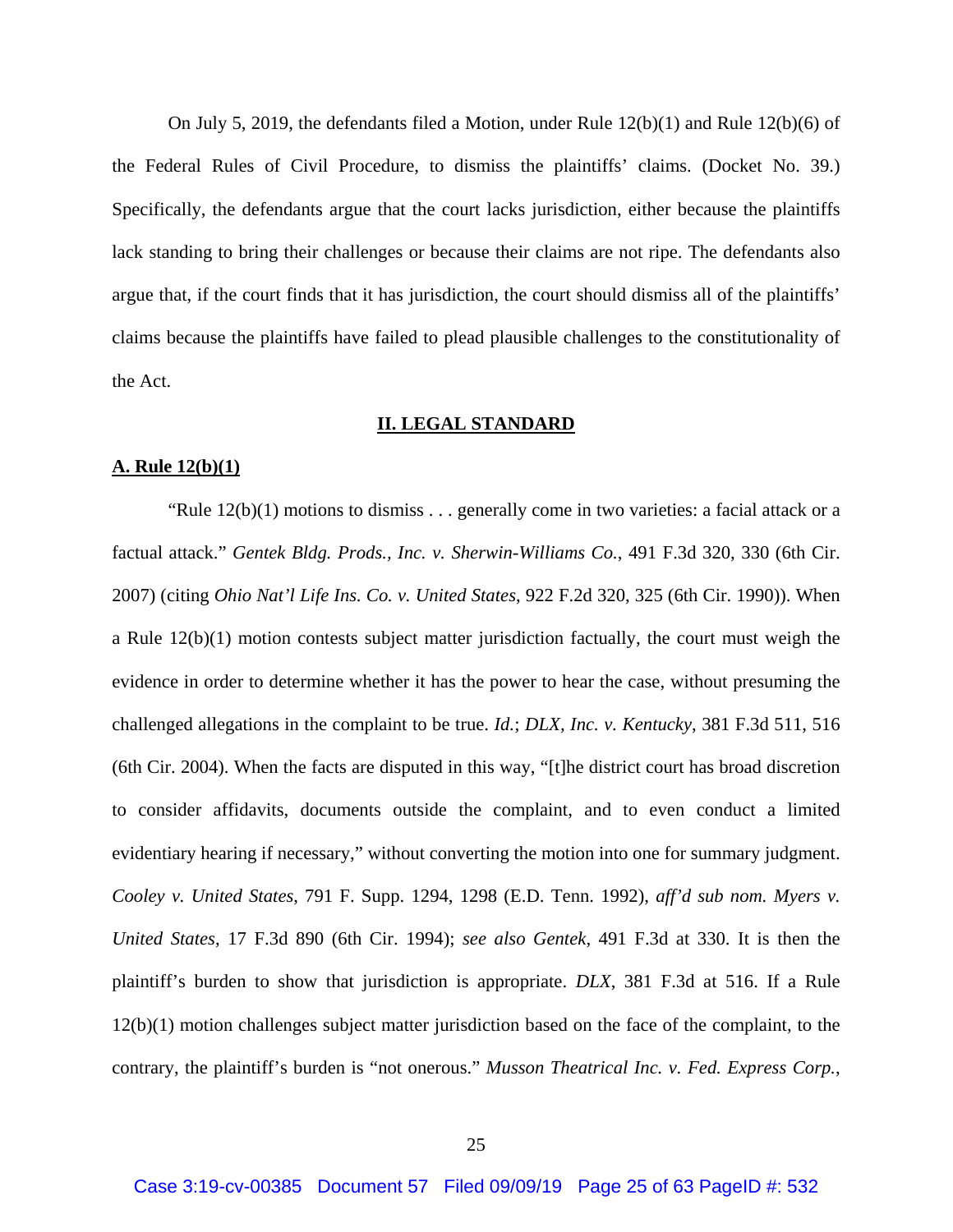89 F.3d 1244, 1248 (6th Cir. 1996). A court evaluating this sort of facial attack to the assertion of subject matter jurisdiction must consider the allegations of fact in the complaint to be true. *Gentek*, 491 F.3d at 330.

#### **B. Rule 12(b)(6)**

In deciding a motion to dismiss for failure to state a claim under Rule 12(b)(6), the court will "construe the complaint in the light most favorable to the plaintiff, accept its allegations as true, and draw all reasonable inferences in favor of the plaintiff." *Directv, Inc. v. Treesh*, 487 F.3d 471, 476 (6th Cir. 2007); *Inge v. Rock Fin. Corp.*, 281 F.3d 613, 619 (6th Cir. 2002). The Federal Rules of Civil Procedure require only that a plaintiff provide "a short and plain statement of the claim that will give the defendant fair notice of what the plaintiff's claim is and the grounds upon which it rests." *Conley v. Gibson*, 355 U.S. 41, 47 (1957). The court must determine only whether "the claimant is entitled to offer evidence to support the claims," not whether the plaintiff can ultimately prove the facts alleged. *Swierkiewicz v. Sorema N.A.*, 534 U.S. 506, 511 (2002) (quoting *Scheuer v. Rhodes*, 416 U.S. 232, 236 (1974)).

The complaint's allegations, however, "must be enough to raise a right to relief above the speculative level." *Bell Atl. Corp. v. Twombly*, 550 U.S. 544, 555 (2007). To establish the "facial plausibility" required to "unlock the doors of discovery," the plaintiff cannot rely on "legal conclusions" or "[t]hreadbare recitals of the elements of a cause of action," but, instead, the plaintiff must plead "factual content that allows the court to draw the reasonable inference that the defendant is liable for the misconduct alleged." *Ashcroft v. Iqbal*, 556 U.S. 662, 678–79 (2009). "[O]nly a complaint that states a plausible claim for relief survives a motion to dismiss." *Id.* at 679; *Twombly*, 550 U.S. at 556.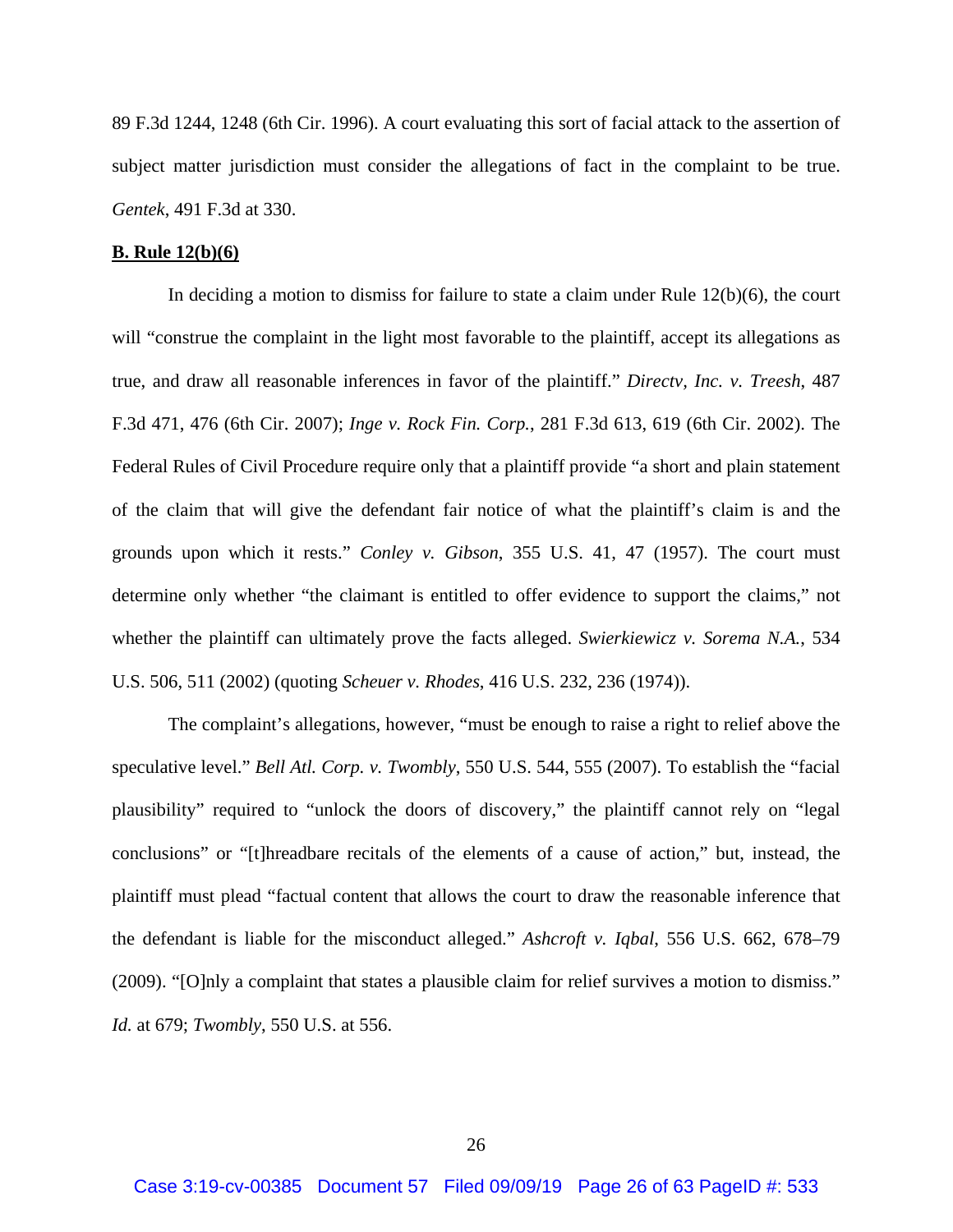## **III. JURISDICTION**

## **A. Injury-in-Fact**

The defendants argue that the plaintiffs lack standing to challenge the Act because it has not yet gone into effect and the plaintiffs, therefore, do not yet know how the State Election Commission, Coordinator of Elections, and local district attorneys general will use their discretion under the Act. The plaintiffs respond that the Act has been duly enacted and will, by operation of law, impose obligations in what was, when they filed their Complaint, a few short months and is now about a month. They note, moreover, that it will be impossible to comply with the Act's requirements without taking preparatory steps, including ones that they are already taking at their own expense.

Article III of the Constitution gives the federal courts jurisdiction only over "cases and controversies," of which the component of standing is an "essential and unchanging part." *Lujan v. Defenders of Wildlife*, 504 U.S. 555, 560 (1992); *see also Warth v. Seldin*, 422 U.S. 490, 498 (1975). A party seeking to invoke the court's jurisdiction must establish the necessary standing to sue before the court may consider the merits of that party's cause of action. *Whitmore v. Arkansas*, 495 U.S. 149, 154 (1990). A plaintiff is required to show standing to sue at each stage in the litigation. *Lujan*, 504 U.S. at 561–62. To establish standing under the Constitution, a plaintiff must show that: (1) he has suffered an "injury in fact" that is (a) concrete and particularized; and (b) actual or imminent, not conjectural or hypothetical; (2) the injury is fairly traceable to the challenged action of the defendant; and (3) it is likely, as opposed to merely speculative, that the injury will be redressed by the relief requested. *Gaylor v. Hamilton Crossing CMBS*, 582 F. App'x 576, 579–80 (6th Cir. 2014) (citing *Lujan*, 504 U.S. at 560–61); *see also*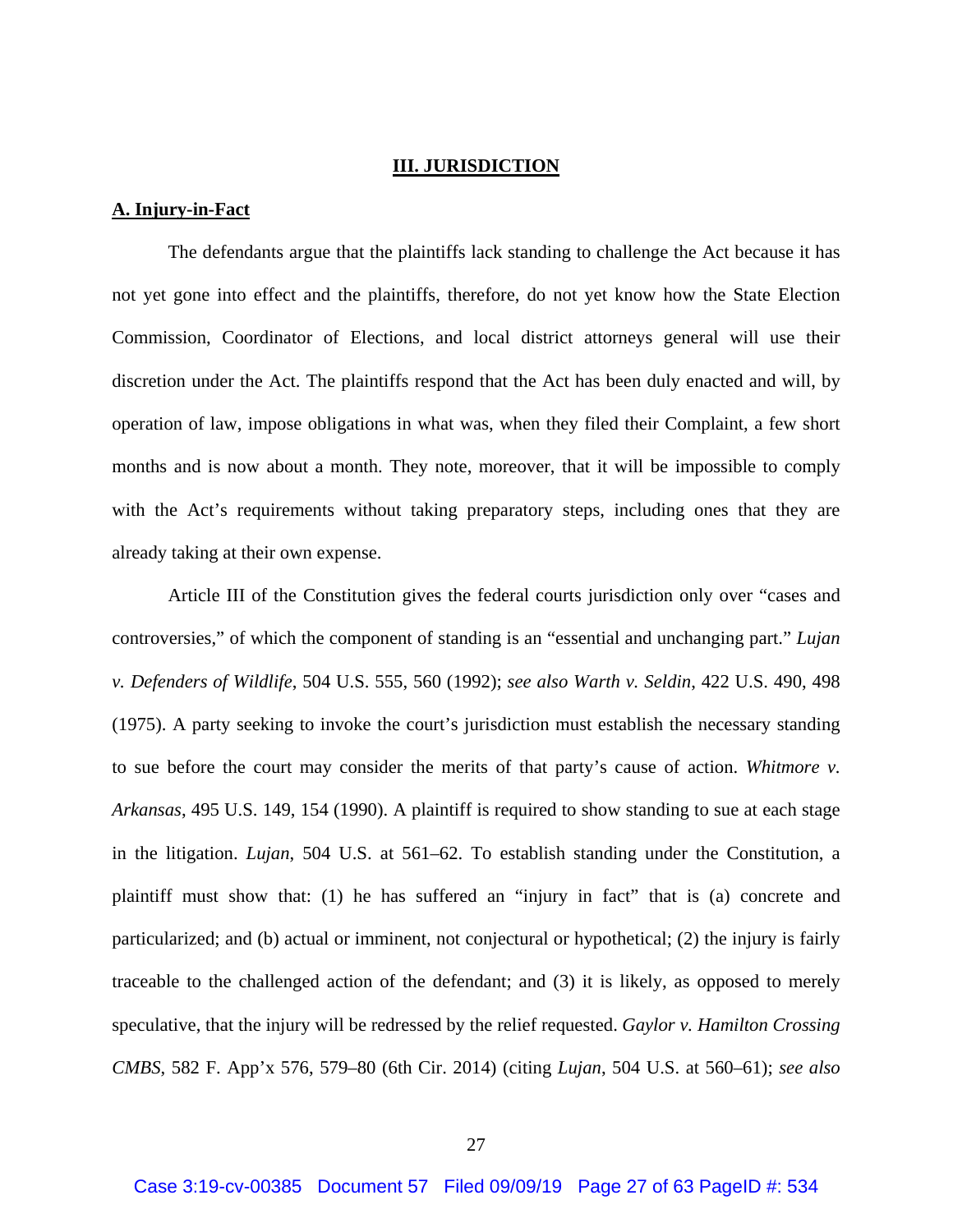*Friends of the Earth, Inc. v. Laidlaw Envtl. Servs. (TOC), Inc.*, 528 U.S. 167, 180–81 (2000). These mandatory minimum constitutional requirements—commonly known as (1) injury-in-fact, (2) causation, and (3) redressability—apply in every case. The defendants' argument that the plaintiffs lack standing because the Act has not yet gone into effect or been wielded against them is a challenge to the plaintiffs' ability to meet the first requirement, an injury-in-fact that is imminent, not merely conjectural or hypothetical.

"[A]n actual arrest, prosecution, or other enforcement action is not a prerequisite to challenging" the constitutionality of a law regulating an organization's ongoing and expected future behavior. *Susan B. Anthony List v. Driehaus*, 573 U.S. 149, 158 (2014) (citing *MedImmune, Inc. v. Genentech, Inc.*, 549 U.S. 118, 128–29 (2007); *Steffel v. Thompson*, 415 U.S. 452, 459 (1974)). Nor is a plaintiff required to "expose himself to liability before bringing suit." *MedImmune*, 549 U.S. at 129. A plaintiff may, for example, establish an injury-in-fact based on its "intention to engage in a course of conduct arguably affected with a constitutional interest, but proscribed by a statute." *Babbitt v. United Farm Workers Nat. Union*, 442 U.S. 289, 298 (1979). The defendants take that principle to suggest that, unless a plaintiff plans on violating a law, he does not have standing to challenge it.

This case presents a slightly different situation, because it is clear, from the plaintiffs' allegations, that they intend to try to comply with the Act if and when it goes into effect, even if complying means ceasing voter registration activities altogether. They therefore cannot rely on their stated intention to violate the Act in order to establish standing. Nevertheless, the plaintiffs have alleged that their intention—but for the Act—would be to behave in ways that the Act proscribes, and that intention may, in an appropriate case, itself be sufficient to confer standing. *See Clements v. Fashing*, 457 U.S. 957, 962 (1982) (finding standing where plaintiffs alleged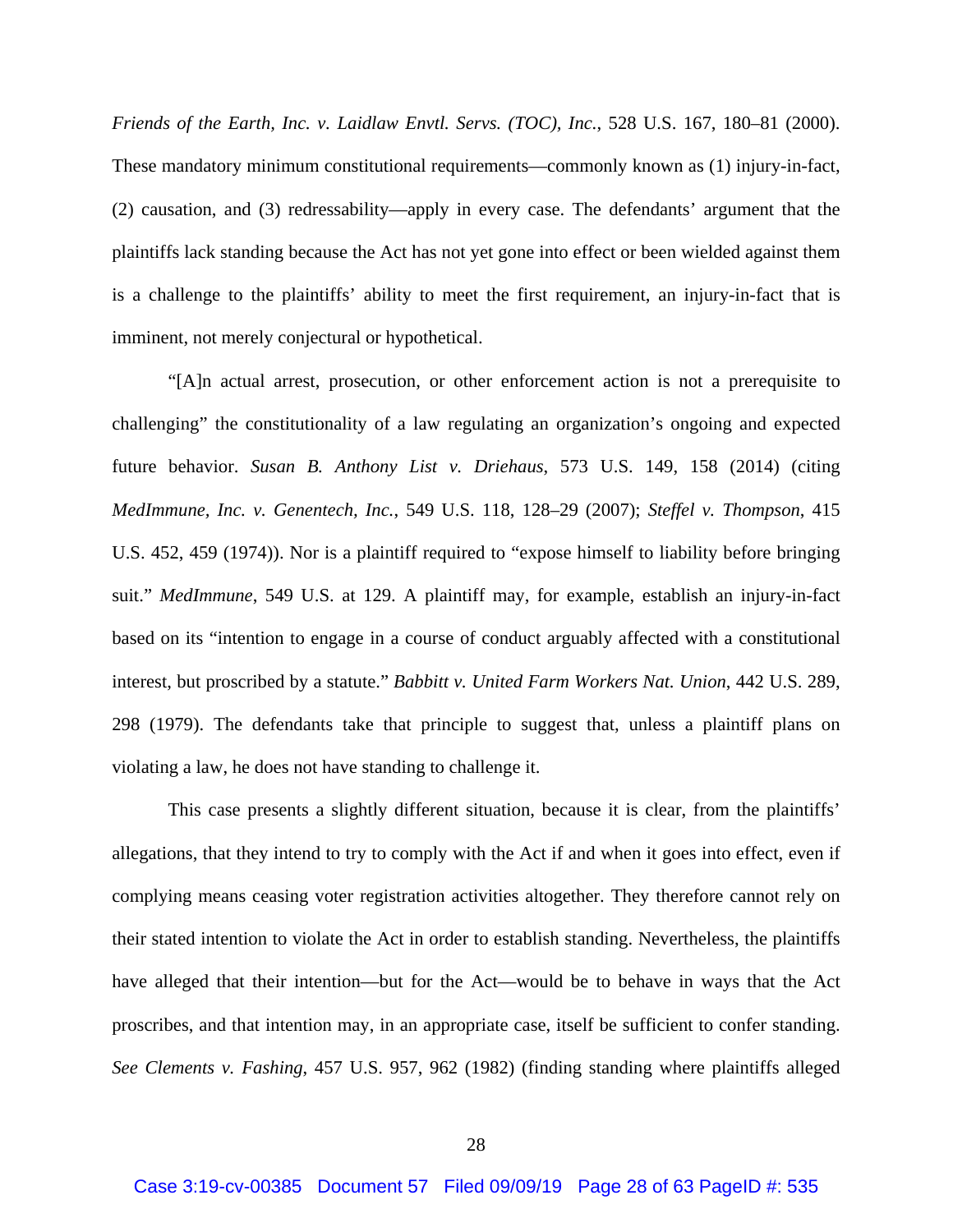that, "but for the . . . provision they seek to challenge, they would engage in the very acts that would trigger the enforcement of the provision"). None of the plaintiff organizations has indicated that it would require every one of its volunteers to receive training from Tennessee's Coordinator of Elections unless forced to do so. Similarly, none of the organizations would choose to adopt the Act's disclaimers, on as wide a range of materials as the Act demands, unless required to. And, while none of the organizations has expressed a desire to violate the 10-day form turn-in requirement in any systematic way, the plaintiffs have alleged that they would, but for the Act, hold a form for longer than ten days in some situations. Moreover, the plaintiffs would, but for the Act, pursue their voter registration aggressively, despite their knowledge that those efforts will unavoidably lead to the submission of some incomplete applications. Under the Act, they cannot do so without risking fines.

The defendants' position would limit the right to challenge the Act to, at most, people or organizations who plan to defy its requirements or who, after October 1, have actually done so and have been fined or prosecuted. Article III, however, does not require a plaintiff to engage in "costly futile gestures simply to establish standing, particularly when the First Amendment is implicated." *Lac Vieux Desert Band of Lake Superior Chippewa Indians v. Mich. Gaming Control Bd.*, 172 F.3d 397, 406 (6th Cir. 1999) (citing *Virginia v. Am. Booksellers Ass'n, Inc.*, 484 U.S. 383, 392–93 (1988); *Clements*, 457 U.S. at 962). The defendants' assumption that standing should be limited to lawbreakers and aspiring lawbreakers is based on the faulty assumption that a law can only injure the people who disobey it. Following a law, however, can sometimes harm a person just as much as breaking it. That is why the caselaw recognizes that an injury-in-fact can arise not only out of expected enforcement but also "costly, self-executing compliance burdens." *Nat'l Rifle Ass'n of Am. v. Magaw*, 132 F.3d 272, 279 (6th Cir. 1997)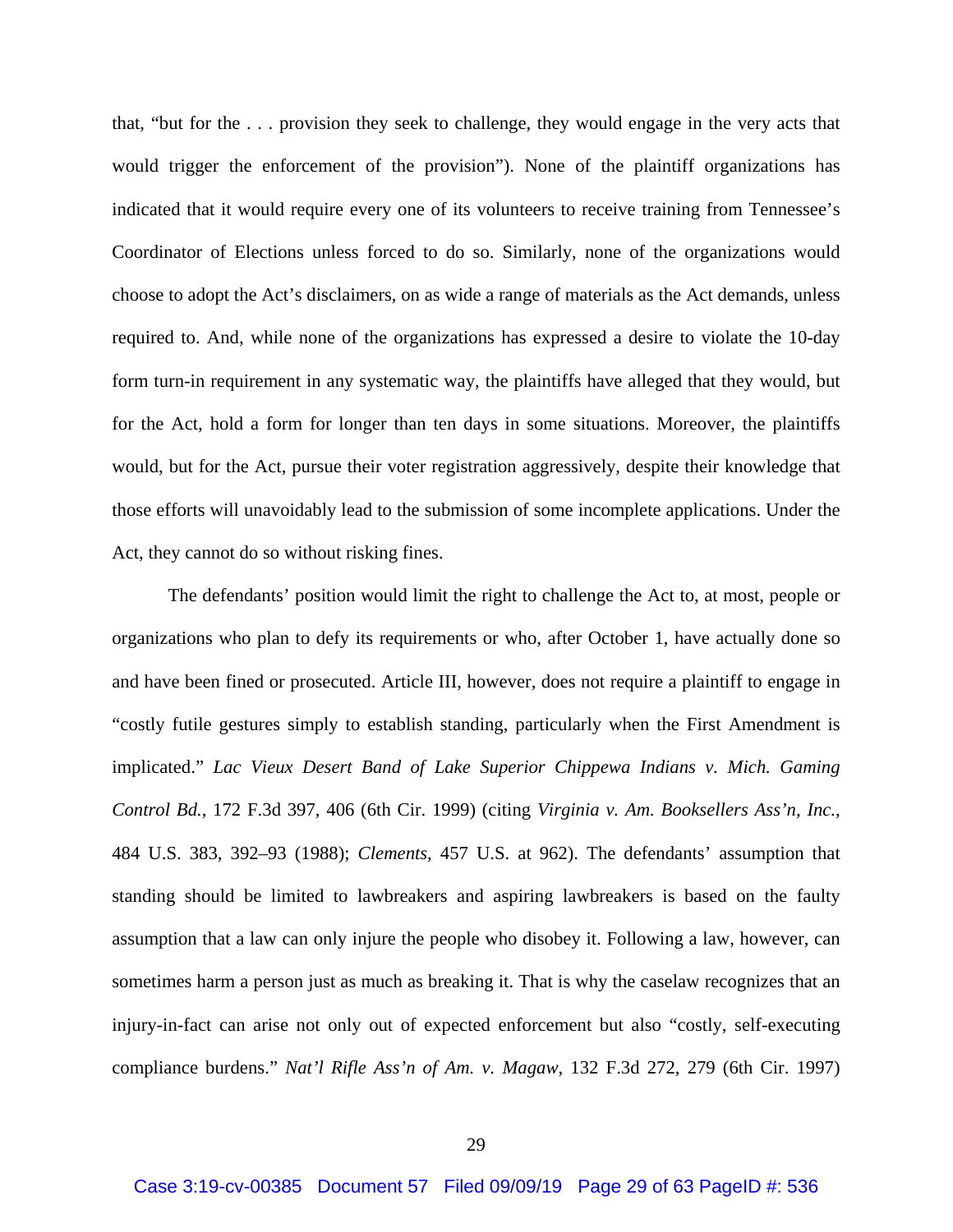(citation omitted); *accord Hyman v. City of Louisville*, 53 F. App'x 740, 743 (6th Cir. 2002); *see also Am. Booksellers*, 484 U.S. at 392 (finding standing because "plaintiffs . . . , if their interpretation of the statute is correct, will have to take significant and costly compliance measures or risk criminal prosecution") (citing *Craig v. Boren*, 429 U.S. 190, 194 (1976); *Doe v. Bolton*, 410 U.S. 179, 188 (1973)); *Ohio Coal Ass'n v. Perez*, 192 F. Supp. 3d 882, 902 (S.D. Ohio 2016) ("[A]dditional compliance burdens may serve as an injury in fact.") (citing *All. for Natural Health U.S. v. Sebelius*, 775 F. Supp. 2d 114, 120–21 (D.D.C. 2011)). A plaintiff can establish standing to challenge a law by showing that the law "is directed at [the plaintiff] in particular[,] . . . requires [the plaintiff] to make significant changes in [its] everyday . . . practices[, and] . . . expose[s the plaintiff] to the imposition of strong sanctions" for noncompliance. *Abbott Labs. v. Gardner*, 387 U.S. 136, 154 (1967), *abrogated on other grounds*, *Califano v. Sanders*, 430 U.S. 99 (1977). That is the case here.

The compliance costs that the plaintiffs have alleged are no less real simply because the Act is allowing a grace period to elapse before its requirements take effect. *See Nat'l Fed'n of Indep. Bus. v. Sebelius*, 567 U.S. 519, 539 (2012) (permitting a challenge filed three years before a provision's effective date); *New York v. United States*, 505 U.S. 144, 175 (1992) (permitting challenge filed six years before statute's effective date). The Act is not just a speculative possibility; it is the law. It "bec[a]me law," under Article II, § 18 of the Tennessee Constitution, as soon as it was signed by the Governor. *Compare* Tenn. Const. art II, § 18 (discussing timing of when a bill "becomes law") *with* Tenn. Const. art II, § 20 (discussing timing of when a bill "take[s] effect"). While the Act does not technically require anything of anyone *right now*, its soon-to-take-effect requirements are not ones that an organization can simply ignore until it opens up shop on the morning of October 1. Materials have to be printed; websites have to be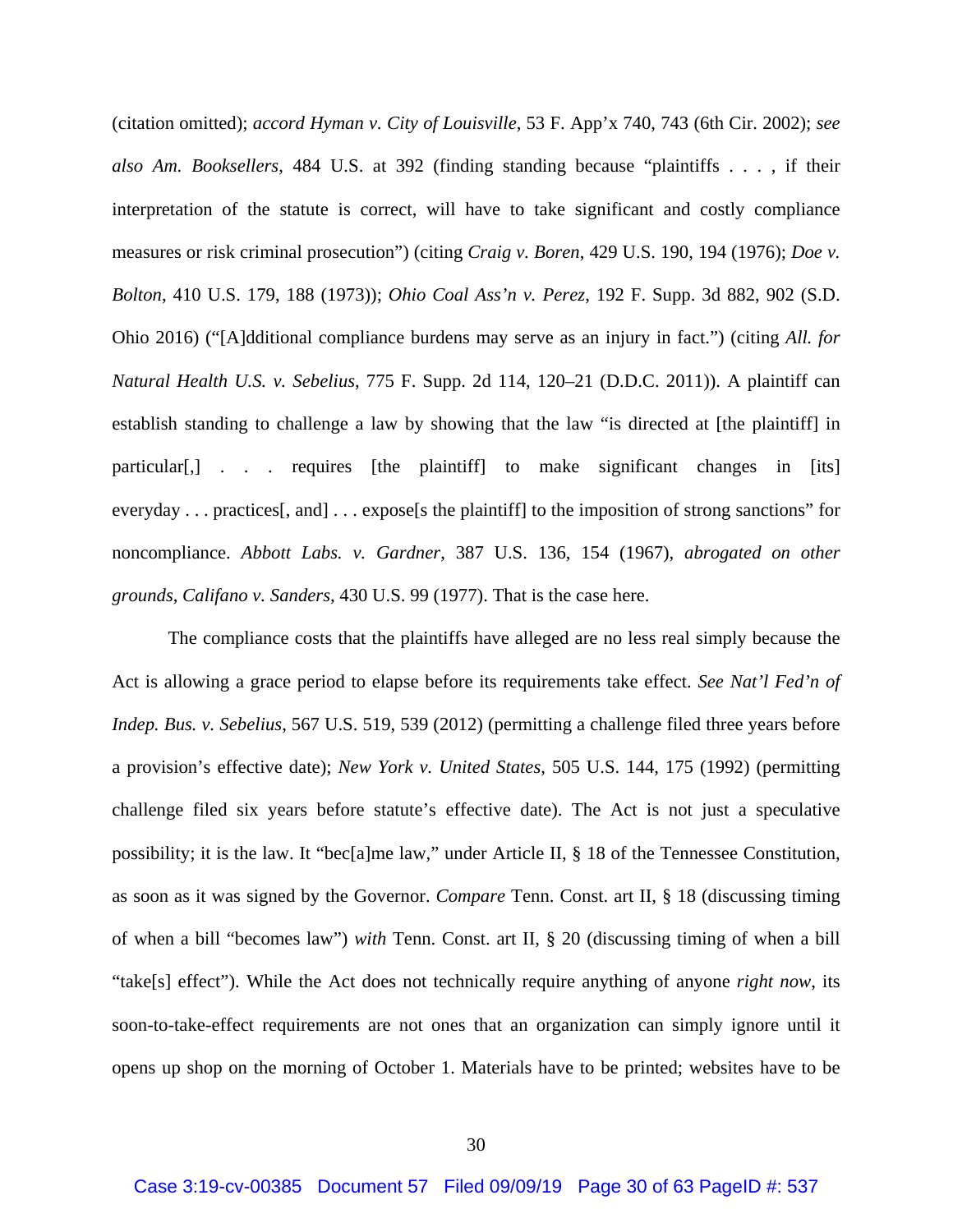changed; internal policies have to be revised. The defendants have offered no account of how a person or organization could continue its large-scale voter registration efforts uninterrupted without beginning its compliance efforts well before the Act's effective date. To the contrary, in order to continue their activities, at least some of the plaintiffs are suffering actual—not merely imminent—injuries from the Act at this very moment. When an already existing entity must, in furtherance of its continuing mission, "devote resources" to "negat[ing] the impact" of a defendant's actions, then that entity has suffered an injury sufficiently actual or imminent to create standing. *Hous. Opportunities Made Equal, Inc. v. Cincinnati Enquirer, a Div. of Gannett Co.*, 943 F.2d 644, 646 (6th Cir. 1991); *see also Havens Realty Corp. v. Coleman*, 455 U.S. 363, 379 (1982) (finding standing based on a rule's creating a "drain on [an] organization's resources").

It is true that the plaintiffs do not know how the State Election Commission and others will enforce the Act or what rulemaking related to the Act might contain. But the Act's requirements are commands, and the plaintiffs wish to follow the law. Article III does not punish them for their law-abiding nature by robbing them of their chance to challenge the Act under the Constitution. *See Driehaus*, 573 U.S. at 168 (observing that a plaintiff should not be "forc[ed] . . . to choose between refraining from core political speech on the one hand, or engaging in that speech and risking costly Commission proceedings and criminal prosecution on the other"). The plaintiffs' decision to alter their behavior in order to avoid the possibility of punishment under the Act is, moreover, a wholly reasonable reaction that is independent of whether or how the threat of enforcement will ultimately be carried out. The Constitution does not stop recognizing the costs that the plaintiffs are bearing simply because there is a chance, however small, that the State of Tennessee will choose not to enforce the Act or to enforce it so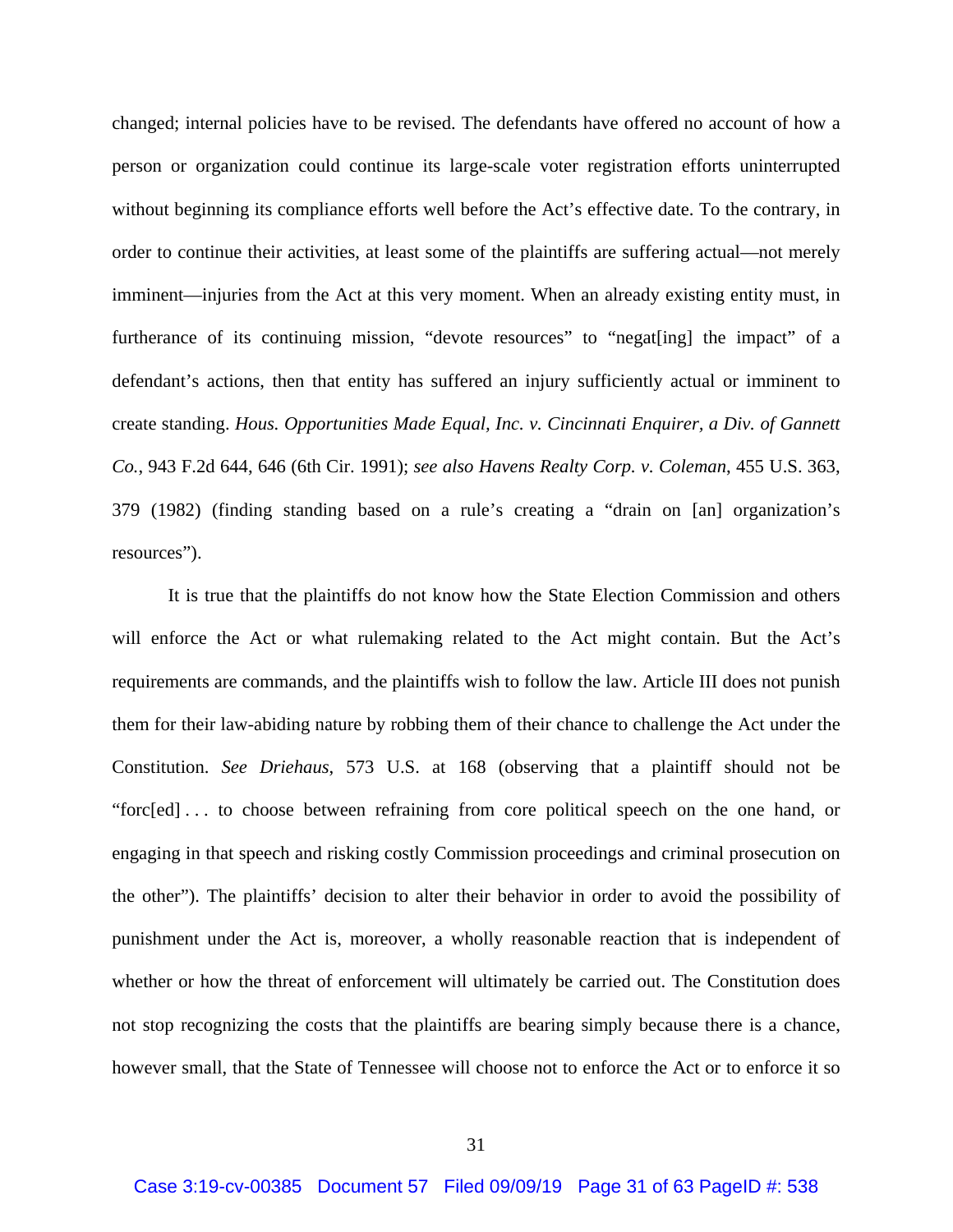laxly that the plaintiffs' compliance efforts will turn out to have been a waste of time and resources.

The economic costs of compliance are not the only concrete injuries that the plaintiffs are facing. A concrete injury-in-fact can arise when a law "restrict[s] the plaintiffs' political activities within the state" and "limit[s] their ability to associate as political organizations." *Green Party of Tenn. v. Hargett*, 767 F.3d 533, 544 (6th Cir. 2014). By making it riskier and more difficult to engage in voter registration activities and communications, the Act has, for reasons that the court will discuss in more detail hereafter, imposed meaningful limitations on the plaintiff organizations' rights to engage in political speech and association related to elections. Even if one ignores the compliance efforts taking place now, that restriction on constitutional rights will occur imminently, when the law takes effect this October.

With regard to the plaintiffs' alleged First Amendment harms, it is particularly unnecessary to wait and see how the Act will be enforced. As the Supreme Court has observed, First Amendment case law recognizes "the danger in putting faith in government representations of prosecutorial restraint" where protected speech is concerned. *United States v. Stevens*, 559 U.S. 460, 480 (2010). The courts, accordingly, will "not uphold an unconstitutional statute merely because the Government promised to use it responsibly." *Id.* (citing *Whitman v. Am. Trucking Ass'ns, Inc.*, 531 U.S. 457, 473 (2001)). Therefore, even if the Act were to go into effect and the government enforced it, at first, narrowly (or even not at all), that would be beside the point, because the plaintiffs' challenge to the law itself would still be cognizable by the courts.

In short, the plaintiffs have alleged both economic harms and harms to their fundamental rights, all of which are either already occurring or will occur imminently by operation of law.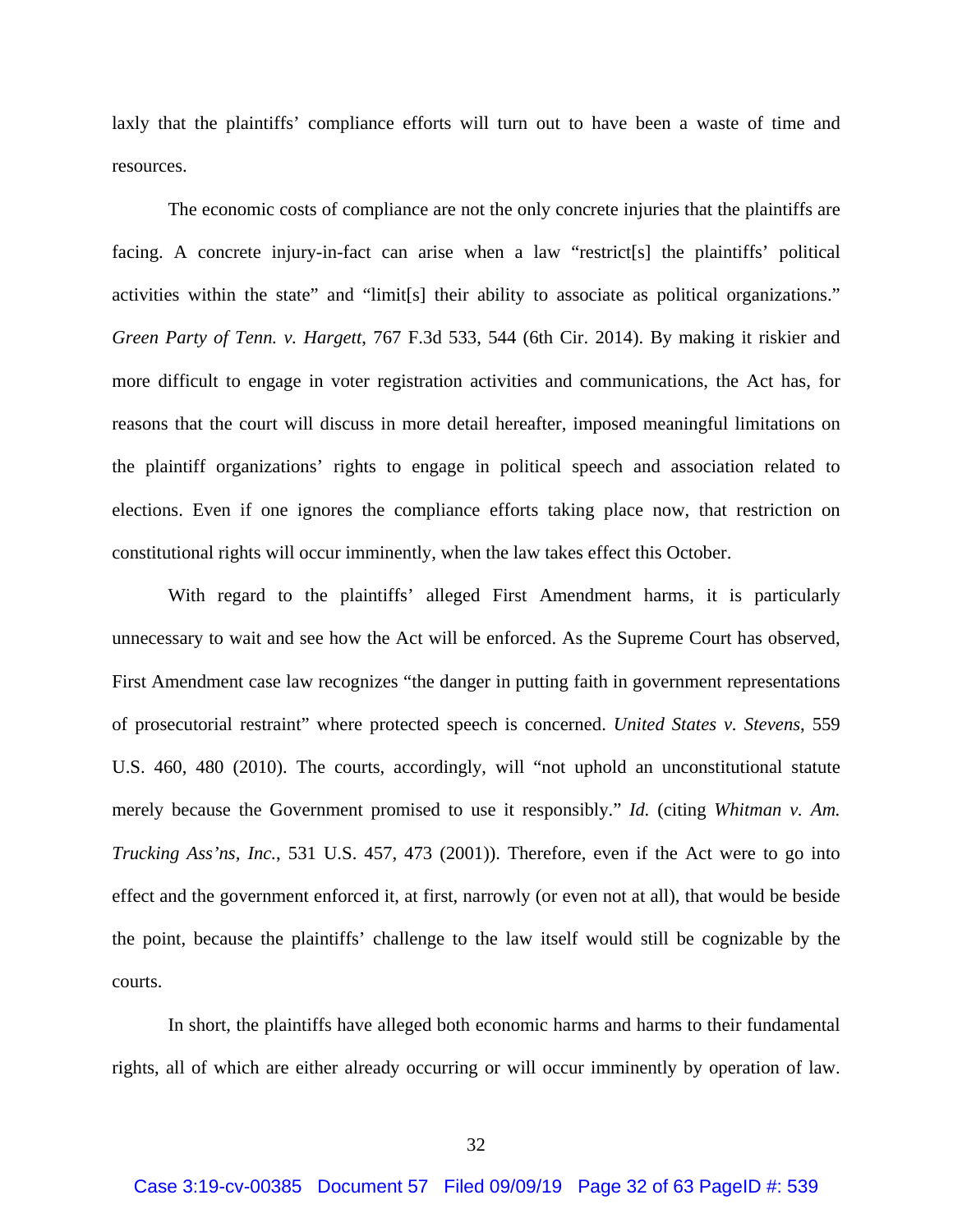The plaintiffs have, therefore, satisfied the constitutional requirements of standing on the basis of the face of their complaint. The court will not dismiss the plaintiffs' claims on that ground.

### **B. Ripeness**

The defendants also argue that the plaintiffs' claims are not ripe, citing essentially the same facts and reasoning on which they rely to argue that the plaintiffs lack standing. "A claim is not ripe for adjudication if it rests upon 'contingent future events that may not occur as anticipated, or indeed may not occur at all.'" *Texas v. United States*, 523 U.S. 296, 300 (1998) (quoting *Thomas v. Union Carbide Agric. Prods. Co.*, 473 U.S. 568, 580–81 (1985)). The ripeness requirement exists, in part, in order to "prevent the courts, through avoidance of premature adjudication, from entangling themselves in abstract disagreements." *Abbott Labs.*, 387 U.S. at 148. The Supreme Court has suggested that the analysis of whether a case is ripe for review is best conducted "in a twofold aspect, requiring the Court 'to evaluate both the fitness of the issues for judicial decision and the hardship to the parties of withholding court consideration.'" *Magaw*, 132 F.3d at 285 (quoting *Abbott Labs.*, 387 U.S. at 149).

"The ripeness doctrine," as it has traditionally been understood, "is drawn both from Article III limitations on judicial power and from prudential reasons for refusing to exercise jurisdiction." *Beech v. City of Franklin, Tenn.*, 687 F. App'x 454, 457 (6th Cir. 2017) (quoting *Nat'l Park Hosp. Ass'n v. Dep't of Interior*, 538 U.S. 803, 808 (2003)). Recent cases have raised some doubt with regard to whether the latter, purely prudential aspects of ripeness continue to provide an independent basis for dismissing a case. *See Miller v. City of Wickliffe, Ohio*, 852 F.3d 497, 503 n.2 (6th Cir. 2017) (discussing questionable vitality of prudential ripeness in the wake of *Lexmark Int'l, Inc. v. Static Control Components, Inc.*, 572 U.S. 118, 125–28 (2014)); *see also Driehaus*, 573 U.S. at 167 (same); *Clark v. City of Seattle*, 899 F.3d 802, 809 n.4 (9th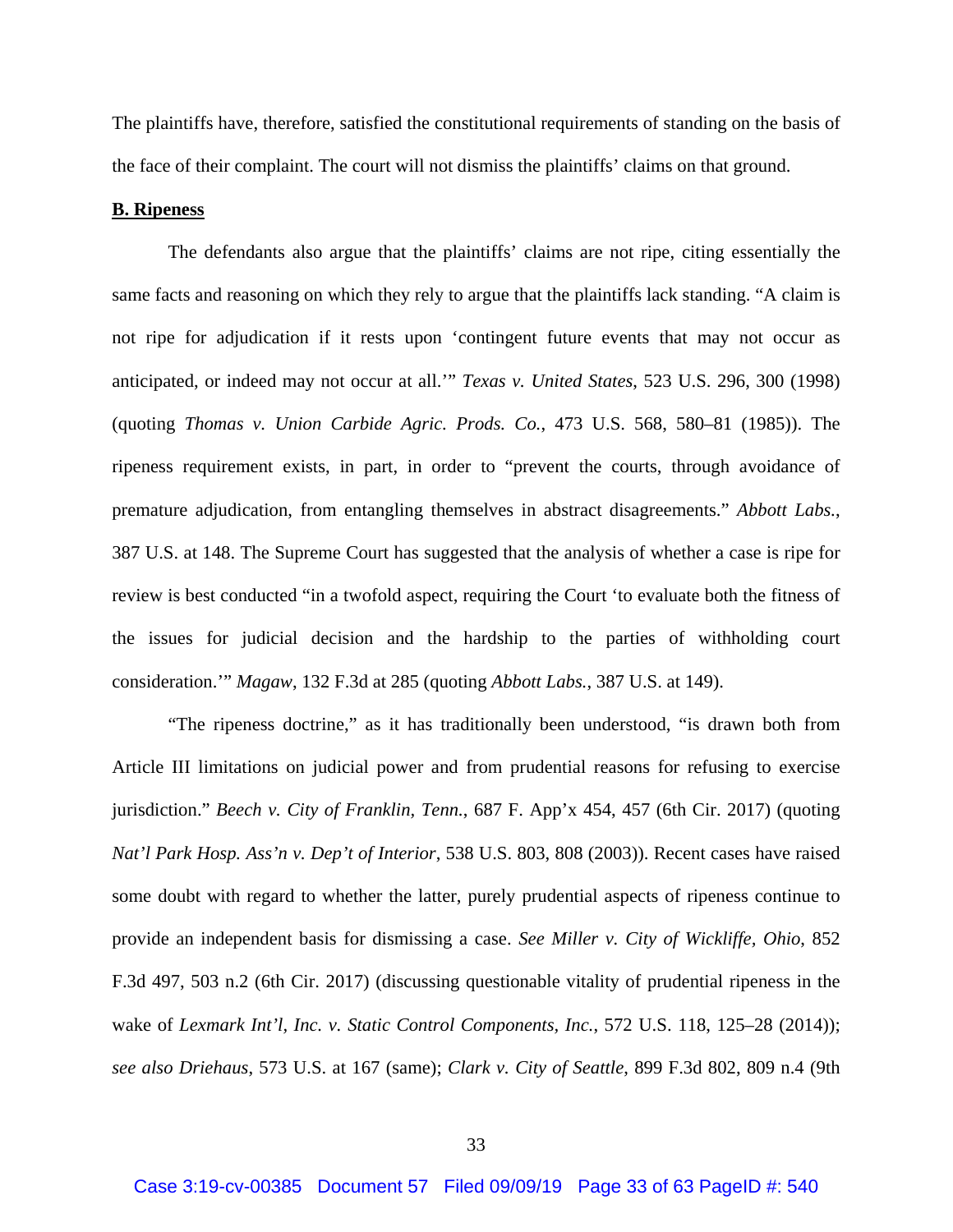Cir. 2018) (same); *but see Wyoming v. Zinke*, 871 F.3d 1133, 1141 (10th Cir. 2017) (treating prudential ripeness as an exception to *Lexmark*). For the time being, however, prudential ripeness has never been wholly repudiated by either the Supreme Court or the Sixth Circuit, so the court will use the doctrine's traditional contours here.

As the Sixth Circuit has observed, "[t]he line between Article III standing and ripeness in preenforcement First Amendment challenges" is so slim that it has, in effect, "evaporated." *Winter v. Wolnitzek*, 834 F.3d 681, 687 (6th Cir. 2016) (citing *Driehaus*, 573 U.S. at 165–67). Indeed, the defendants' own arguments are a testament to that principal, with the non-prudential aspects of their ripeness argument serving as little more than a restatement of their standing analysis. In terms of what the Constitution requires, if the plaintiffs' injuries, in a case such as this, are actual or imminent enough to confer standing, then the plaintiffs' claims are also sufficiently ripe, at least as a constitutional matter.

The only potential obstacle to ripeness, then, is the possibility of some non-constitutional, prudential ripeness issue that would prevent the court's consideration of the plaintiffs' claims. Even if one assumes the continuing validity of prudential ripeness as a doctrine, however, the court sees no grounds for dismissal here. The defendants have provided no persuasive basis for concluding that litigating the Act now, rather than later, would result in an undue hardship to them. Waiting, on the other hand, would be likely to cause significant hardship for the plaintiffs. There is also no reason to doubt that the record necessary to evaluate the plaintiffs' claims can be developed here. The plaintiffs are not challenging how the Act's requirements are going to be enforced; they are challenging what those requirements are. *See Hill v. Snyder*, 878 F.3d 193, 213–14 (6th Cir. 2017) (observing that the Supreme Court has held that "claims are fit for review if they present 'purely legal' issues that 'will not be clarified by further factual development'")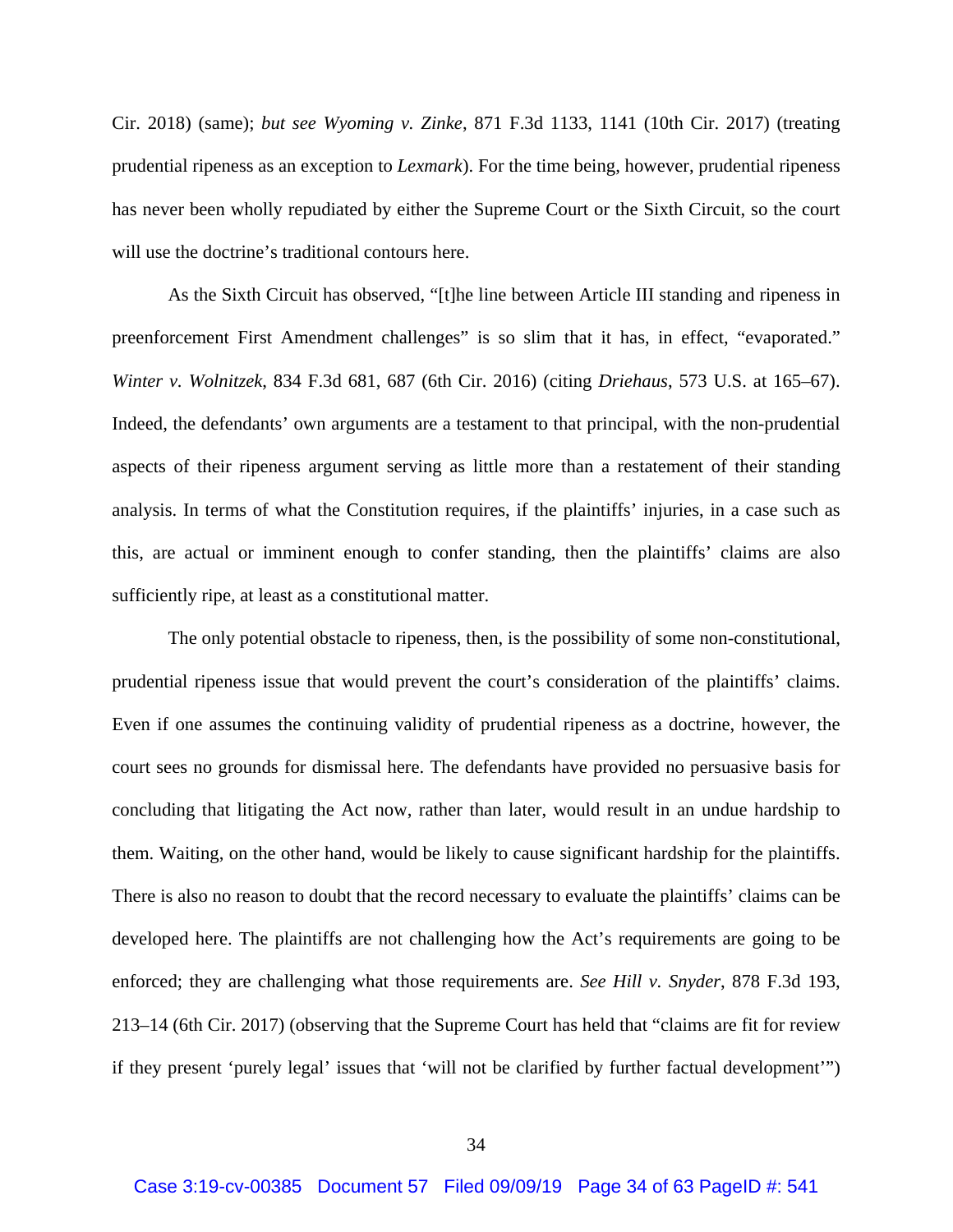(quoting *Thomas*, 473 U.S. at 581). The record necessary to support such a challenge can be assembled now, whether or not any enforcement or rulemaking has taken place. The plaintiffs' claims, therefore, are ripe, and the court will turn to the merits of those claims.

## **IV. MERITS**

# **A. Claims I & V**

 Claim I and Claim V both allege that the Act burdens the plaintiffs' First Amendment rights of speech and association, with the primary difference being that the claims rely on different bodies of caselaw for setting forth the appropriate standard for evaluating the plaintiffs' challenge.<sup>9</sup> Because the question of what the standard of review should be is inseparable from the merits of either claim, the court will consider Claims I and V together.

## *1. Governing Standard*

As a preliminary matter, the defendants dispute the plaintiffs' premise that the Act implicates the First Amendment rights of speech and association, arguing that the Act "does not prohibit or burden political expression or organization—because collecting a form and forwarding it to the proper officials is neither speech nor association." (Docket No. 40 at 14.) As the plaintiffs point out, however, a voter registration drive involves more than just accepting and delivering a form like some sort of silent courier. A voter registration drive, as described by the

<sup>&</sup>lt;sup>9</sup> The defendants also raise one issue specific to Count V—namely, that the plaintiffs are allegedly seeking to assert the individual right to vote, for which they, as organizations, would not have standing to assert on their own behalf. The plaintiffs respond that, with one exception, they are not seeking to vindicate any individual right to vote, but rather their own organizational rights to engage in "speech and association activities in conducting voter registration drives and making communications regarding voter registration status," which "plainly implicate the right to vote." (Docket No. 44 at 22.) There is no dispute that the organizations have standing to assert their own rights. The one remaining contested issue with regard to organizational standing is that MCLC maintains that, insofar as it is necessary to do so, it has associational standing to assert the voting rights of its members*. See Waskul v. Washtenaw Cty. Cmty. Mental Health*, 900 F.3d 250, 254–55 (6th Cir. 2018) (setting forth requirements for associational standing). Even then, however, neither party has identified any reason why the legal outcome of MCLC's claims would depend on whether it was asserting those claims solely on its own behalf or also on behalf of its members. There is, therefore, no need to rule on MCLC's associational standing, at least at this stage.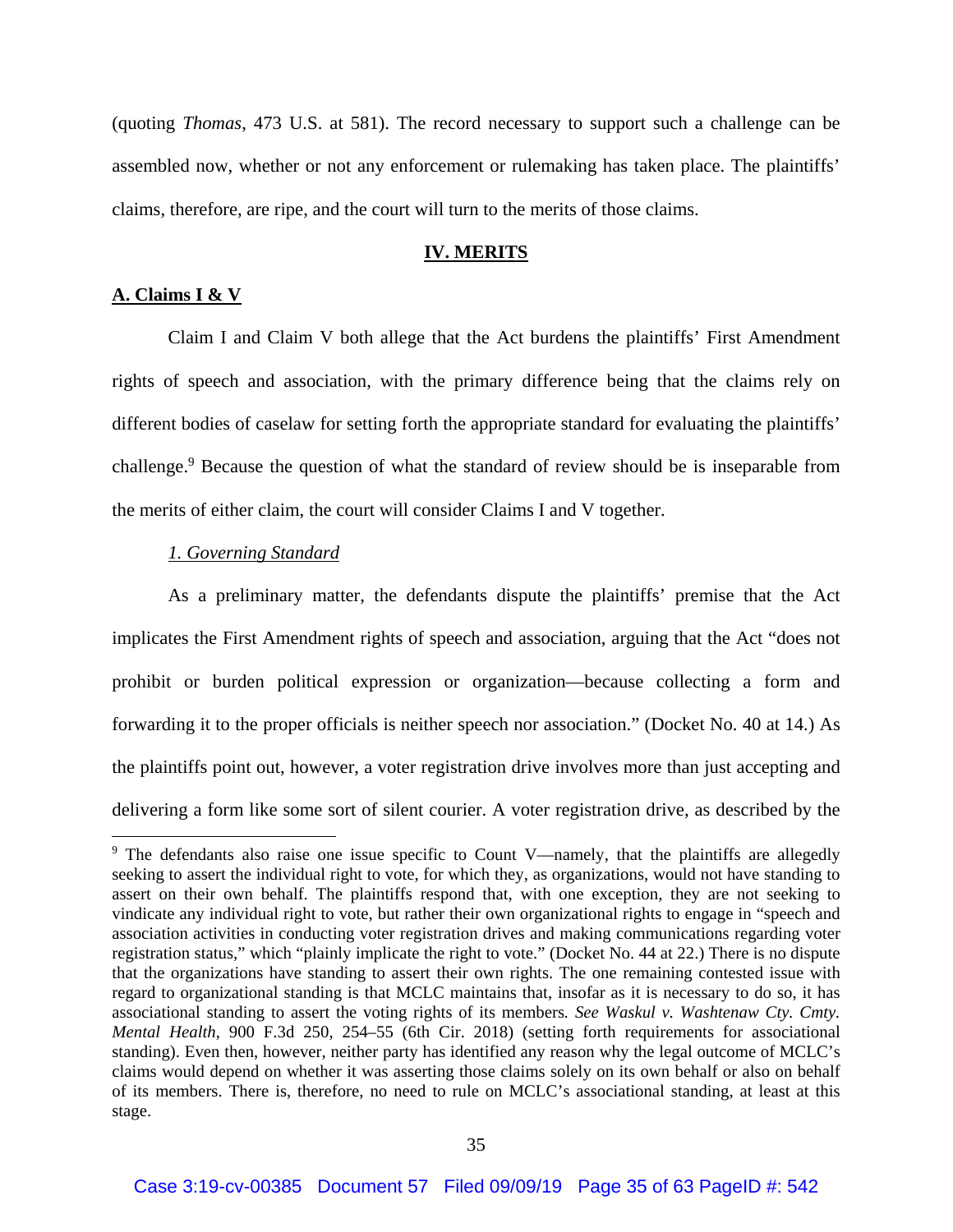plaintiffs and as the term is ordinarily used, involves "encourag[ing] . . . citizens to register to vote." *Project Vote v. Blackwell*, 455 F. Supp. 2d 694, 698 (N.D. Ohio 2006). (*See also* Docket No. 37 ¶ 103 ("Plaintiffs' voter registration staff and volunteers educate non-voters not only about how political participation can lead to social change and make democratic institutions more responsive to community needs, but also how the act of registering to vote helps underrepresented persons and communities establish their political worth, standing, and right to speak at the polls.").) "[E]ncouraging others to register to vote" is "pure speech," and, because that speech is political in nature, it is a "core First Amendment activity." *League of Women Voters of Fla. v. Browning*, 863 F. Supp. 2d 1155, 1158 (N.D. Fla. 2012); *see also League of Women Voters of Fla. v. Cobb*, 447 F. Supp. 2d 1314, 1334 (S.D. Fla. 2006) ("Because the collection and submission of [applications gathered during] voter registration drives is intertwined with speech and association, the question is not whether Plaintiffs' conduct comes within the protections of the First Amendment, but whether Defendants have regulated such conduct in a permissible way."); *cf. Driehaus*, 814 F.3d at 473 ("Political speech is at the core of First Amendment protections.") (citations omitted).

Organizing between individuals in support of such registration efforts, moreover, involves political association that is, itself, protected under the First Amendment. *See Hernandez v. Woodard*, 714 F. Supp. 963, 973 (N.D. Ill. 1989) ("Where groups, formal or informal, seek to advance their goals through the electoral process, regulations preventing their members from [participating in voter registration] impair their ability effectively to organize and make their voices heard.") (citing *R.I. Minority Caucus, Inc. v. Baronian*, 590 F.2d 372, 376–77 (1st Cir. 1979)). Finally, the disclaimer requirement specifically governs "communications"—giving lie to any plausible suggestion that speech is not the subject of the Act. The defendants' contention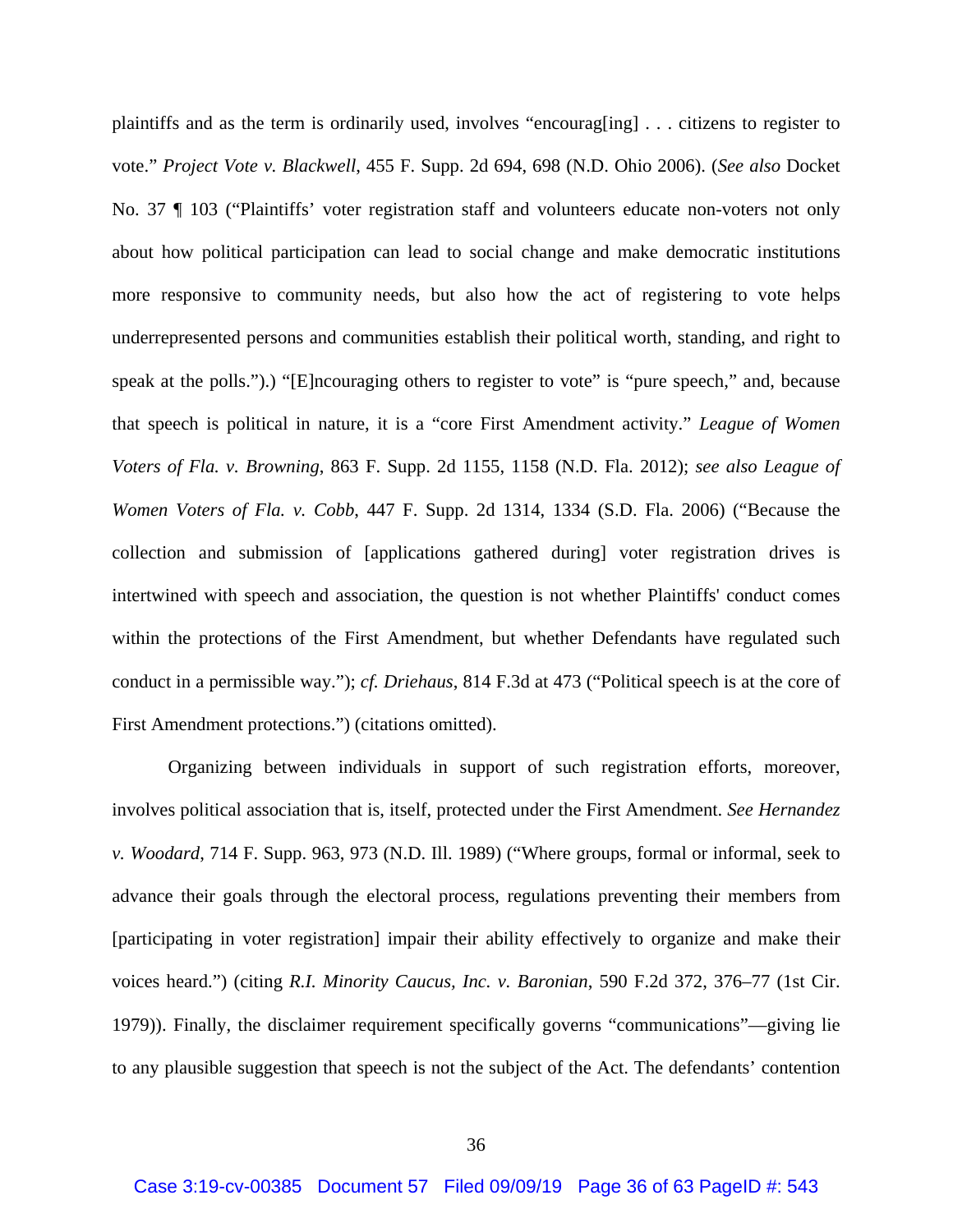that there is *no* protectable First Amendment activity touched on by the Act, therefore, does not stand up to scrutiny.

The mere fact that First Amendment interests are touched on by the Act, however, does not necessarily render the Act unconstitutional. Courts have often struggled with the unique difficulties posed by First Amendment challenges to election laws. In most areas of the law, the government can avoid the First Amendment just by taking the Amendment's advice and "mak[ing] no law" that bears on a potentially protected subject matter. U.S. Const. amend. I. On the topic of elections, however, making no law is not an option. "[T]here must be a substantial regulation of elections if they are to be fair and honest and if some sort of order, rather than chaos, is to accompany the democratic processes." *Storer v. Brown*, 415 U.S. 724, 730 (1974). For that reason, the Supreme Court has held that First Amendment challenges to "election code provisions governing the voting process itself" require a specialized inquiry beyond a simple "'litmus-paper test' that will separate valid from invalid restrictions." *McIntyre v. Ohio Elections Comm'n*, 514 U.S. 334, 345 (1995) (citation omitted). In such cases, the Supreme Court has "pursued an analytical process" that considers "the relative interests of the State and the injured voters, and . . . evaluate[s] the extent to which the State's interests necessitated the contested restrictions." *Id.* (citation omitted).

The "flexible balancing approach" endorsed by the Supreme Court—known generally as the *Anderson*-*Burdick* framework, after *Burdick v. Takushi*, 504 U.S. 428 (1992), and *Anderson v. Celebrezze*, 460 U.S. 780, 789 (1982)—can sometimes make it hard to fit First Amendment challenges to election laws into ordinary constitutional categories. *Ohio Democratic Party v. Husted*, 834 F.3d 620, 627 (6th Cir. 2016). When a state's law "'severely' burdens the fundamental right to vote, as with poll taxes, strict scrutiny is the appropriate standard." *Obama*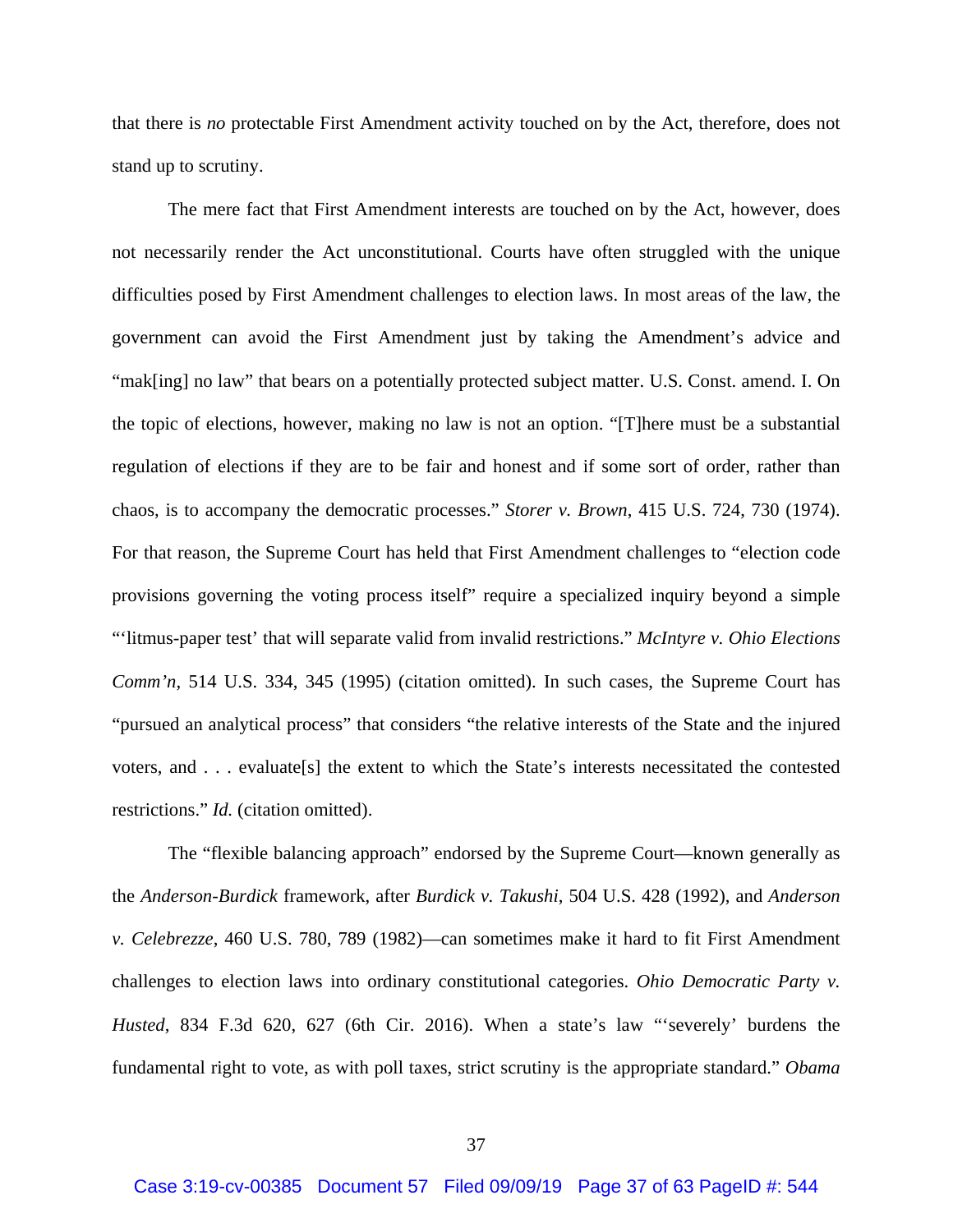*for Am. v. Husted*, 697 F.3d 423, 429 (6th Cir. 2012) (quoting *Burdick*, 504 U.S. at 534). In cases with no actual burden on a right to vote or other constitutional right, "a straightforward rational basis standard of review should be used." *Id.* (citing *McDonald v. Bd. of Election Comm'rs*, 394 U.S. 802, 807–09 (1969); *Biener v. Calio*, 361 F.3d 206, 214–15 (3d Cir. 2004)). "The distinction between 'severe burdens' and 'lesser' ones," however, "is often murky," *Citizens in Charge, Inc. v. Husted*, 810 F.3d 437, 443 (6th Cir. 2016) (citation omitted), and "most cases fall in between these two extremes." *Obama for Am.*, 697 F.3d at 429. Both sides of the *Anderson*-*Burdick* balancing formula, moreover, can be fact-intensive, requiring the court to evaluate the severity of actual burdens and the importance of actual state interests. Applying *Anderson*-*Burdick* at the motion to dismiss stage, therefore, poses a challenge, to say the least.

Before a court even begins the *Anderson*-*Burdick* balancing process, however, it must conduct the threshold inquiry of whether that framework actually applies—which is not necessarily a given merely because the challenged law pertains to elections. As the Sixth Circuit has observed, the rationale for *Anderson*-*Burdick* assumes that "'election cases rest at the intersection of two competing interests,' namely, an individual's right to vote versus a state's prerogative to regulate the right to vote." *Mich. State A. Philip Randolph Inst. v. Johnson*, 749 F. App'x 342, 349 (6th Cir. 2018) (quoting *Ohio Democratic Party*, 834 F.3d at 626). Some election-related laws, however, implicate more than those two sets of concerns. Specifically, laws that govern the political process surrounding elections—and, in particular, election-related speech and association—go beyond merely the intersection between voting rights and election administration, veering instead into the area where "the First Amendment 'has its fullest and most urgent application.'" *Eu v. San Francisco Cty. Democratic Cent. Comm*., 489 U.S. 214, 223 (1989) (quoting *Monitor Patriot Co. v. Roy*, 401 U.S. 265, 272 (1971); citing *Mills v. Alabama*,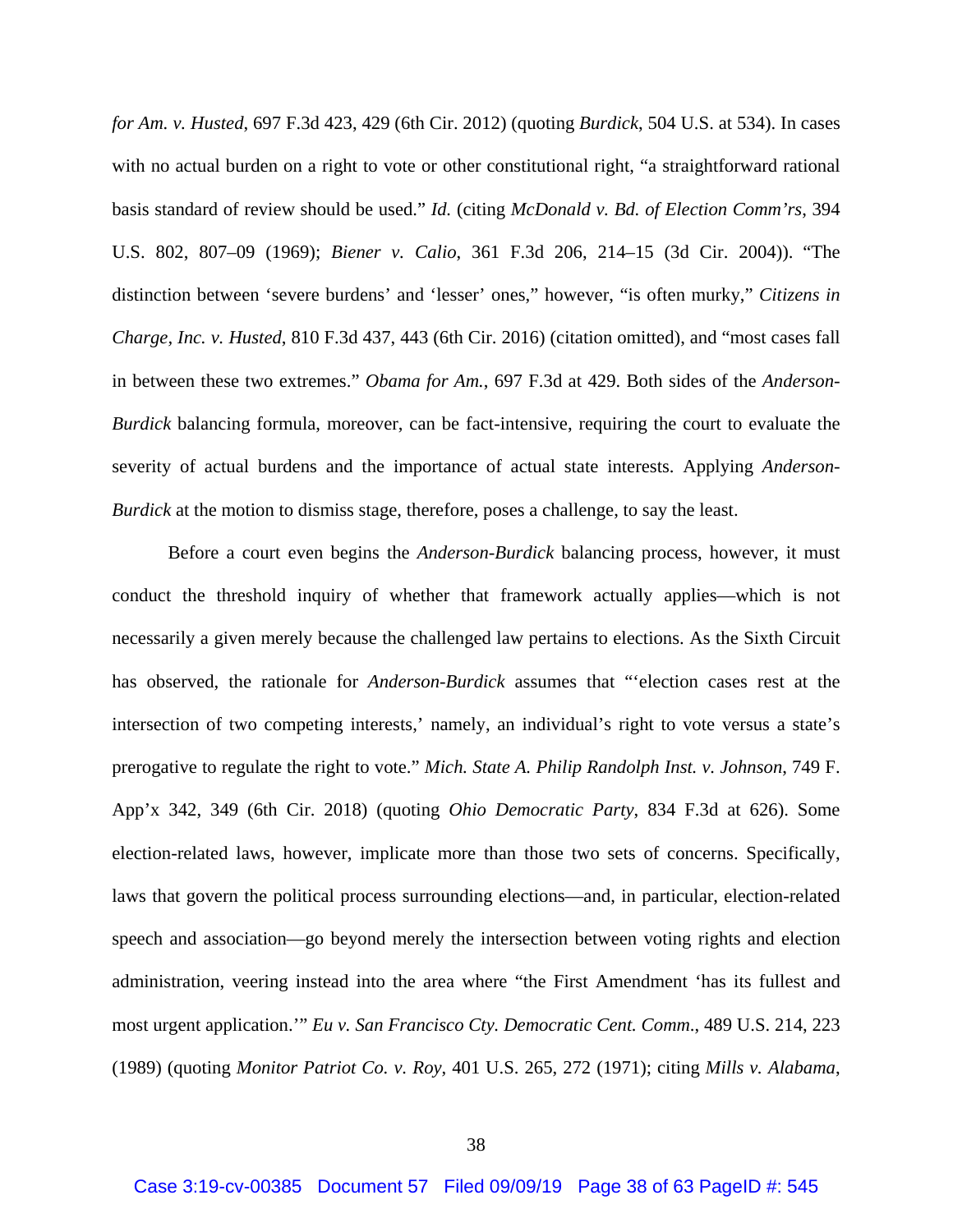384 U.S. 214, 218 (1966)). The Supreme Court, accordingly, has applied "exacting scrutiny" not *Anderson*-*Burdick*—to cases governing election-related speech rather than "the mechanics of the electoral process*." McIntyre*, 514 U.S. at 345, 347 (reviewing law banning the circulation of anonymous literature intended to affect an election).

Left with this sometimes bewildering array of standards to choose from, it is probably best to eschew the abstract in favor of the specific, look to the details of the challenged scheme, and see how similar laws have been reviewed by the Supreme Court when challenged. Neither party has identified a Supreme Court case specifically addressing voter registration drive restrictions of the type at issue here. The plaintiffs, however, liken their challenge to those raised in two Supreme Court cases involving a different type of canvassing, the circulation of petitions in support of ballot initiatives, *Meyer v. Grant*, 486 U.S. 414 (1988), and *Buckley v. American Constitutional Law Foundation, Inc.*, 525 U.S. 182 (1999). In *Meyer*, the Supreme Court struck down Colorado's prohibition on the use of paid petition circulators. 486 U.S. at 428. In *Buckley*, the Supreme Court struck down three more Colorado restrictions on petition circulators: "(1) the requirement that initiative-petition circulators be registered voters; (2) the requirement that they wear an identification badge bearing the circulator's name; and (3) the requirement that proponents of an initiative report the names and addresses of all paid circulators and the amount paid to each circulator." 525 U.S. at 186, 205 (citations omitted).

The Supreme Court concluded that the regulation of the petition-drive activities at issue "involve[d] a limitation on political expression subject to exacting scrutiny." *Meyer*, 486 U.S. at 420 (citing *Buckley v. Valeo*, 424 U.S. 1, 45 (1976)). The Court explicitly rejected, moreover, the argument that the logistical aspects of collecting signatures could be easily separated from the regulation of speech, because "[t]he circulation of an initiative petition of necessity involves both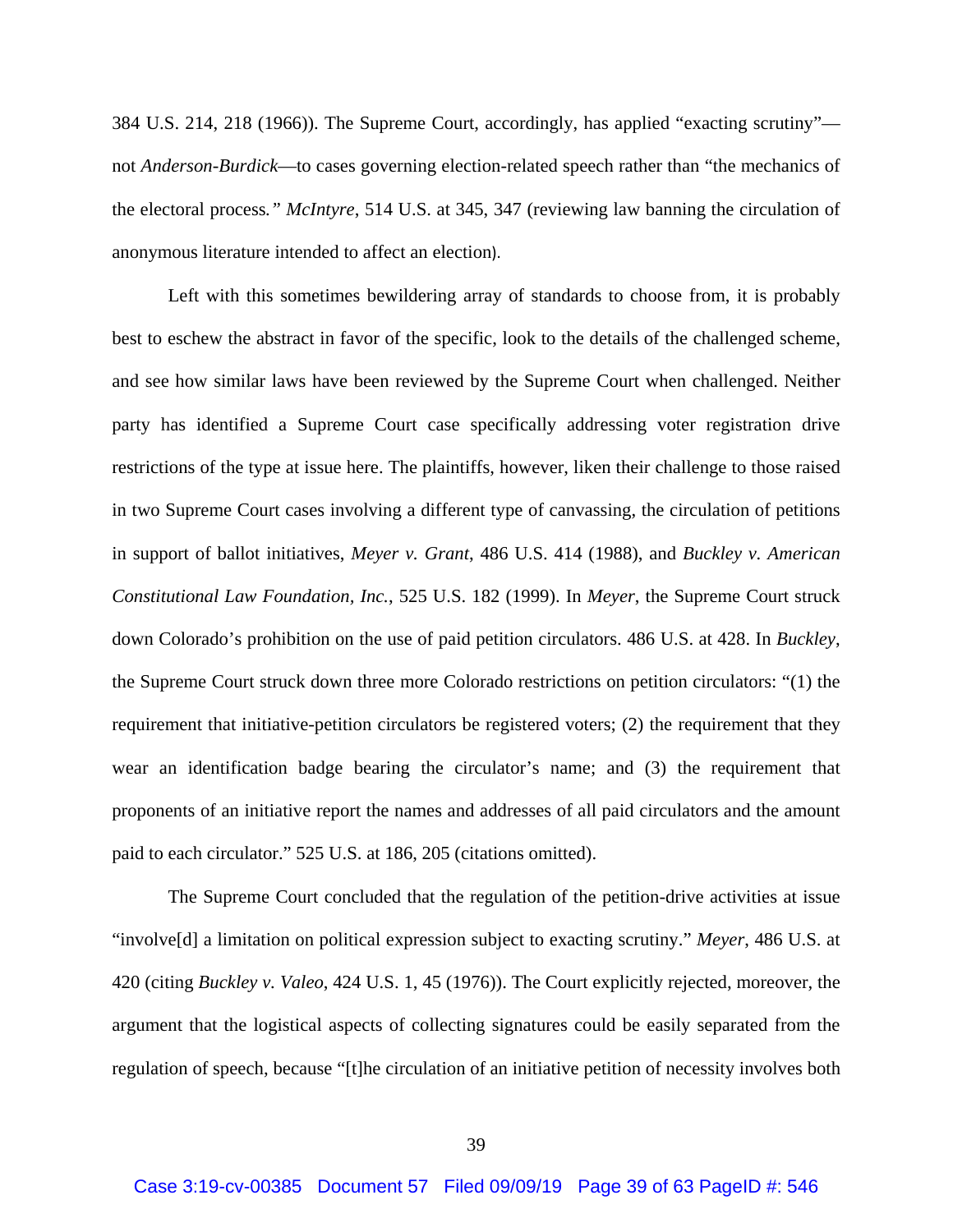the expression of a desire for political change and a discussion of the merits of the proposed change." *Meyer*, 486 U.S. at 421. "[T]he First Amendment," the Court explained in *Buckley*, "requires us to be vigilant" when such activities are regulated, "to guard against undue hindrances to political conversations and the exchange of ideas." 525 U.S. at 192 (citing *Meyer*, 486 U.S. at 421). The Court held that the prohibitions were unconstitutional because they "significantly inhibit[ed] communication with voters about proposed political change, and [were] not warranted by the state interests (administrative efficiency, fraud detection, informing voters) alleged to justify those restrictions." *Id.*

The Supreme Court noted, in particular, the laws' tendency to result in "speech diminution" by "decreas[ing] the pool of potential circulators" of petitions. *Id.* at 194; *see also Bailey v. Callaghan*, 715 F.3d 956, 969 (6th Cir. 2013) (referencing *Meyer* as an example of the rule that the First Amendment applies "not only to laws that directly burden speech, but also to those that diminish the amount of speech by making it more difficult or expensive to speak") (citing *Citizens United v. Fed. Election Comm'n*, 558 U.S. 310, 337 (2010); *Meyer*, 486 U.S. at 424)). The same rationale can easily be applied to the Act's restrictions on voter registration drives, particularly those involving prior registration, mandatory attendance at state-provided training, and the threat of criminal prosecution. If, therefore, *Meyer* and *Buckley* apply, they pose a substantial obstacle to the constitutionality of the Act.<sup>10</sup>

The Sixth Circuit has recognized that the standard set forth in *Meyer* and *Buckley* is not limited to the circulation of initiative petitions. *See Toledo Area AFL-CIO Council v. Pizza*, 154 F.3d 307, 316 (6th Cir. 1998) (applying *Meyer-Buckley* framework to law governing solicitation of political contributions). The defendants nevertheless argue that those cases should not apply

<sup>10</sup> Indeed, the defendants themselves concede that the standard of review dictated by *Meyer* and *Buckley* is "typically strict in theory, [but] fatal in fact." (Docket No. 40 at 13.)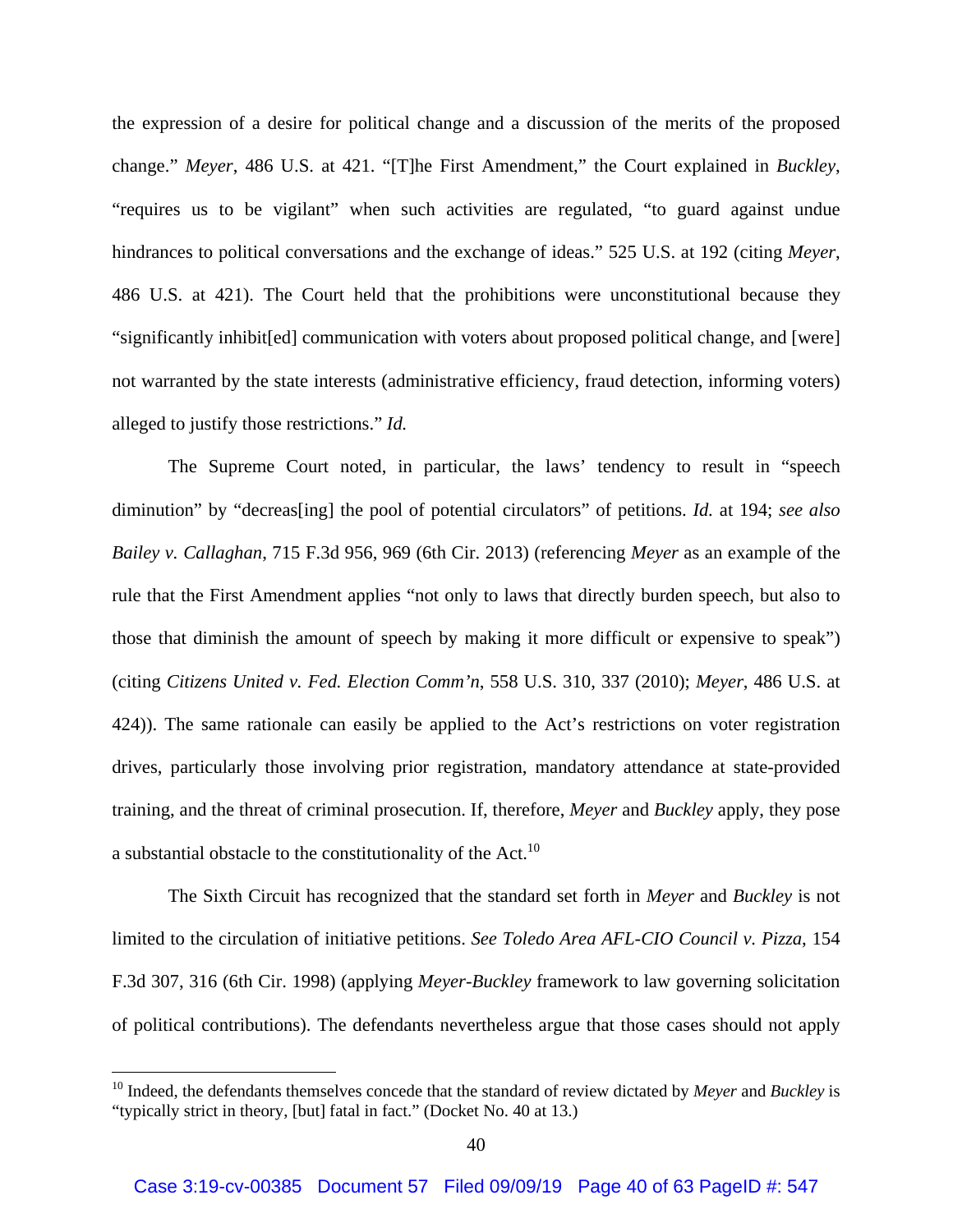here because voter registration drives, unlike petition drives for ballot initiatives, do not involve "communication with voters about proposed political change" and, therefore, are entitled to less First Amendment protection. *Buckley*, 525 U.S. at 192. But the creation of a new voter *is* a political change—no less so than the inauguration of a new mayor or the swearing-in of a new Senator. The often-repeated premise that voting is the "political right ... preservative of all rights," *Yick Wo v. Hopkins*, 118 U.S. 356, 370 (1886), is not just a comforting aphorism; it reflects an acknowledgment that, in the American system of governance, every decision to grant, preserve, or take away a right can be traced, in at least some partial way, back to an election. If anything, a person's decision to sign up to vote is more central to shared political life than his decision to sign an initiative petition. A petition in support of a ballot initiative might lead to a change in one law or a few laws, but a change in the composition of the electorate can lead to the change of *any* law.

A discussion of whether or not a person should register to vote, moreover, inherently "implicates political thought and expression." *Buckley*, 525 U.S. at 195.<sup>11</sup> Registering to vote is not a politically neutral act, and neither is declining to. A person seeking to register voters may, for example, find himself confronted with people who, based on their beliefs about politics and government, consider voting to be unimportant, a waste of time, or even a pernicious tool for lending legitimacy to an intolerable system. *See id.* (discussing reasons individuals have refused to register to vote). Even if a prospective voter does not explicitly voice those concerns, the operator of the registration drive will no doubt know that sincere reasons for refusing to vote exist and pose an obstacle to his efforts. The way that the person encouraging registration

<sup>&</sup>lt;sup>11</sup> Although *Buckley* was not itself about restrictions on voter registration efforts, it did discuss voter registration, because the challenged law limited circulating petitions to registered voters. That discussion in *Buckley* leaves little doubt that the Supreme Court understood the political dimensions of voter registration. 525 U.S. at 194–96.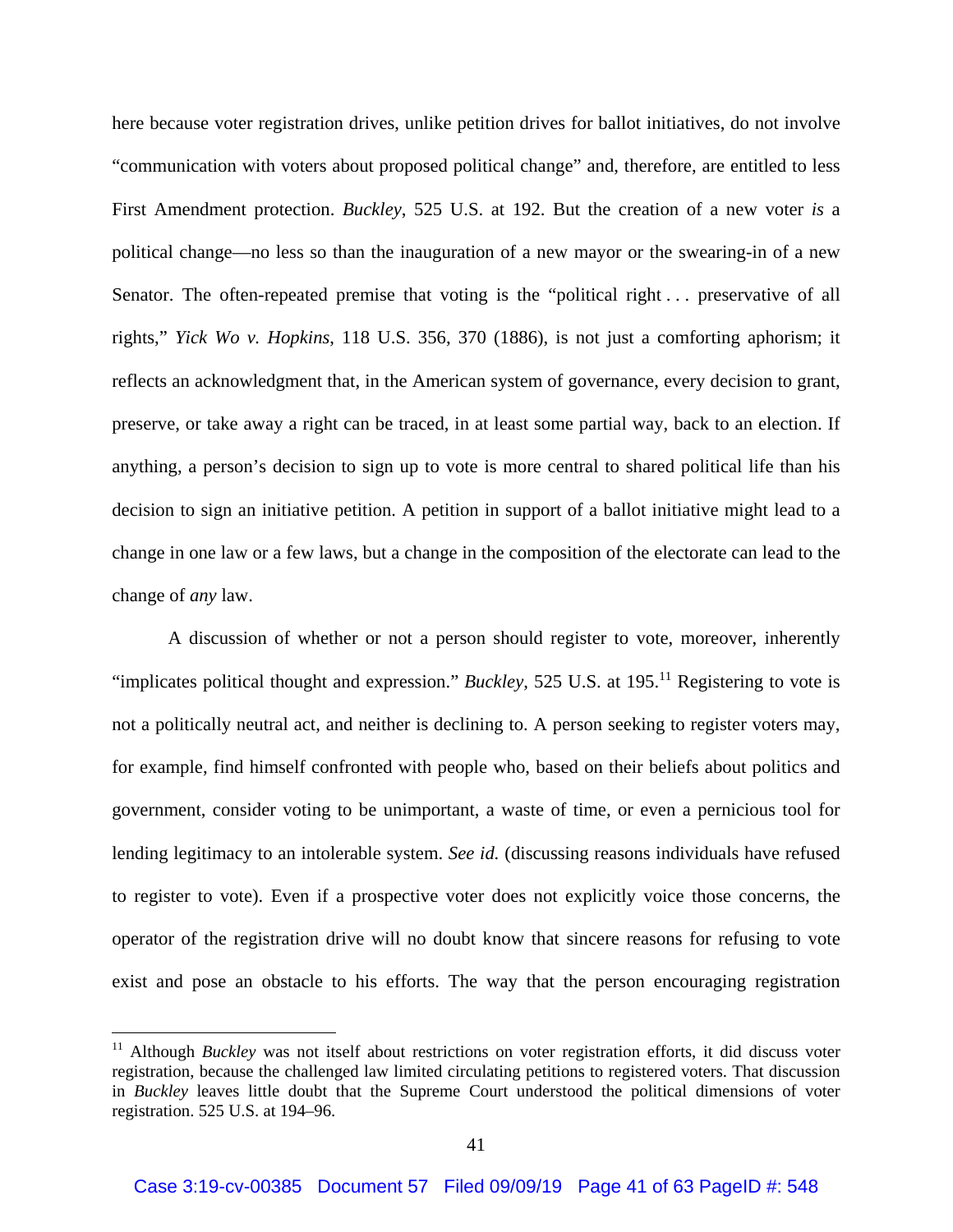responds to or preempts the objections people have to voting will, therefore, often bear on fundamental questions at the heart of the political system. The court sees no reason that the First Amendment would treat that discussion as somehow less deserving of protection than, for example, a discussion about whether or not there should be a ballot initiative about property taxes. The court, therefore, finds *Meyer* and *Buckley* to provide the appropriate standard for considering the plaintiffs' challenges.

The Sixth Circuit's recent opinion in *Schmitt v. LaRose*, \_\_\_ F.3d \_\_\_, 2019 WL 3713886 (6th Cir. Aug. 7, 2019), provides a useful framework for distinguishing between cases in which *Anderson*-*Burdick* is appropriate and cases in which a more demanding First Amendment framework should apply. In *Schmitt*, the plaintiffs challenged Ohio's system of reviewing whether to allow a ballot initiative to proceed—specifically, the state's mechanism for rejecting initiatives that propose "administrative" rather than "legislative" changes. *Id.* at \*1. The plaintiffs sought to proceed under ordinary First Amendment principles, but the Sixth Circuit rejected their argument on the ground that the challenged laws "regulate the process by which initiative legislation is put before the electorate, which has, at most, a second-order effect on protected speech." *Id.* at \*4. The court further explained that, "although the Supreme Court has acknowledged that a person or party may express beliefs or ideas through a ballot, it has also stated that '[b]allots serve primarily to elect candidates, not as forums for political expression.'" *Id.* at \*5 (citing *Timmons v. Twin Cities Area New Party*, 520 U.S. 351, 363 (1997)). Accordingly, *Anderson*-*Burdick* applied. *Id.*; *see also Comm. to Impose Term Limits on Ohio Supreme Court & to Preclude Special Legal Status for Members & Emps. of Ohio Gen. Assembly v. Ohio Ballot Bd.*, 885 F.3d 443, 448 (6th Cir. 2018) (applying *Anderson*-*Burdick* in challenge to Ohio's rule limiting initiatives to a single topic). The Sixth Circuit, in *Schmitt*,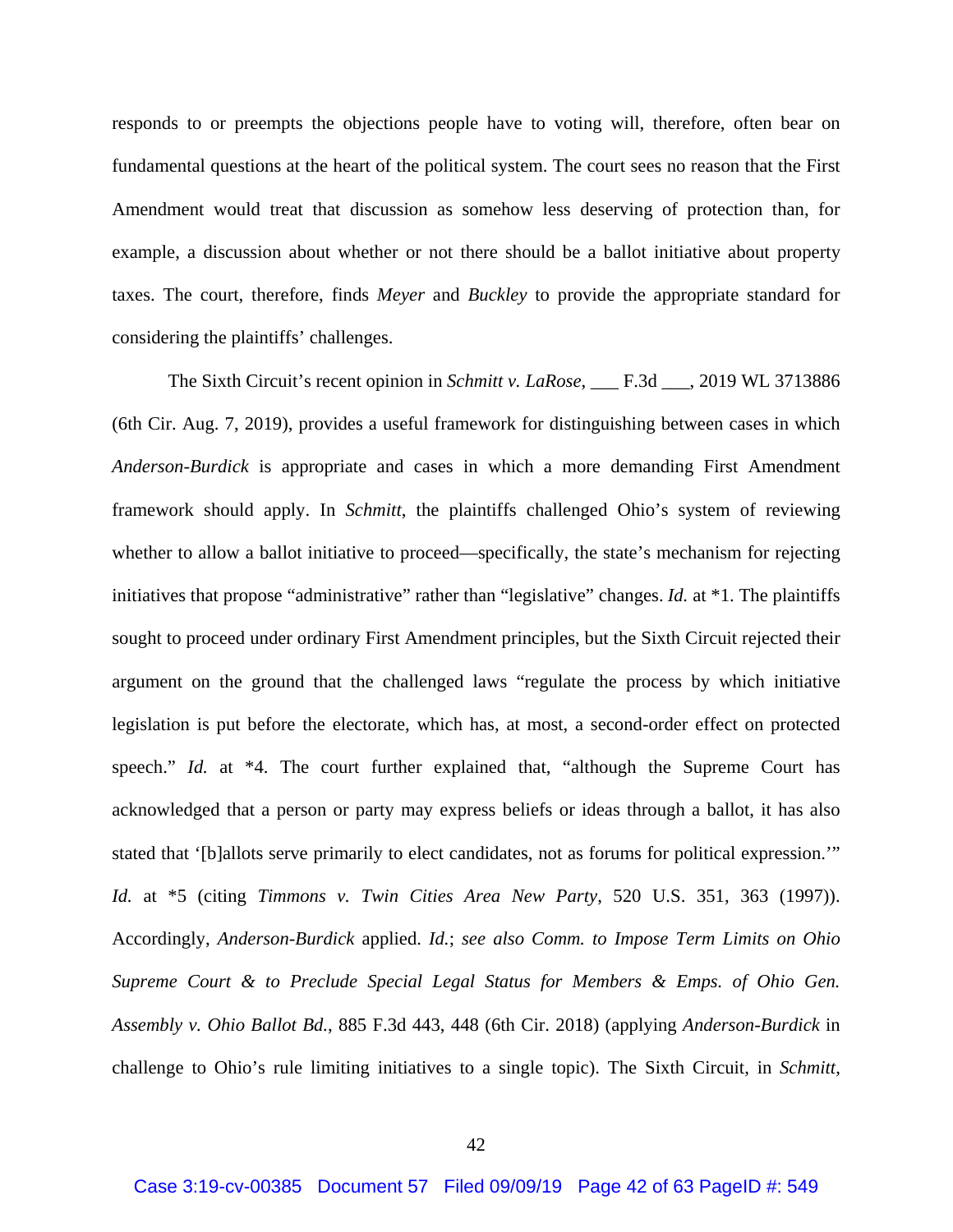expressly declined to apply *Meyer*, because the "statute in *Meyer* targeted Coloradans' ability to advocate for initiative petitions, which amounted to regulation of political speech." *Id.* at \*9. This case, unlike *Schmitt*—but like *Meyer* and *Buckley*—involves more than merely the composition of a ballot or some other matter of election administration with a "second-order effect on protected speech." It involves the direct regulation of communication and political association, among private parties, "advocat[ing] for" a particular change, namely the creation of new registered voters and, by extension, a change in the composition of the electorate. Because the regulation of First Amendment-protected activity is not some downstream or incidental effect of the Act, *Meyer* and *Buckley* provide the appropriate standard.

The distance between the *Meyer*-*Buckley* framework and the *Anderson*-*Burdick* framework is not, however, necessarily far. The standard of review under *Anderson*-*Burdick* only recedes to its lowest level when the challenged law is "minimally burdensome" on the exercise of constitutional rights. *Ohio Democratic Party*, 834 F.3d at 627 (citation omitted). But if the burden is "severe," then *Anderson*-*Burdick* is just another road to strict scrutiny. *Schmitt*, 2019 WL 3713886, at  $*5$ . The plaintiffs have alleged, in great detail, the seemingly severe burdens that the Act will place on the practice of operating voter registration drives. At this stage, the court must accept those allegations as true. Therefore, even if the court were to reject the *Meyer-Buckley* framework—which it does not—it would simply end up applying the same standard or something very close to it, at least for the purposes of the pending motion.

Evaluating the constitutionality of the Act, under either exacting scrutiny or an intermediate *Anderson*-*Burdick* standard, requires the court to "identify and evaluate the precise interests put forward by the State as justifications for the burden imposed." *Anderson*, 460 U.S. at 789. In so doing, the court must "not only determine the legitimacy and strength of each of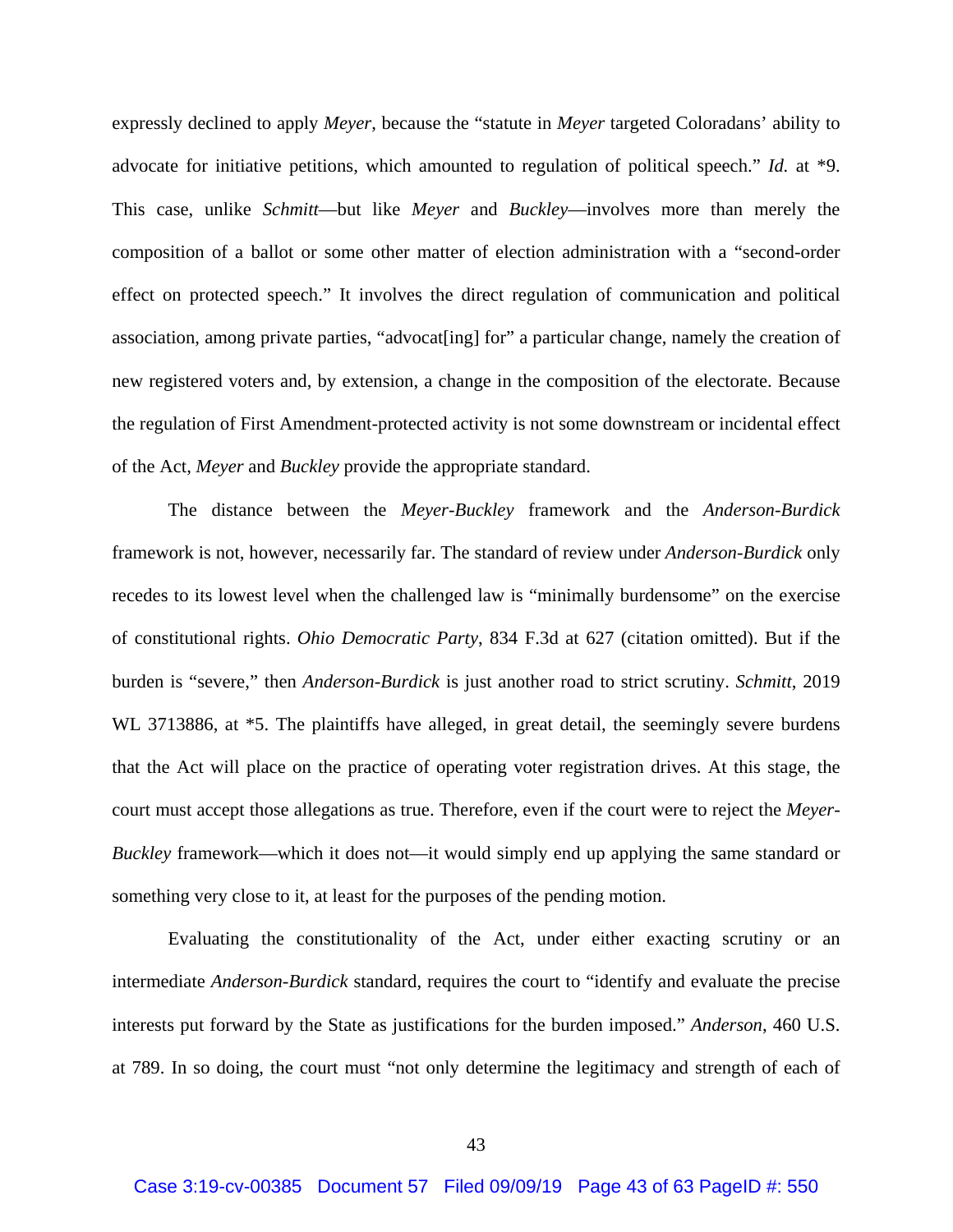those interests," but "also . . . consider the extent to which those interests make it necessary to burden the plaintiff's rights." *Miller v. Lorain Cty. Bd. of Elections*, 141 F.3d 252, 256 (6th Cir. 1998) (quoting *Anderson*, 460 U.S. at 789). The defendants argue that the purpose of the Act is "to ensure that voter registration is done *properly*." (Docket No. 40 at 14.) Whatever it means for a voter registration drive to have been done "properly," the state has a legitimate, and indeed probably compelling, interest in ensuring that individuals who seek to register to vote are able to do so without their efforts being thwarted by an incompetent or unscrupulous middleman. The determinative question under either *Meyer*-*Buckley* or *Anderson*-*Burdick* is whether the Act's response to that interest actually fits the specific evil that each provision is intended to address. Neither standard will tolerate a burden on the plaintiffs' First Amendment rights that is unnecessary or out of proportion to the statute's legitimate ends.

#### *2. Registration and Training Requirements*

As the Supreme Court has observed, election authorities "retain[] an arsenal of safeguards" through which they can encourage compliance with election laws. *Buckley*, 525 U.S. at 205. "Broad prophylactic rules in the area of free expression are suspect. Precision of regulation must be the touchstone in an area so closely touching our most precious freedoms." *NAACP v. Button*, 371 U.S. 415, 438 (1963) (citations omitted). In light of the alternatives, the court sees very little basis for concluding that the provisions of the Act governing registration and training are truly necessary. For example, even assuming that it is necessary for the operator of a voter registration drive to provide certain information to the state, it is not clear why it is necessary that the information be provided to the coordinator of elections before a drive, rather than afterwards, either as part of handing in forms or as a timely separate submission. If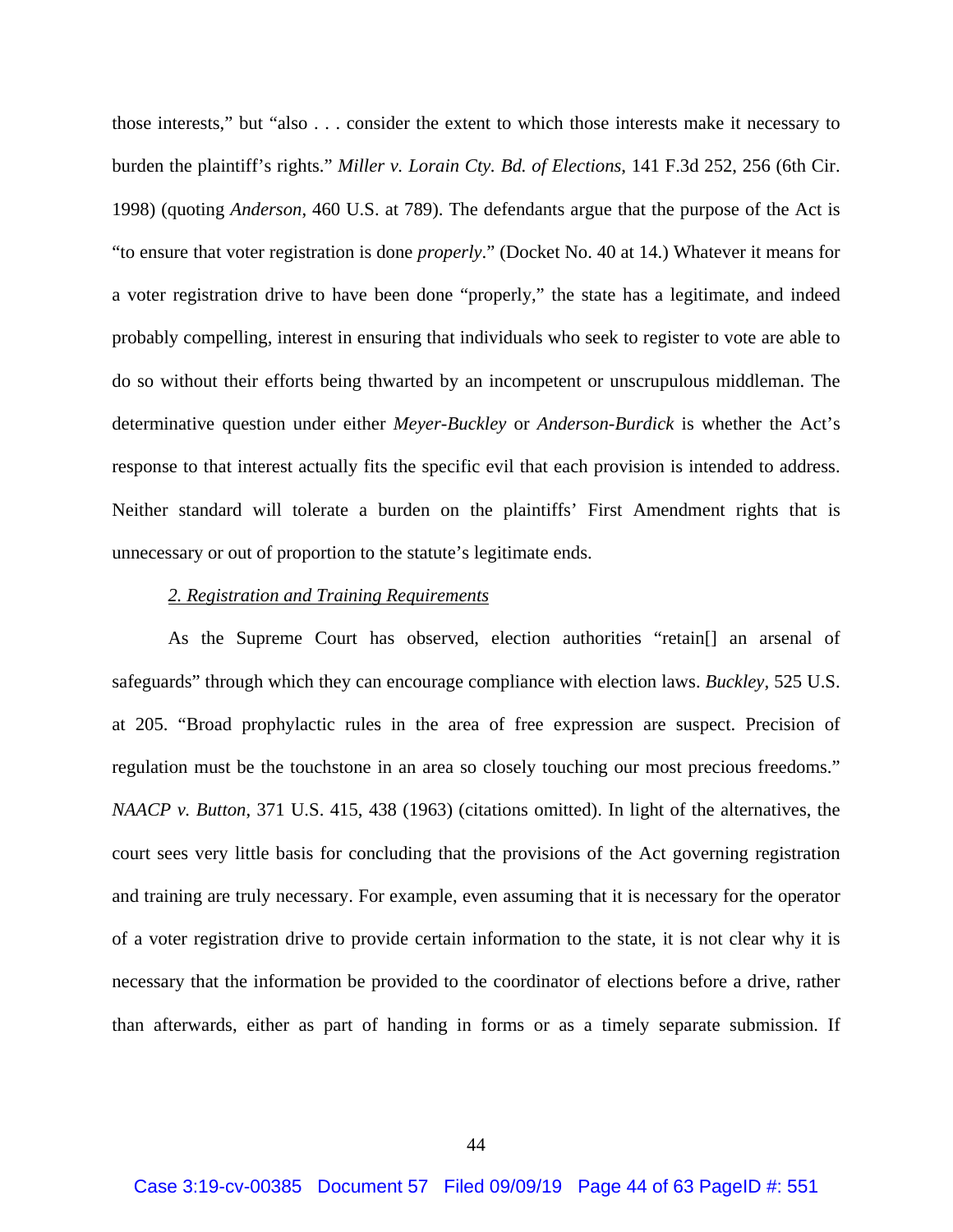anything, post-drive disclosures would be more likely to be accurate. Requiring the information up front and in every case simply requires more prior planning with little, if any, benefit.

Particularly without justification is the requirement that the operators of voter registration drives file sworn statements confirming that they will comply with the law. The law is the law already; no one has to swear to follow it in order for it to apply. As a practical matter, this requirement merely adds an additional regulatory hoop for the operator of a voter registration drive to jump through, while also perhaps sending her an intimidating message about the possibility of prosecution. There is simply no compelling reason to force someone to swear that she will abide by laws that already bind her regardless.

It is also difficult to see why people who have received some remuneration for their voter registration work should be subject to registration requirements that other people performing the same tasks are not. *See Project Vote*, 455 F. Supp. 2d at 705 (discussing impropriety of "assum[ing] that compensated workers would be more ill equipped to assist in filling out the registration forms than uncompensated voter registration workers" (internal quotation marks omitted)). The imposition of the registration requirement on some voter registration drives and not others, based on whether work is paid, moreover, will inevitably lead to harsher treatment for some types of organizations—specifically, those less capable, perhaps due to the nature of their mission, of summoning numerous enthusiastic volunteers. *See Riley v. Nat'l Fed'n of the Blind of N.C., Inc.*, 487 U.S. 781, 799 (1988) (noting that a requirement targeting only paid personnel making charitable solicitations "necessarily discriminates against small or unpopular" causes and groups that must rely on paid assistance). The Act's two-tiered system both lacks justification in its own right and undermines any claim that its provisions are truly necessary.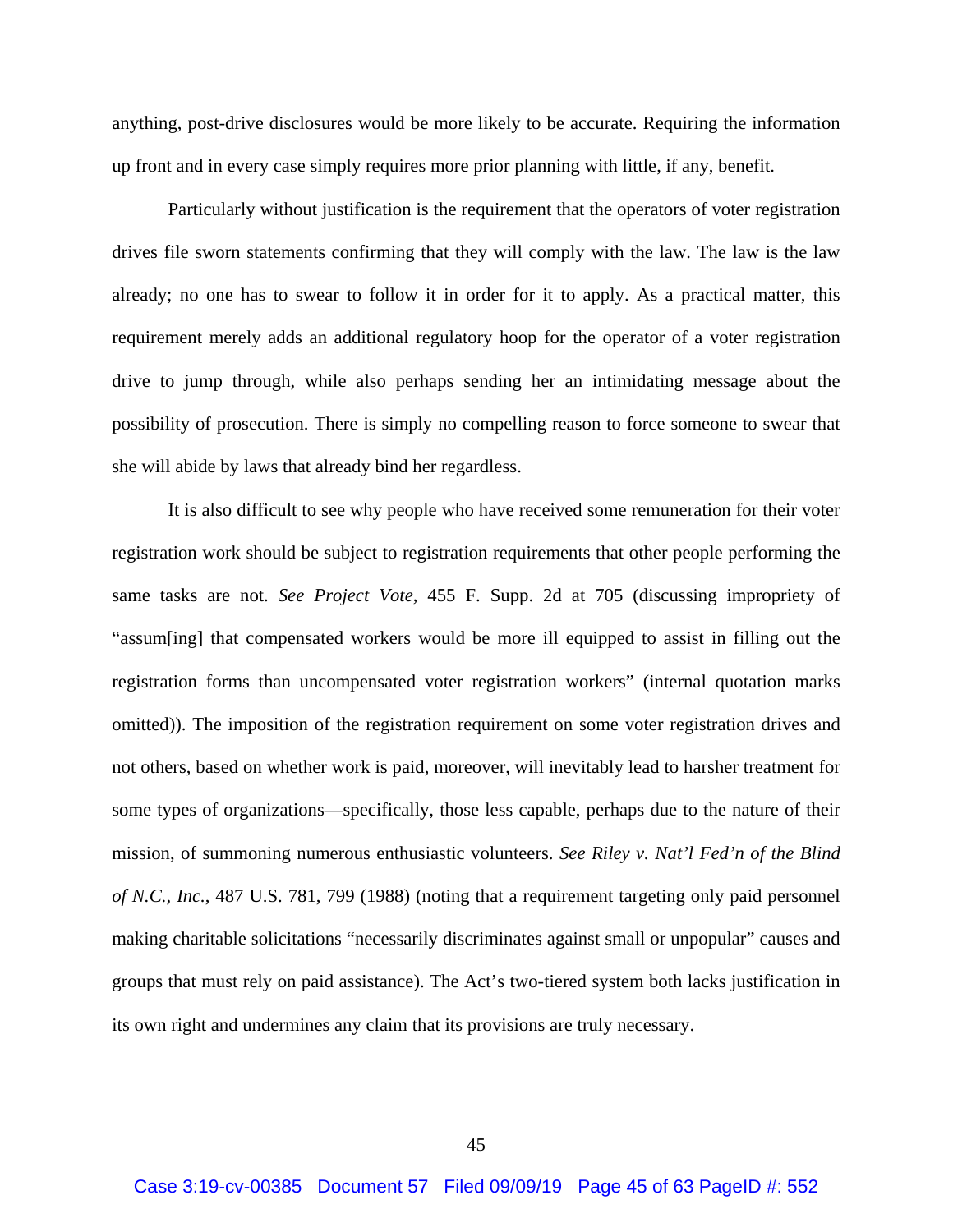Finally, there is, on the current record, no basis for requiring that registration workers and volunteers receive mandatory government training prior to assisting with voter registration. At least at this stage, there is no reason to believe that private training has been inadequate or that voter registration organizations would refuse to use training resources made available to them unless forced. Moreover, even if private training has sometimes fallen short, requiring a group seeking to affect political change to be a captive audience for a government-sponsored message ahead of time would plausibly have a chilling effect, particularly given that the Coordinator of Elections appears to possess broad discretion over the content of the training, including the severity of any warnings about volunteers' legal exposure as well as simply the amount of time that the training will take. Based on the facts as pleaded by the plaintiffs, there is a plausible claim that such a scheme would fail either *Meyer-Buckley* or *Anderson-Burdick*.

#### *3. Penalties for Incomplete Registrations*

The plaintiffs point out several aspects of the civil penalties regime related to incomplete applications that allegedly impose burdens out of proportion to their supposed benefits. Most obviously, the combination of the 10-day hand-in requirement and the penalties for incomplete forms put the plaintiffs in an unnecessary double bind. There are good reasons to require operators of voter registration drives to turn in all of their collected applications and to do so in a timely manner. But by imposing the 10-day requirement, the Act is also, by necessity, requiring people and organizations to turn in applications that they know to be incomplete. The Act, therefore, punishes a person or organization for doing too much of something that it requires them to do.

The defendants would presumably respond that the Act only punishes those whose voter registration efforts result in an unacceptable rate of error. That, though, is not how the Act is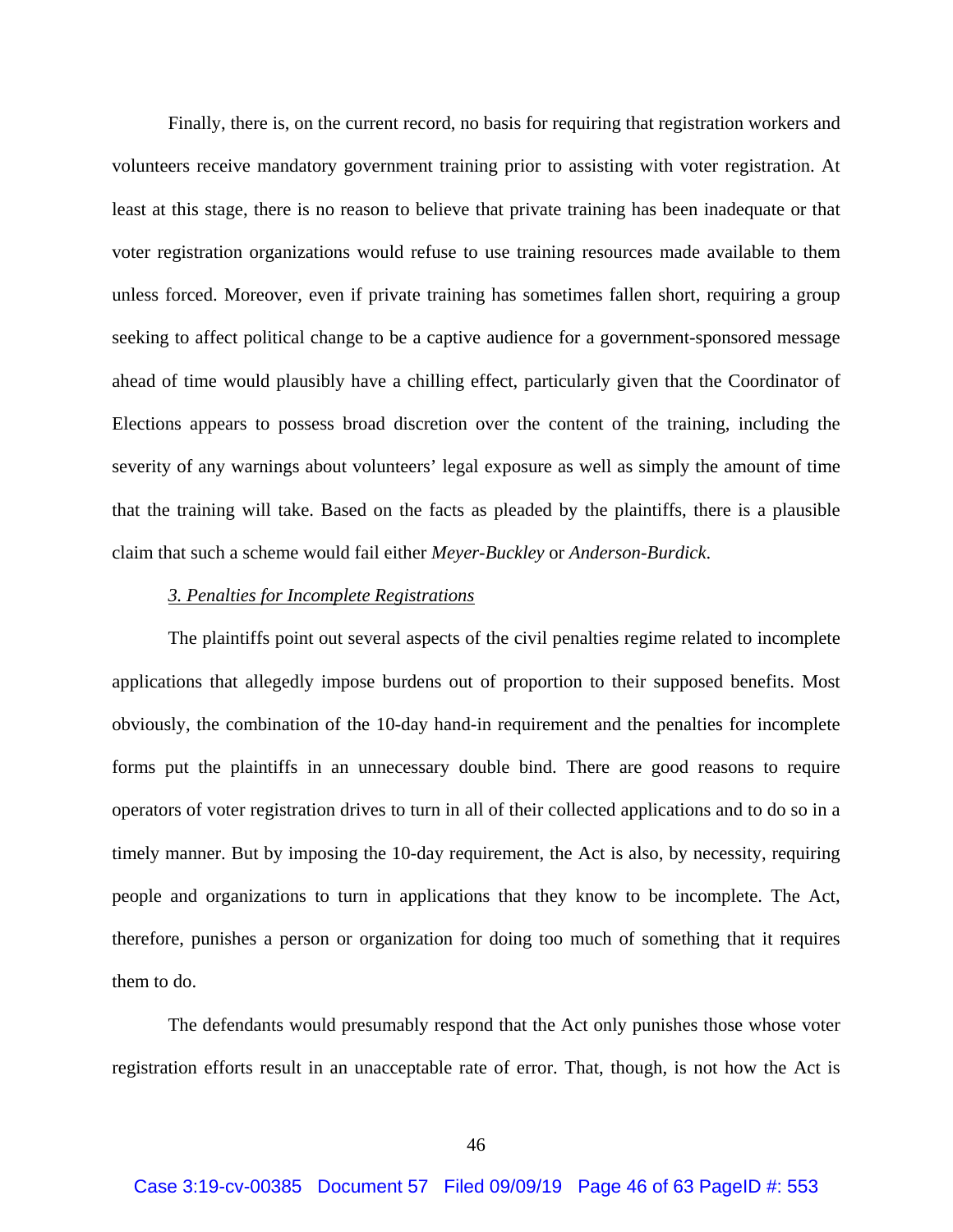structured. The Act does not punish anyone for the *rate* of incomplete forms he turns in. If an organization turns in 10,000 applications, 1% of which are incomplete, it is penalized, even if it made all reasonable efforts to perform its voter registration drive competently. If an organization turns in a stack of 150 applications, 66% of which are incomplete, that organization is in the clear. The result is that the Act holds an organization to an increasingly more onerous standard the more effective it is at recruiting new voters.

That penalty for effectiveness is only exacerbated by the Act's provisions imposing an additional penalty "in each county where the violation occurred." Tenn. Code Ann. § 2-2- 143(c)(4)(A), *accord* Tenn. Code Ann. § 2-2-143(c)(4)(B). For example, if an organization operates across 20 counties and turns in 5 incomplete forms from each county, for a total of 100 incomplete forms, it can be fined up to \$2,000. If an organization operates in one county and turns in 500 incomplete forms, it can only be fined \$150. Just as the decision to punish by volume rather than rate punishes an organization for identifying more prospective voters, the county-by-county fine requirement punishes an organization for having a wider geographic scope. The unluckiest organization of all is one that seeks to register a large number of Tennesseans across a large number of counties. In other words, the Act falls hardest not on bad actors but on organizations with the most ambitious and inclusive voter registration efforts. The state's interest in drives being performed competently does not justify such a regime, under exacting scrutiny or some lesser balancing analysis.

## *4. Disclaimer Requirements*

The justification for the Act's disclaimer requirements is, if anything, even more difficult to discern. It is certainly not clear to the court, at this stage, that there is a problem of prospective voters mistakenly believing that, for example, Rock the Vote is a division of Tennessee's Office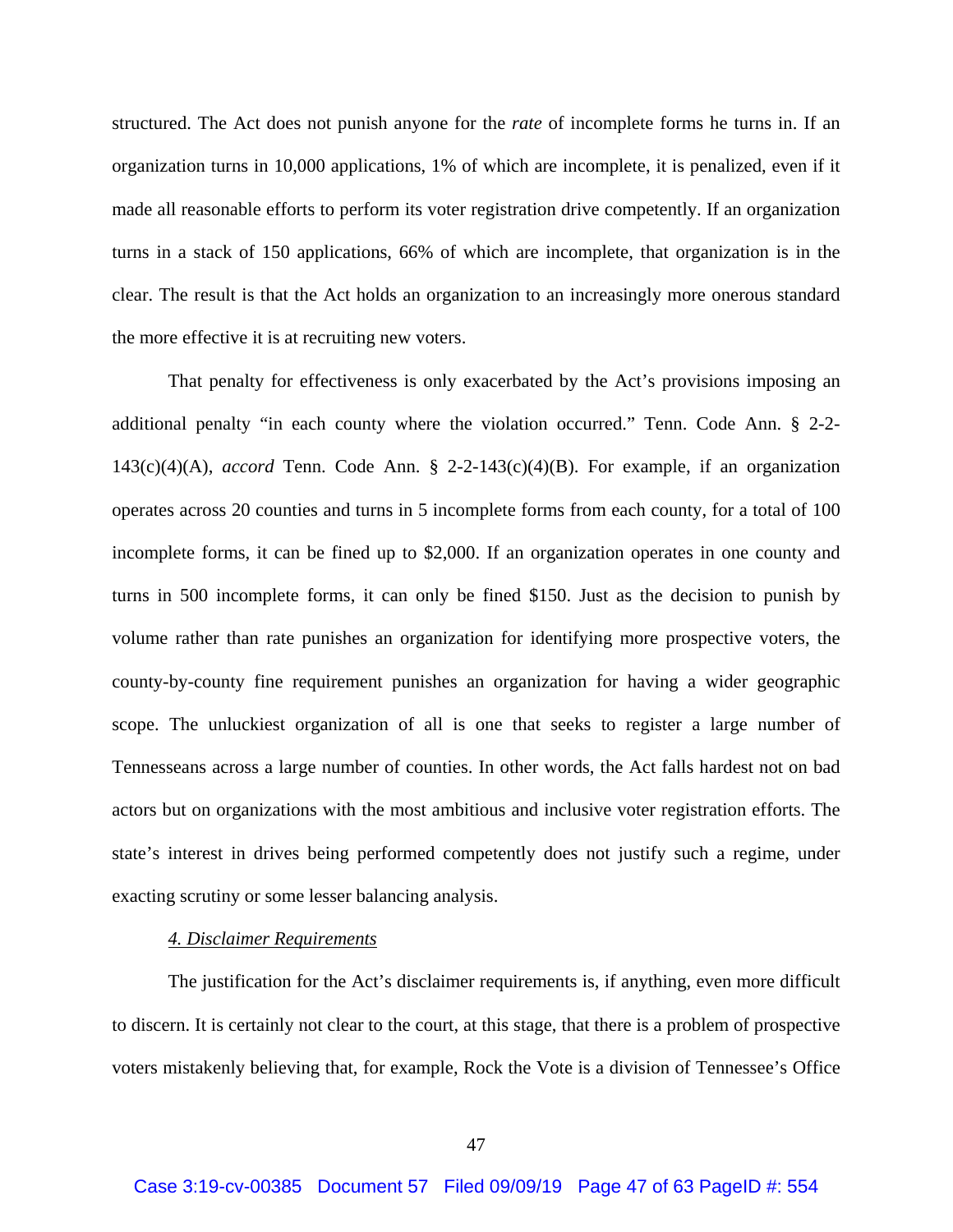of the Secretary of State. And even if people are mistakenly believing that it is, then what, exactly, is the harm, as long as all of the information provided is accurate and all of the registration and lookup activities are competently done? In contrast, the burdens of the disclaimer requirement are readily apparent. The requirement demands attention and resources and may, in some media, be difficult to comply with at all. Moreover, there is a plausible case that including a foreboding disclaimer that makes a voter registration drive seem somehow illegitimate will actually confuse a voter far more than help him. Voter registration drives are a perfectly legitimate component of the voter registration system, under Tennessee law and under the Constitution. A disclaimer that could be read to suggest otherwise would be a substantial burden without a corresponding benefit.

## *5. Consent Requirement for Retention of Information*

The requirement, in Tenn. Code Ann. § 2-2-142(b), that the operator of a voter registration drive receive consent in order to retain information is, among the challenged provisions, probably the least burdensome to voter registration drives. At the very least, there is a way that the operator of a voter registration drive can easily comply with the provision—that is, by simply not retaining applicant information. The plaintiffs, however, wish to have the option of retaining applicant information in furtherance of their get-out-the-vote efforts, and they complain that the consent requirement will create additional paperwork requirements that will burden their voter registration drives. Although Tenn. Code Ann. § 2-2-142(b) does not state the form that the consent must take, the plaintiffs argue that, as a practical matter, it will almost certainly be necessary to obtain written consent for their records, as a way to document their compliance with the Act. That step, they argue, would introduce a new layer of difficulty and complexity to their voter registration activities, in the form of a requirement that improperly and without reason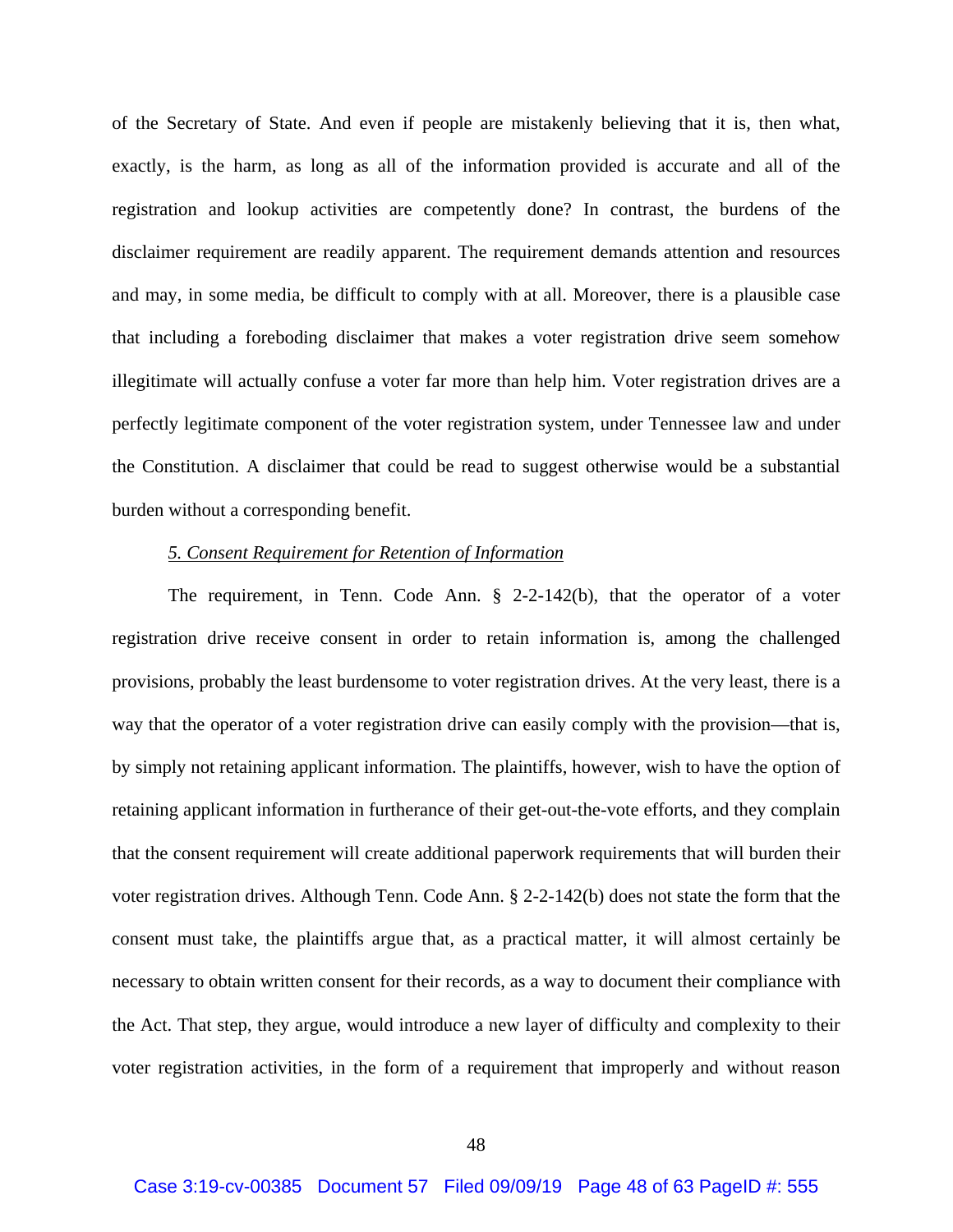targets voter registration for an extra layer of regulation that does not apply to any other interaction, political or non-political, in which an individual voluntarily gives his information to a third party.

At this stage, the plaintiffs have stated a plausible enough claim of unconstitutionality with regard to the information retention requirement. The question of how burdensome the requirement will be, as a practical matter, is a question of fact, and the court must, at this stage, accept as true the plaintiffs' claim that it will be significantly burdensome. The court, moreover, cannot assume that the record will reveal a legitimate problem sufficient to justify that burden.

#### *6. Cumulative Burden and Constitutionality*

The plaintiffs have presented plausible claims that each of the challenged provisions, individually, fails the level of scrutiny set forth in *Meyer*-*Buckley* and will, at least if their factual assertions about the burdens of the provisions prove to be true, also fail *Anderson*-*Burdick* review. That claim of unconstitutionality becomes even stronger when one considers that the Act is a single regulatory scheme intended to operate as a whole. Each of the plaintiffs appears to be a substantial organization with an established history of encouraging voter registration. When it comes to personnel and budgets, though, their vulnerability is striking. The organizations, particularly those based in Tennessee, operate on limited budgets with few or no full-time staffers. The Act would attack their limited resources from all sides. The disclaimer and registration requirements produce compliance costs. The training and penalty provisions hamper the organization's ability to recruit qualified volunteers and registration workers. Then, when the voter registration drive is done, the organization's already-depleted resources may be drained by fines. For example, a single \$2,000 fine would be about 5% of MCLC's entire political budget. The same fine would be 200% of AMAC's budget for voter registration.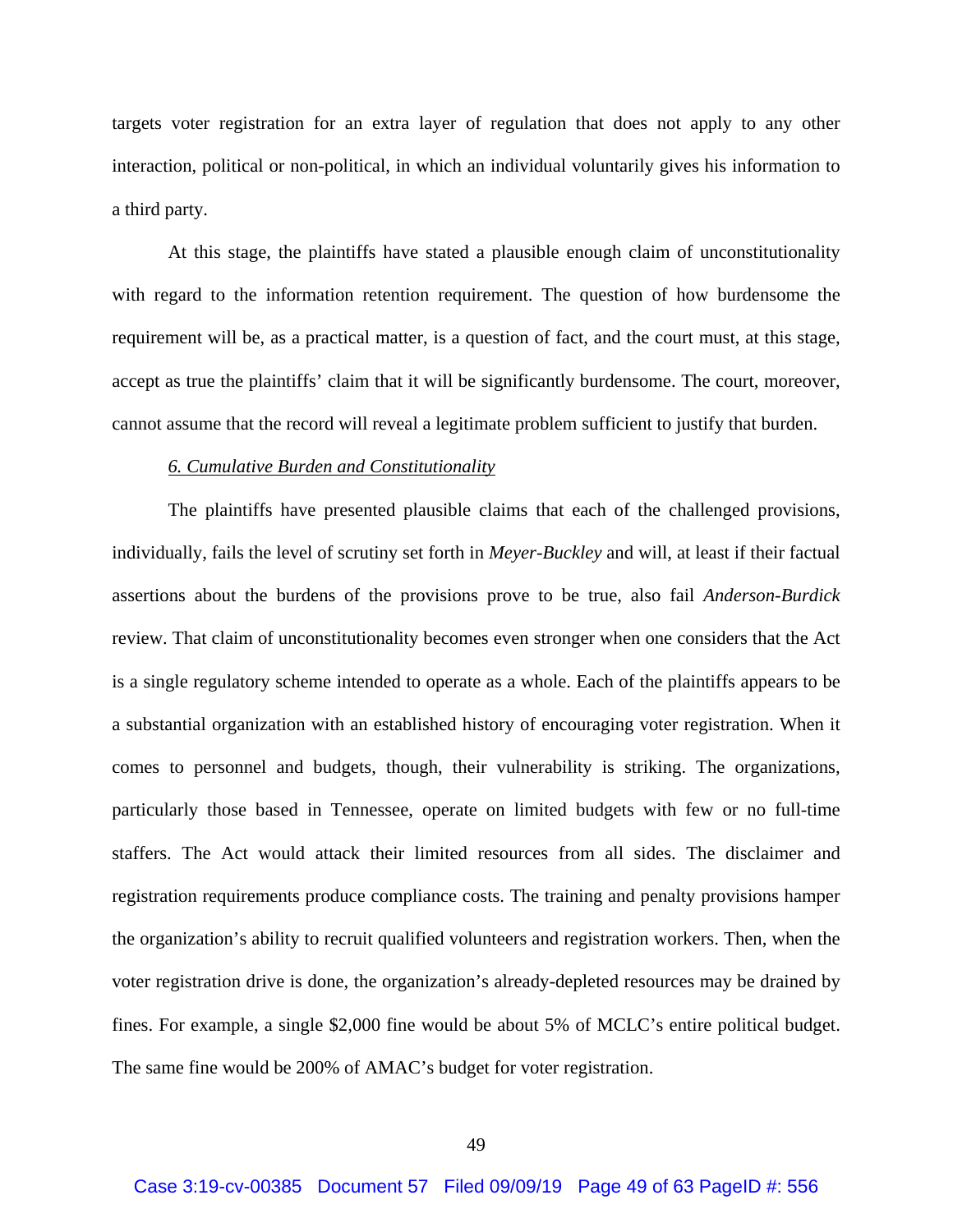Those burdens, moreover, are avoidable. If Tennessee is concerned that voter registration drives are being done incompetently, it can engage in public education efforts without relying on a complex and punitive regulatory scheme. If it is concerned that the drives are being done fraudulently—for example, by a person or organization collecting forms and never turning them in—it can punish the fraud rather than subjecting everyone else to an intrusive prophylactic scheme that true bad actors would likely evade regardless. *See Citizens for Tax Reform v. Deters*, 518 F.3d 375, 388 (6th Cir. 2008) (noting that Ohio law governing petition circulators was unnecessary, in part due to preexisting prohibition on election fraud). If the state is concerned about incomplete voter registration forms, it can devote resources to identifying them quickly and working with voters to complete them. If it is concerned that processing a large number of registration applications is too costly and difficult, it can make registration simpler. And if, after that, Tennessee is still concerned about the cost, then, as understandable as that concern may be, bearing the cost is what the Constitution requires. Having an active and engaged electorate can cost money; not having one can cost more.

"Election day—next year, and two years later, and two years after that—is what links the people to their representatives, and gives the people their sovereign power." *Rucho v. Common Cause*, 139 S. Ct. 2484, 2512 (2019) (Kagan, J., dissenting). Local election authorities, in many ways, are the custodians of that bond. No one in this case disputes that it is crucial to the functioning of our system of government that county election commissions have resources proportionate to the scale and importance of their responsibilities. But restricting voter registration drives in order to try to preserve election commission resources is like poisoning the soil in order to have an easier harvest. There is no point in taking a step to preserve resources if,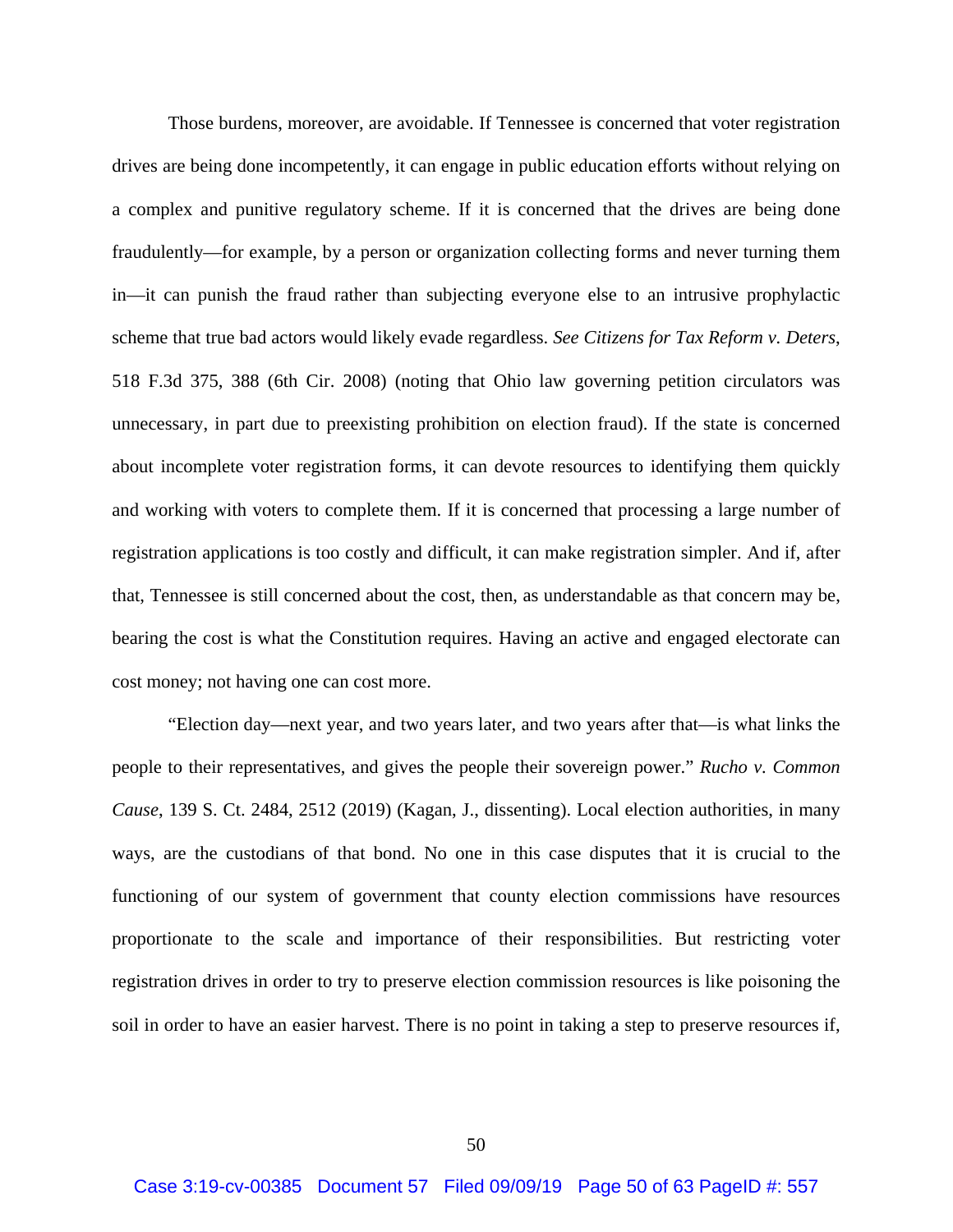by doing so, one thoroughly compromises the reason that the resources were important in the first place.

Because of its importance to the ongoing functioning of representative government, the right "to join with others to advance political beliefs," including through encouraging and facilitating voter registration, is among "the most fundamental of . . . constitutional rights." *Id.* The plaintiffs have pleaded a plausible claim that these particular efforts to regulate the sometimes-chaotic electoral process impinge on that right more than the Constitution permits. The court, accordingly, will not dismiss Claims I or V.

### **B. Claim II**

 Claim II alleges that the disclaimer requirements of Tenn. Code Ann. § 2-2-145 amount to government-mandated speech that serves no compelling or legitimate governmental function, in violation of the First Amendment. The defendants argue that the disclaimer requirements should be upheld under rational-basis review, because they govern only "factual, commercial speech," and the disclaimer requirements are rationally related to the government's interest in ensuring that prospective voters are fully informed about the nature of the entities with which they are dealing. (Docket No. 40 at 15.) The plaintiffs respond that the defendants have misidentified the appropriate standard for reviewing the Act and that it should instead be evaluated pursuant to the standard for evaluating government-compelled speech on political matters.

 The attempt to classify the plaintiffs' speech as commercial is certainly novel. "Commercial speech" has been "narrowly defined by the Supreme Court" as "'expression related solely to the economic interests of the speaker and its audience or 'speech proposing a commercial transaction.'" *Karhani v. Meijer*, 270 F. Supp. 2d 926, 931 (E.D. Mich. 2003)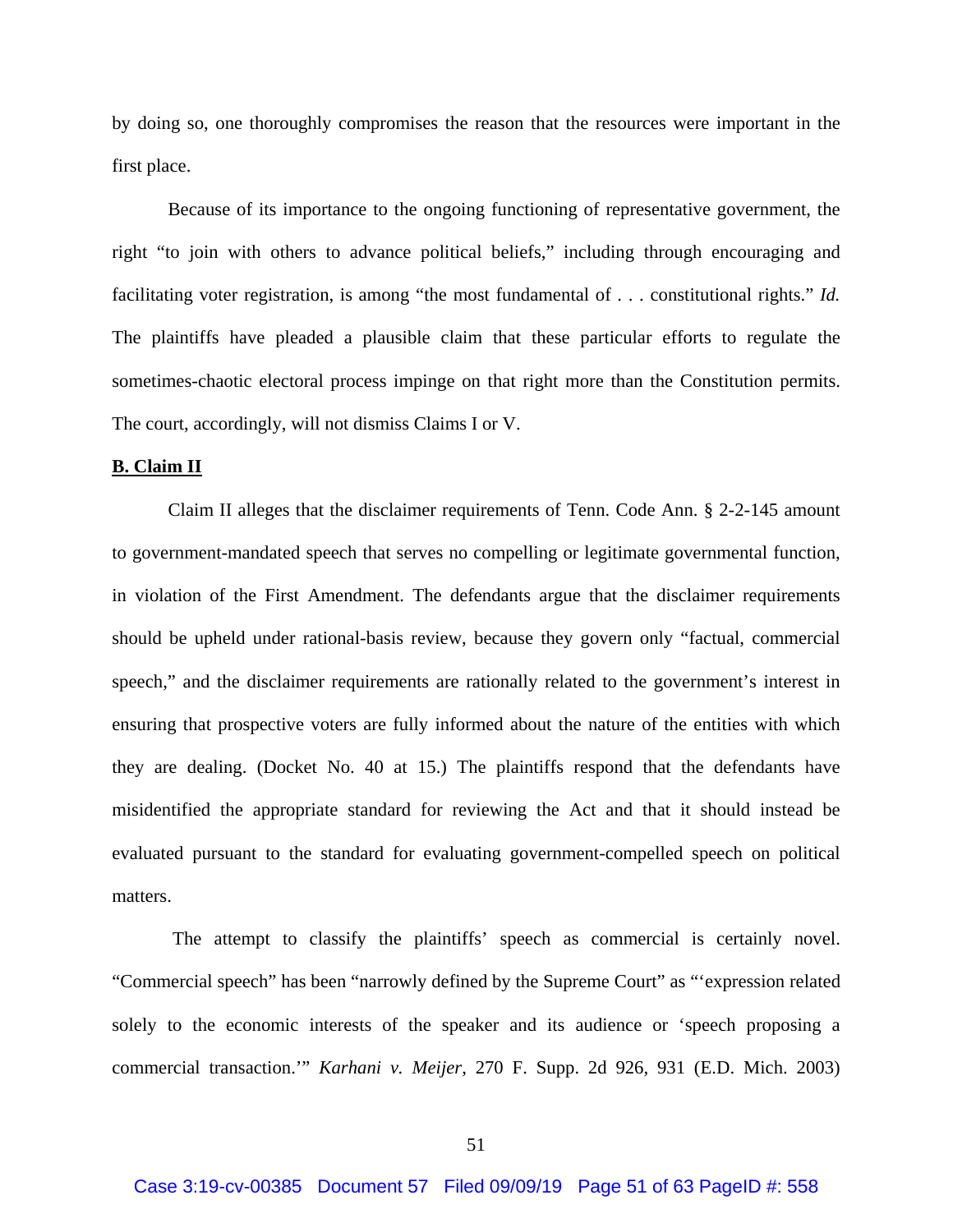(quoting *Cent. Hudson Gas & Elec. Corp. v. Pub. Serv. Comm'n of N.Y.*, 447 U.S. 557, 561 (1980); citing *Va. State Bd. of Pharmacy v. Va. Citizens Consumer Council, Inc.*, 425 U.S. 748, 762 (1976) (intermediary citations omitted)). The Act, in contrast, requires disclaimers attached to all "public communication[s] regarding voter registration status made by a political committee or organization"—that is, political, noncommercial speech on an issue of significant public concern. Tenn. Code Ann. § 2-2-145(a). The defendant's argument, as far as the court can tell, seems to be that communications about voter registration status are, in some sense, 'commercially' advertising the participation in elections, which the First Amendment should treat no differently than an advertisement for shoes or hamburgers.

It is not entirely clear that the defendants themselves even consider their "commercial speech" argument colorable, as the phrase appears nowhere in their Reply, despite the fact that the rest of their argument on Claim II is unchanged. (*See* Docket No. 46 *passim*.) In any event, political speech encouraging voter registration is not commercial speech for First Amendment purposes. The case on which the defendants chiefly rely in support of their argument, *Discount Tobacco City & Lottery, Inc. v. United States*, 674 F.3d 509 (6th Cir. 2012), is, therefore, inapposite. The Sixth Circuit in *Discount Tobacco City* expressly premised its reasoning on the conclusion that the challenged law regulated only commercial speech, leaving the plaintiffs' "ability to make 'direct comments on public issues' . . . untouched." *Id.* at 533 (quoting *San Francisco Arts & Athletics, Inc. v. U.S. Olympic Comm.*, 483 U.S. 522, 537 n.15) (1987)). *Discount Tobacco City*, therefore, does not provide the appropriate standard for considering Claim II.

 "The First Amendment guarantees 'freedom of speech,' a term necessarily comprising the decision of both what to say and what *not* to say*." Riley*, 487 U.S. at 796–97. A law that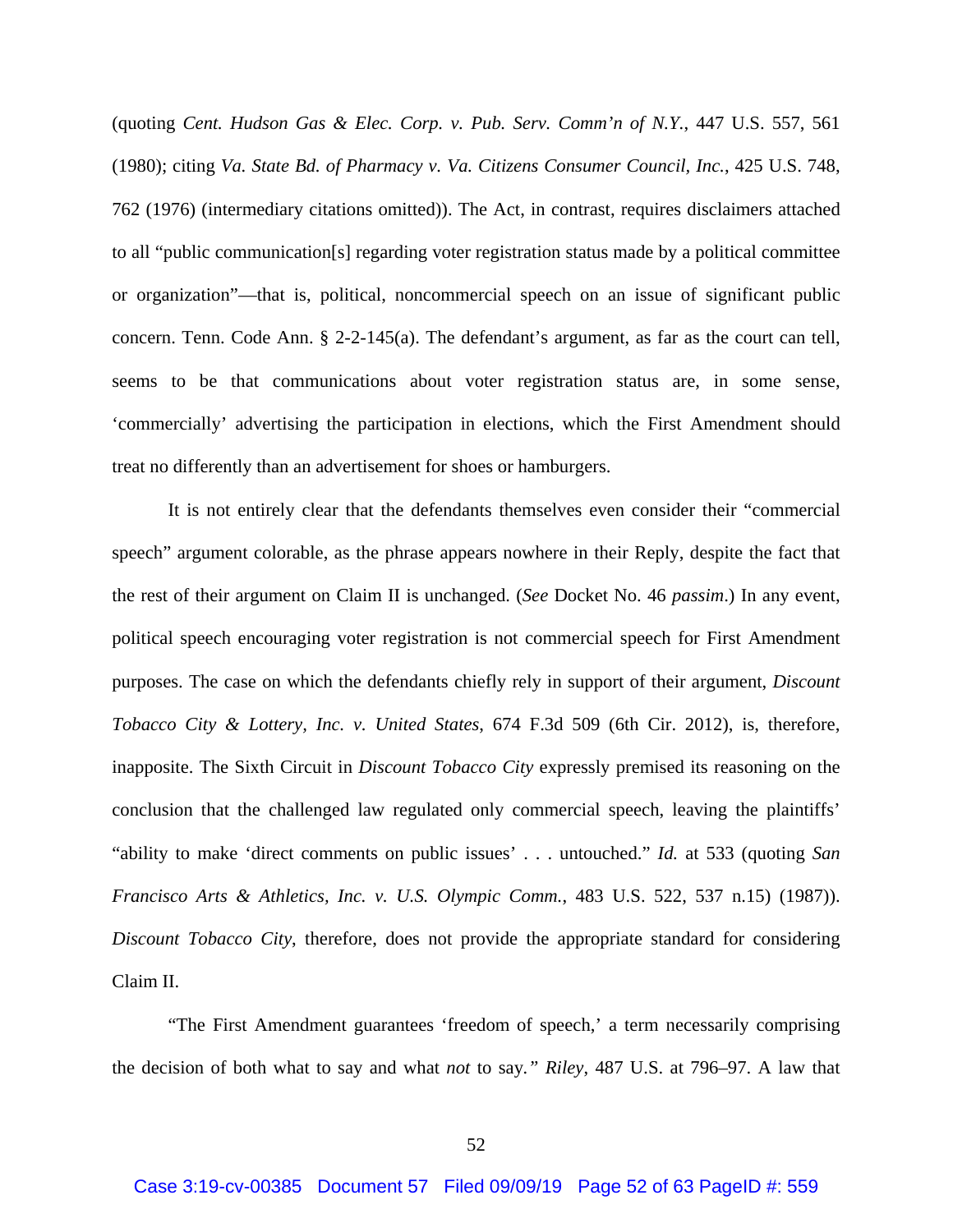"compel[s] individuals to speak a particular message" by following a "government-drafted script" that "alte<sup>[rs]</sup> the content of [their] speech" is a "content-based regulation of speech" and, therefore, "presumptively unconstitutional." *Nat'l Inst. of Family & Life Advocates v. Becerra*, 138 S. Ct. 2361, 2371 (2018) (quoting *Riley*, 487 U.S. at 795; *Reed v. Town of Gilbert, Ariz*., 135 S. Ct. 2218, 2226 (2015)). Such laws "may be justified only if the government proves that they are narrowly tailored to serve compelling state interests." *Id.* (citing *Reed*, 135 S. Ct. at 2226). The defendants make little, if any, argument that the Act's disclaimer requirements meet this standard, particularly for the purposes of a motion to dismiss. The defendants posit that voters may be confused about whether regulated parties are affiliated with the Tennessee Secretary of State. In order for a compelled disclosure to pass constitutional muster, however, it must "remedy a harm that is," at the very least, "'potentially real[,] not purely hypothetical.'" *Id.* at 2377 (quoting *Ibanez v. Fla. Dep't of Bus. & Prof'l Regulation*, 512 U.S. 136, 146 (1994)). If the defendants have evidence that the public is actually confused about whether private voter registration drives are performed by the Secretary of State *and* actually harmed by that confusion, then the defendants will be free to present that evidence at a later juncture. At this stage, however, the plaintiffs have pleaded a plausible claim that the disclaimer requirements are not directed at any compelling government interest.

 Even if the defendants can establish that the disclaimers required by the Act are directed at a real problem, there is reason to doubt that the Act is appropriately tailored to that problem. The government's "simple interest in providing voters with additional relevant information does not justify a state requirement that a [speaker] make statements or disclosures she would otherwise omit." *McIntyre*, 514 U.S. at 348. If the state is concerned that the public is insufficiently informed or misinformed, then "more benign and narrowly tailored options are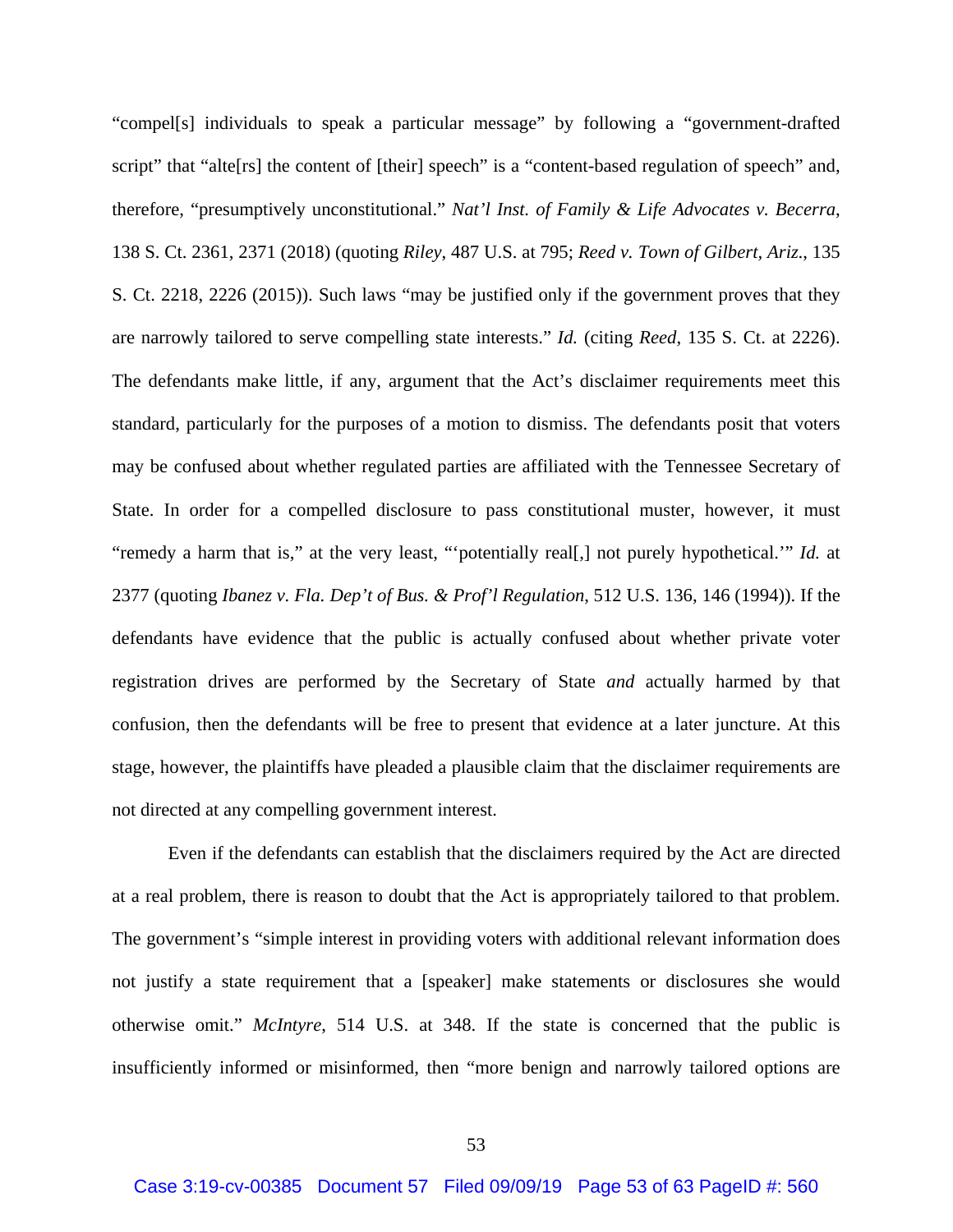available" than compelled speech. *Riley*, 487 U.S. at 800. For example, the state could "communicate the desired information to the public" itself through a public awareness campaign. *Id.* If the Tennessee Department of State is concerned that the public is confused about its role in voter registration, it is free to communicate with the public of its own accord.

Finally, even if one accepts that the government's purpose is compelling *and* that disclaimers are an appropriate tool for furthering that purpose, the plaintiffs have raised persuasive objections to the tailoring of the particular disclaimer requirements in the Act. For example, the disclaimer requirement reaches all "public communication regarding voter registration status made by a political committee or organization," not merely any particular subset of communications that is actually likely to result in public confusion. Tenn. Code Ann. § 2-19-145(a). This requirement, as written, would reach any number of wholly innocuous communications, including communications that, based on their content, present no threat of confusion whatsoever with regard to whether the government is involved.

Moreover, the requirement that the disclaimers be "conspicuous and prominently placed" in a way that is not "difficult to read or hear" and cannot "be easily overlooked," Tenn. Code Ann. § 2-19-145(d), read literally, sets an almost impossible standard. If, for example, an organization operates a website that includes multiple pages, it is unclear what form of disclaimer would be sufficiently prominent. For example, a disclaimer only on the site's main page would be missed by anyone who came to the site by a link to another page. Another option would be to place the disclaimer at the bottom of every page, like a copyright notice. That placement, however, could be "easily overlooked." The organization, lacking a good option, might force every user that accesses its site to acknowledge the disclaimer before going further. Even then, though, it is probably true, as a factual matter, that a user could "easily overlook" the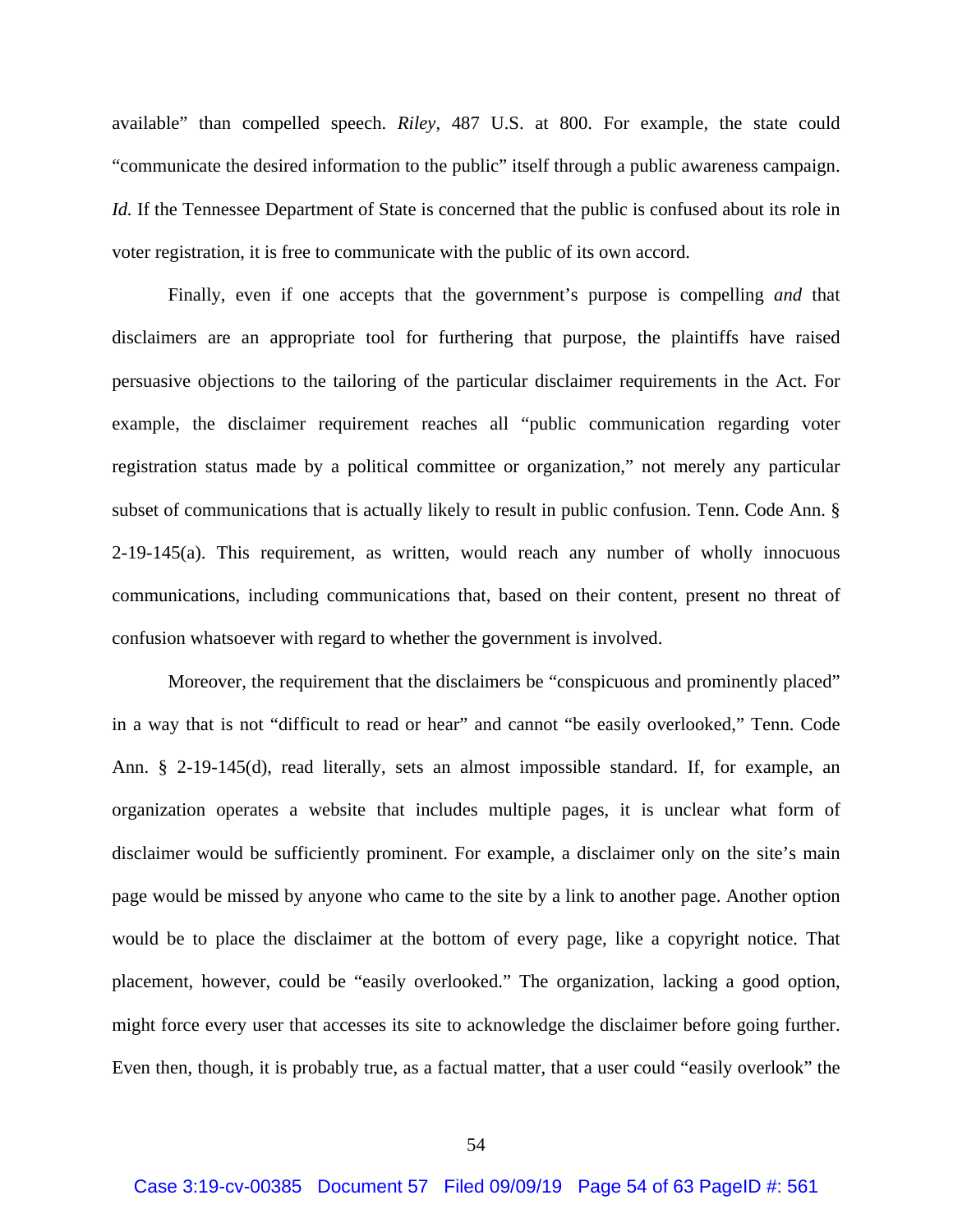disclaimer, just as users routinely skip quickly past terms of service and end user license agreements to get to the information and features they want in other websites and applications. People, particularly those living in a media environment that inundates them with information, are very good at overlooking things. Requiring a disclaimer that is incapable of being "easily overlooked" is, in practice, requiring a disclaimer so intrusive that it would threaten to swallow the communication that it is attempting to clarify.<sup>12</sup>

The defendants, as the parties defending a policy of government-compelled speech, "ha[ve] the burden to prove that the [challenged requirement] is neither unjustified nor unduly burdensome." *Becerra*, 138 S. Ct. at 2377 (citing *Ibanez*, 512 U.S. at 146). The plaintiffs have pleaded a plausible claim that the Act's disclaimer requirements clear neither bar. The court, accordingly, will not dismiss Claim II.

## **C. Claim III**

 Claim III alleges that, insofar as the Constitution permits some legislation akin to the Act, the Act itself is unconstitutionally overbroad in violation of the First Amendment. (*Id.* ¶¶ 229– 35.) The defendants argue that the court should dismiss this claim because none of the provisions of the Act are overbroad.

A law that has been facially challenged under the First Amendment "may be invalidated as overbroad if 'a substantial number of its applications are unconstitutional, judged in relation to the statute's plainly legitimate sweep.'" *Stevens*, 559 U.S. at 473 (quoting *Wash. State Grange v. Wash. State Republican Party*, 552 U.S. 442, 449 n.6 (2008)). Under this test, "any law imposing restrictions so broad that it chills speech outside the purview of its legitimate regulatory purpose

 $12$  The defendants may protest that they would never suggest enforcing the disclaimer requirement so aggressively. But it is not up to them. By making a violation of the disclaimer requirement a Class A misdemeanor, Tenn. Code Ann. § 2-9-145(e), Tennessee has given any local prosecutor the power to enforce the disclaimer requirement to the full extent of its text.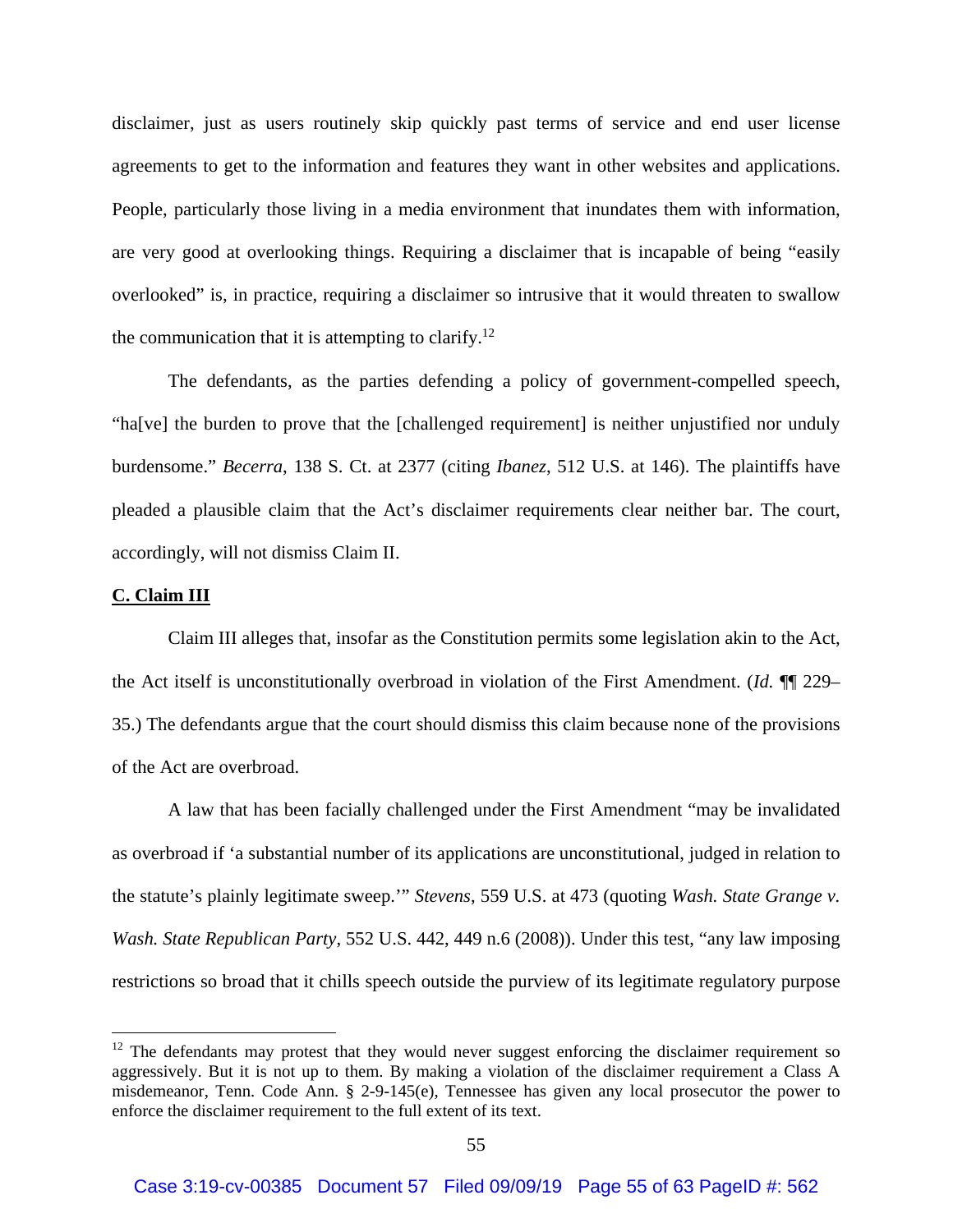will be struck down." *Deja Vu of Nashville, Inc. v. Metro. Gov't of Nashville & Davidson Cty., Tenn.*, 274 F.3d 377, 387 (6th Cir. 2001). The defendants' argument that the plaintiffs cannot satisfy this test is closely bound up with their arguments on Claims I and II. Specifically, the defendants argue that the Act is unlikely to reach much, if any, constitutionally protected activity given that, as they argue, (1) the Act does not regulate political speech and (2) the required disclaimers trigger minimal constitutional protection and are subject only to rational basis review. As the court has discussed above, neither of those premises is supported by the relevant case law.

 The viability of the plaintiffs' Claim III, therefore, largely flows from the court's analysis on Claims I and II. Insofar as the Act's restrictions on voter registration drives can be applied in a way consistent with the First Amendment—and it is not clear to the court how that would be the unconstitutional applications are far out of proportion to the permissible ones. For example, even if it might be permissible to punish people who chronically, knowingly hand in deficient forms at a rate far in excess of what is ordinary—and the court does not rule that it would be that is no basis for the Act's punishing conscientious voter registration workers whom it forced to hand in incomplete forms under the 10-day turn-in requirement. And while it is almost certainly permissible to offer government-provided registration drive training, that is no basis for requiring it and chilling the speech of everyone unable or unwilling to submit themselves to the Coordinator of Elections' government-sponsored message. Finally, while it is conceivable that some large, smoothly functioning organizations which limit themselves to heavily planned voter registration activities might be able to comply with the pre-registration requirement without too great a hardship, that is no basis for chilling the speech of organizations for which it would be a burden. Many of the plaintiffs are relatively large and very experienced in operating voter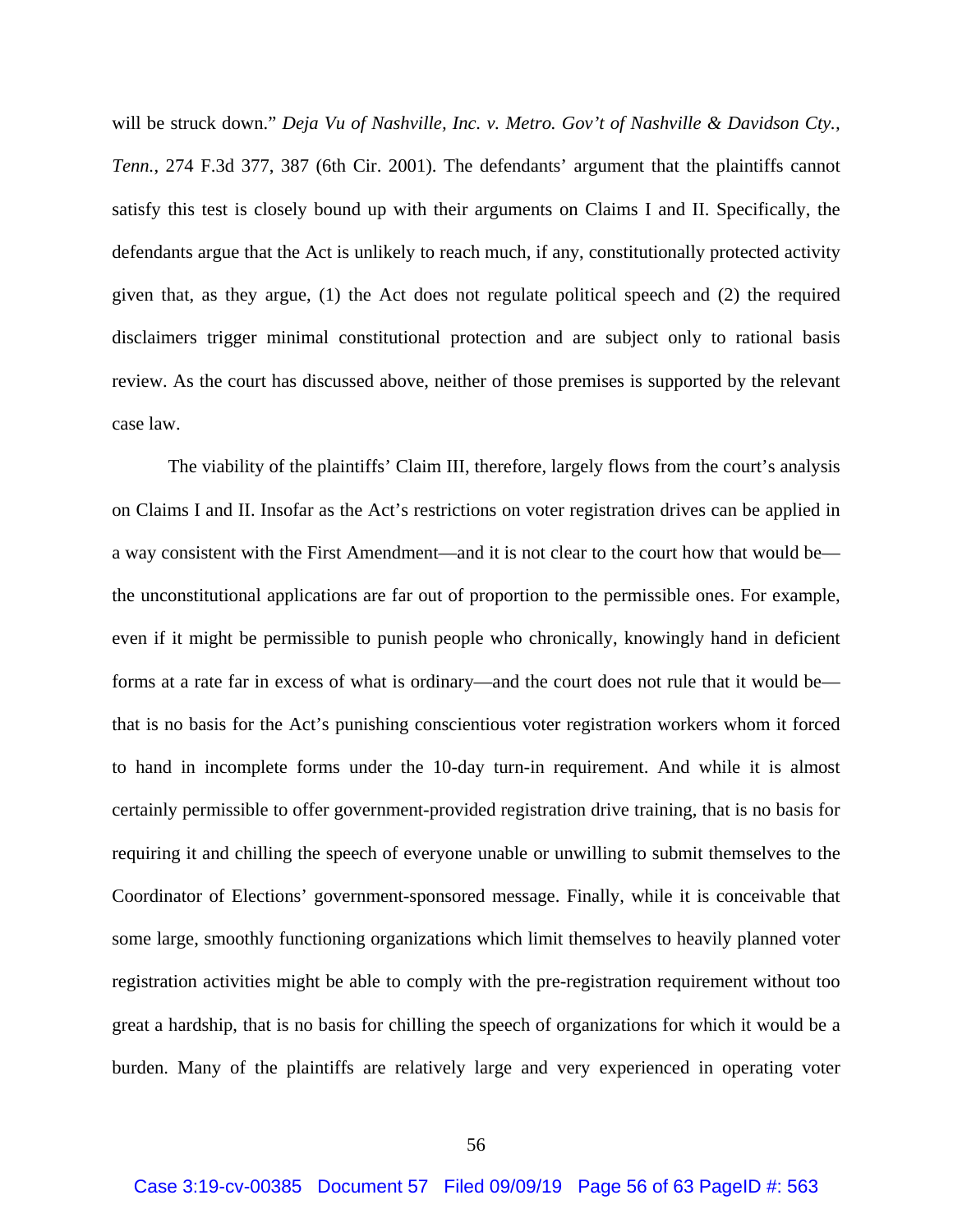registration drives, but even they, by their allegations, will have their speech chilled by that requirement.

Similarly, even accepting, for the sake of argument, that some disclaimer requirement would be constitutional, the indiscriminate overbreadth of the requirement, as written, far overshadows the narrow class of cases where it might be permissible. The phrase "[a] public communication regarding voter registration status made by a political committee or organization," Tenn. Code Ann. § 2-19-145(a)(1), could reach an extraordinarily wide array of communications, including ones posing no threat whatsoever of confusing any voter or prospective voter. The plaintiffs have stated a plausible argument that the challenged provisions of the Act, if not otherwise unconstitutional, are unconstitutionally overbroad. The court, accordingly, will not dismiss Claim III.

## **D. Claim IV**

Claim IV alleges that various of the Act's requirements are unconstitutionally vague in violation of the plaintiffs' rights to due process under the Fourteenth Amendment. Specifically, the plaintiffs suggest that the highlighted terms in the thirteen following provisions of the Act are impermissibly vague $13$ :

1. "A person or organization **who has not been designated by the county election commission under § 2-2-111** and who conducts **a supplemental voter registration**  drive . . . . " Tenn. Code Ann. § 2-2-142(a). The plaintiffs complain that this language leaves it unclear whether a person or organization which is the county's designee for a particular supplemental voter registration drive is exempt for that drive only or all drives.

2. "A person or organization . . . who **conducts** a supplemental voter registration . . . ." *Id.* The plaintiffs complain that it is unclear what it means to "conduct" a voter

<sup>&</sup>lt;sup>13</sup> In their briefing on this issue, the plaintiffs cite several paragraphs of their Amended Complaint that do not appear to allege an actual linguistic ambiguity. Rather, they merely highlight the arguably strange way that the Act assesses fines on a county-by-county basis. (See Docket No. 44 at (citing Docket No. 37 ¶¶ 136, 138–40).) The fact that these provisions may seem strange or unfair, however, does not make them vague. The court, therefore, will limit its analysis to provisions where the plaintiffs have identified actual linguistic ambiguity.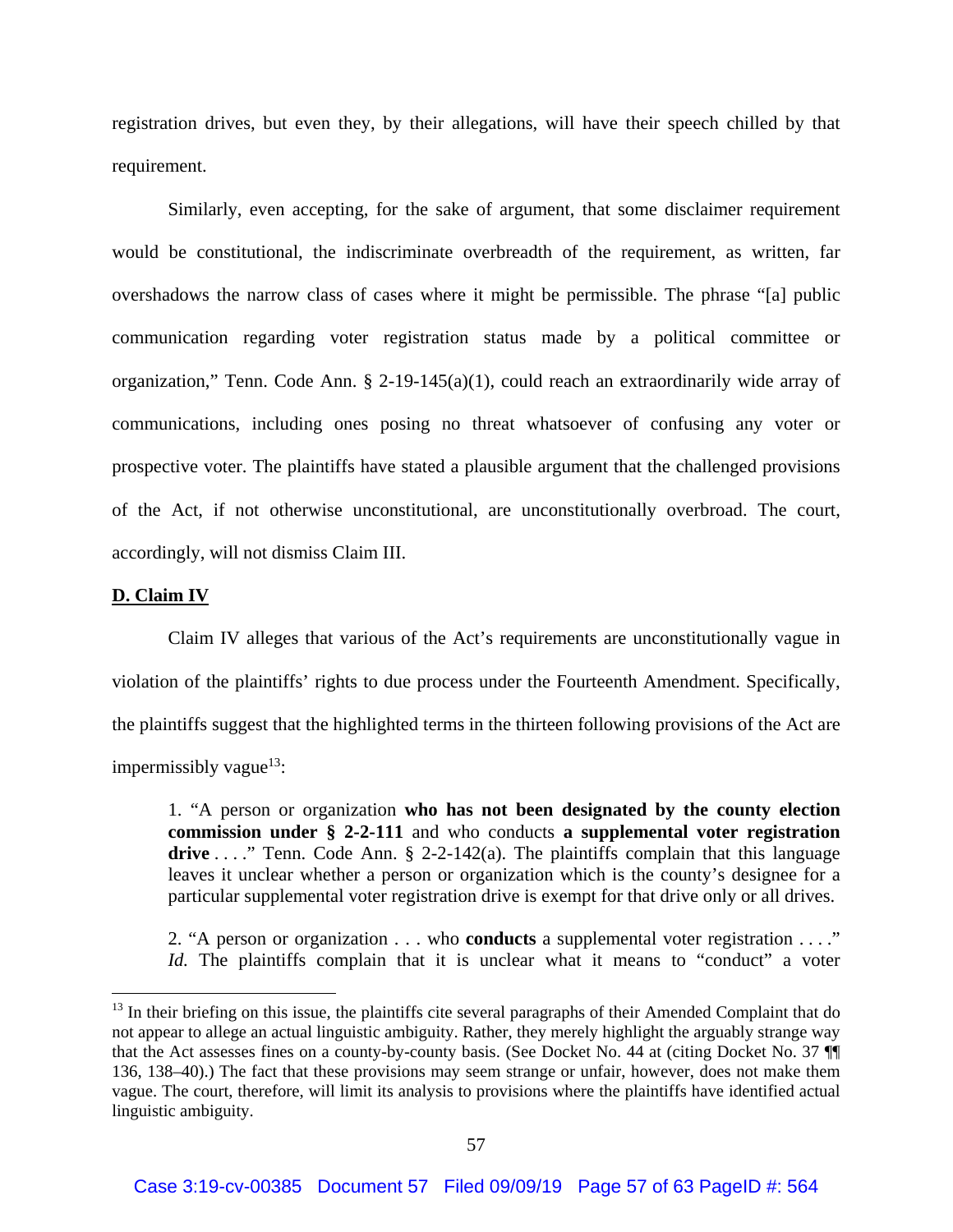registration drive and who can be said to "conduct" it. Accordingly, it is impossible to know which individuals must comply with the full registration requirements.

3. "Prior to conducting a **voter registration drive** . . . ." *Id.* The plaintiffs complain that "voter registration drive" is not defined. They also complain that, on its face, the Act does not specify that it applies only to voter registration drives in Tennessee.

4. ". . . **drive in which the person or organization attempts to collect voter registration applications of one hundred (100) or more people** . . . ." *Id.* The plaintiffs complain that it is unclear what constitutes a single drive for purposes of tallying the 100 prospective-voter number. For example, it is unclear whether multiple planned activities over the course of multiple days, by the same organization and generally targeting the same population, would count as one or multiple voter registration drives. This problem is exacerbated, they argue, because the ensuing provisions use the singular and plural of "drive"/"drives" inconsistently. *Compare* Tenn. Code Ann. § 2-2-142(a)(1)(A) *with* Tenn. Code Ann. § 2-2-142(a)(1)(B).

5. ". . . drive in which the person or organization **attempts** to collect voter registration applications of one hundred (100) or more people . . . ." *Id.* The plaintiffs complain that it is unclear what it means to attempt to collect voter registration applications of one hundred or more people, given that voter registration drives do not necessarily have preset targets and each drive is merely attempting to obtain as many valid registrations as possible.

6. "**Prior to conducting a voter registration drive**, the person or agent of an organization **shall . . . [c]omplete training** . . . [and] **[f]ile a sworn statement** stating that the person or organization shall obey all state laws and procedures . . . ." Tenn. Code Ann. § 2-2-142(a)(1)(C). The plaintiffs complain that it is unclear how these provisions apply to individuals who complete training and file a sworn statement once and then engage in multiple voter registration drives over a period of time, specifically with regard to if and how often the person must retake the training and/or file a fresh statement.

7. ". . . individuals who are not **paid** to collect voter registration applications or to organizations that are not **paid** to collect voter registration applications . . . ." Tenn. Code Ann.  $\S$  2-2-142(g). The plaintiffs complain that it is unclear whether "paid" covers, for example, volunteers who receive stipends and organizations that receive grants of various types.

8. ". . . organizations . . . that **use only unpaid volunteers to collect** voter registration applications . . . ." *Id.* The plaintiffs complain that this language is unclear with regard to how it applies to organizations that use unpaid volunteers to collect voter registration forms but use paid staff in support roles that support the drive, such as by processing forms or providing training.

9. ". . . any application that **lacks** the applicant's name, [or other enumerated items]." Tenn. Code Ann. § 2-2-143(b). The plaintiffs complain that it is unclear whether this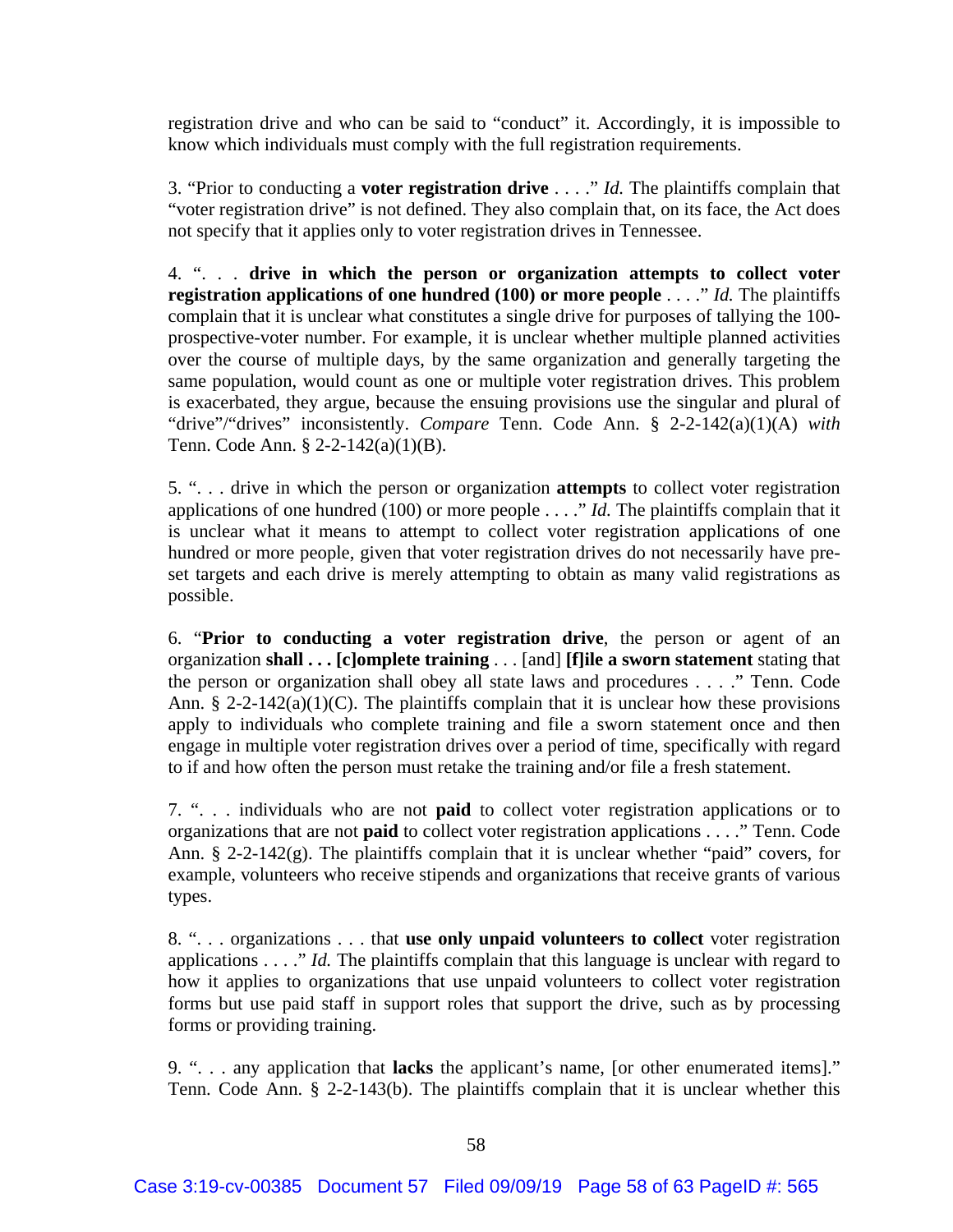provision covers applications where the enumerated information is filled in but is incorrect, illegible, or incomplete, such as, for example, a form including a residential address without a zip code.

10. "A **public** communication regarding voter registration status . . . ." Tenn. Code Ann.  $§$  2-2-145(a)(1). The plaintiffs complain that, while the Act provides a non-exhaustive list of "public communications," the term is otherwise ambiguous. For example, it is unclear whether it would apply to one-on-one conversations in public places.

11. "A public communication **regarding voter registration status** . . . ." *Id.* The plaintiffs complain that it is unclear what qualifies as a communication regarding voter registration status, including whether it encompasses communications that touch on voter registration generally or that implicate registration only incidentally as part of a broader message about voting.

12. ". . . . **clear and conspicuous and prominently placed** . . . ." Tenn. Code Ann. § 2- 19-145(d). The plaintiffs argue that this standard is wholly ambiguous, for reasons discussed at greater length herein.

13. "Any **person** who intentionally and knowingly violates [the disclaimer provisions] ...." Tenn. Code Ann.  $\S$  2-19-145(e). The plaintiffs complain that it is unclear whether and how this provision applies to violations committed by organizations.

The defendants argue that the plaintiffs have, at most, identified ordinary ambiguities that might create problems in a few hypothetical cases, but not ambiguities so vague that they raise constitutional concerns.

To succeed on a vagueness challenge to a statute, a plaintiff must show that the relevant terms "(1) 'fail to provide people of ordinary intelligence a reasonable opportunity to understand what conduct it prohibits' or (2) 'authorize or even encourage arbitrary and discriminatory enforcement.'" *Platt v. Bd. of Comm'rs on Grievances & Discipline of Ohio Supreme Court*, 894 F.3d 235, 246 (6th Cir. 2018) (quoting *Hill v. Colorado*, 530 U.S. 703, 732 (2000)). "'[A] more stringent vagueness test should apply' to laws abridging the freedom of speech . . . ." *Id.* (quoting *Vill. of Hoffman Estates v. Flipside, Hoffman Estates, Inc.*, 455 U.S. 489, 499 (1982)). That standard can be "relaxed somewhat" if the law at issue "imposes civil rather than criminal penalties and includes an implicit scienter requirement." *Id.* (citing *Hoffman Estates*, 455 U.S. at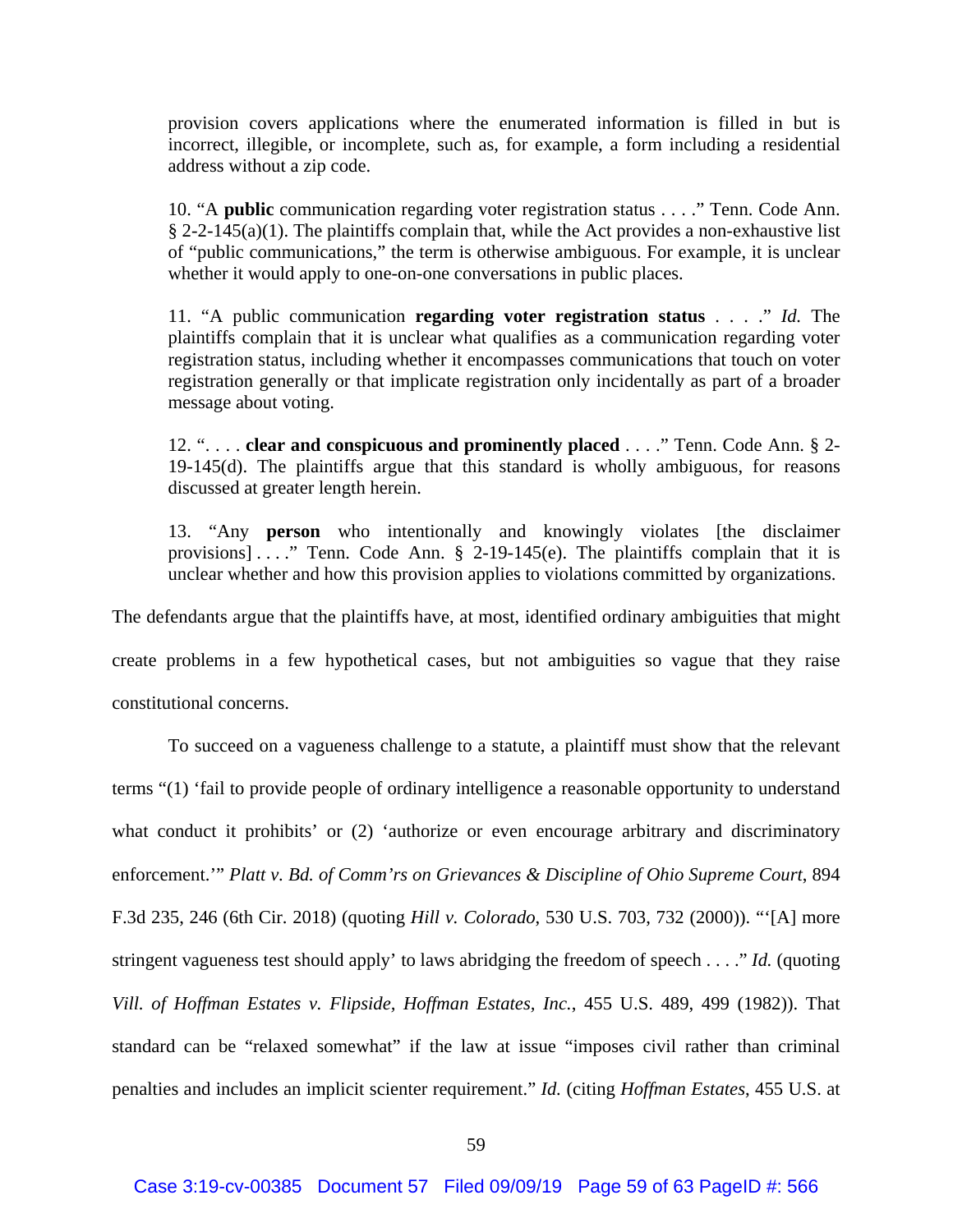499). Several of the challenged provisions of the Act, however, impose criminal liability, and those that do not impose criminal liability generally lack a scienter requirement.

The question of unconstitutional vagueness largely calls on the court to consider the language of a statute as a legal matter. Nevertheless, there may be factual issues that provide relevant background, particularly with regard to ordinary practices in the governed field—here, voter registration, activism, and elections. The court, therefore, must approach this issue at least somewhat tentatively. Nevertheless, the court can, at least as a preliminary matter, consider the general plausibility of the plaintiffs' linguistic arguments.

 A statute is not unconstitutionally vague merely because it is "susceptible to clever hypotheticals testing its reach." *Id.* at 251. Statutory ambiguity happens; if that were not the case, the job of the courts would be considerably simpler. Many of the listed ambiguities specifically, numbers 1, 2, 3, and 8 listed above—strike the court as most likely to present runof-the-mill absences of clarity that would make for a difficult case if applied in the manner identified but that do not necessarily raise constitutional problems. A few other provisions are susceptible to troublingly vague readings if a particular word or phrase is construed one way but can also be fairly construed in a way likely to pass constitutional muster—namely, numbers 5, 9, and 13. A few of the provisions that the plaintiffs have identified, however, involve so much ambiguity that the plaintiffs have, without a doubt, made at least a plausible claim that individuals who wish to comply with the Act have not been given a reasonable opportunity to understand what the Act prohibits.

 First, the Act offers no guidance for when a person or organization should consider its activities to consist of a single voter registration drive or multiple registration drives. For example, a group might plan a series of events at different churches, temples, or mosques, once a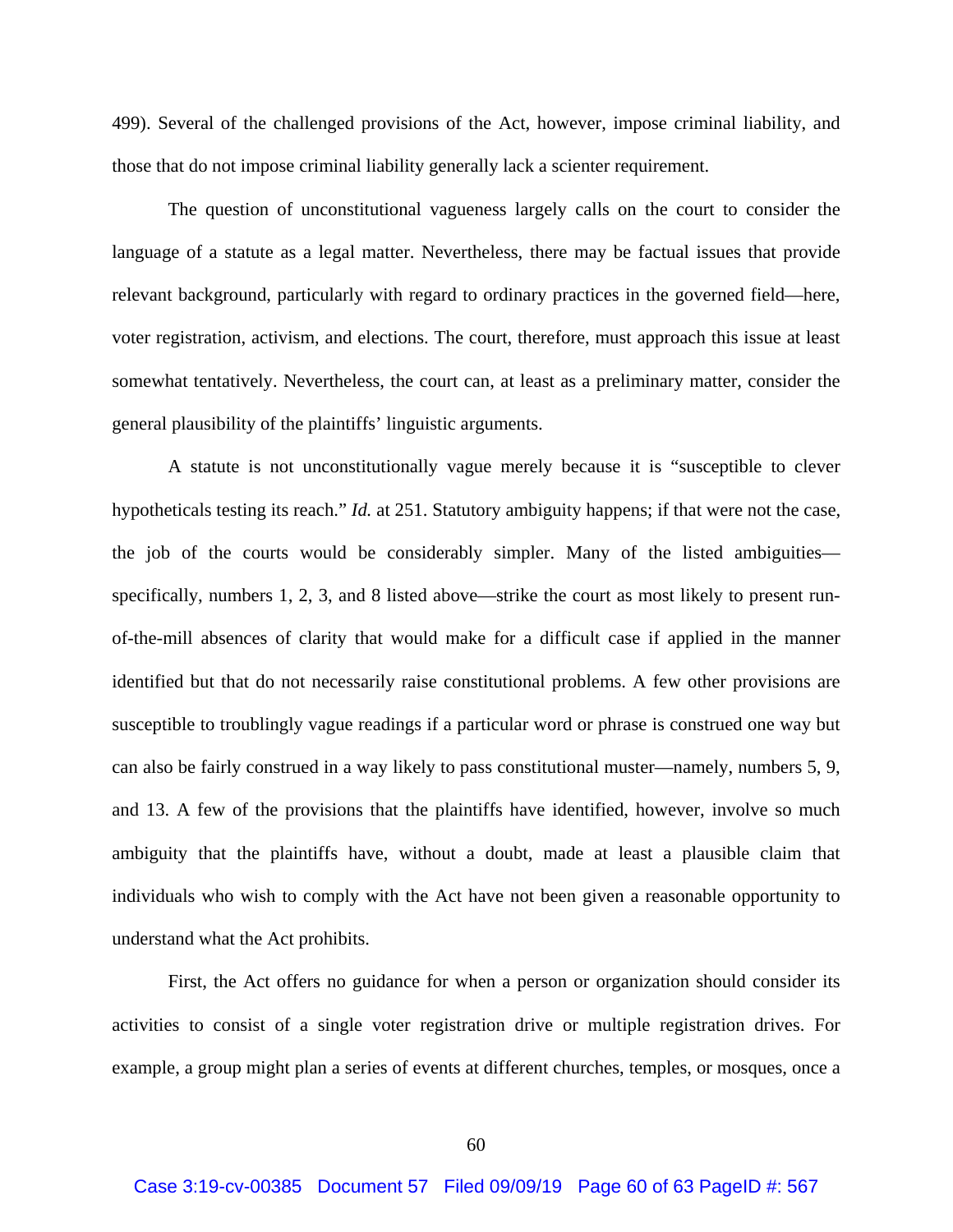week, for a month. In this hypothetical, the organization would know, from experience, that no single effort at a single institution would be expected to yield more than 30 registration applications. Is that a single voter registration drive covered by the Act or four voter registration drives that are not? What if, instead, a single organization held multiple events, in multiple locations and operated by entirely different teams, as part of a "Voter Registration Day," with none individually expected to exceed more than a few dozen registrations? What if the same Voter Registration Day effort was held, but rather than having been done by different teams within a single organization, it was operated by multiple organizations in loose coordination with each other? Or, finally, what if a single organization is just involved in voter registration efforts, every day or almost every day, on a rolling basis and in numerous locations? These are not outlandish hypotheticals—they are easily foreseeable possibilities that go to the heart of how the Act would work. Unless an organization has some fair warning of how to know when the Act will apply, the Act cannot constitutionally restrict the organization's First Amendment activities.

 Second, and relatedly, the Act gives no guidance on how often a person must receive fresh training or file a fresh sworn statement of compliance. The Act could be read as requiring new training and a new filing with each drive that a party conducts—although that requirement would seem to be quite onerous. But even then, the Act has given no guidance about what consists of a single drive. As written, a volunteer can go to the trouble of receiving training from the Coordinator of Elections and then, within hours, be unsure of whether she needs to do it again before she can help across town. That ambiguity, as well, places too much of a burden on individuals who merely wish to exercise their First Amendment rights within the law.

 Third, the scope of much of the Act is defined in terms of whether organizations or workers are "paid to collect voter registration applications," Tenn. Code Ann. § 2-2-142(g), but,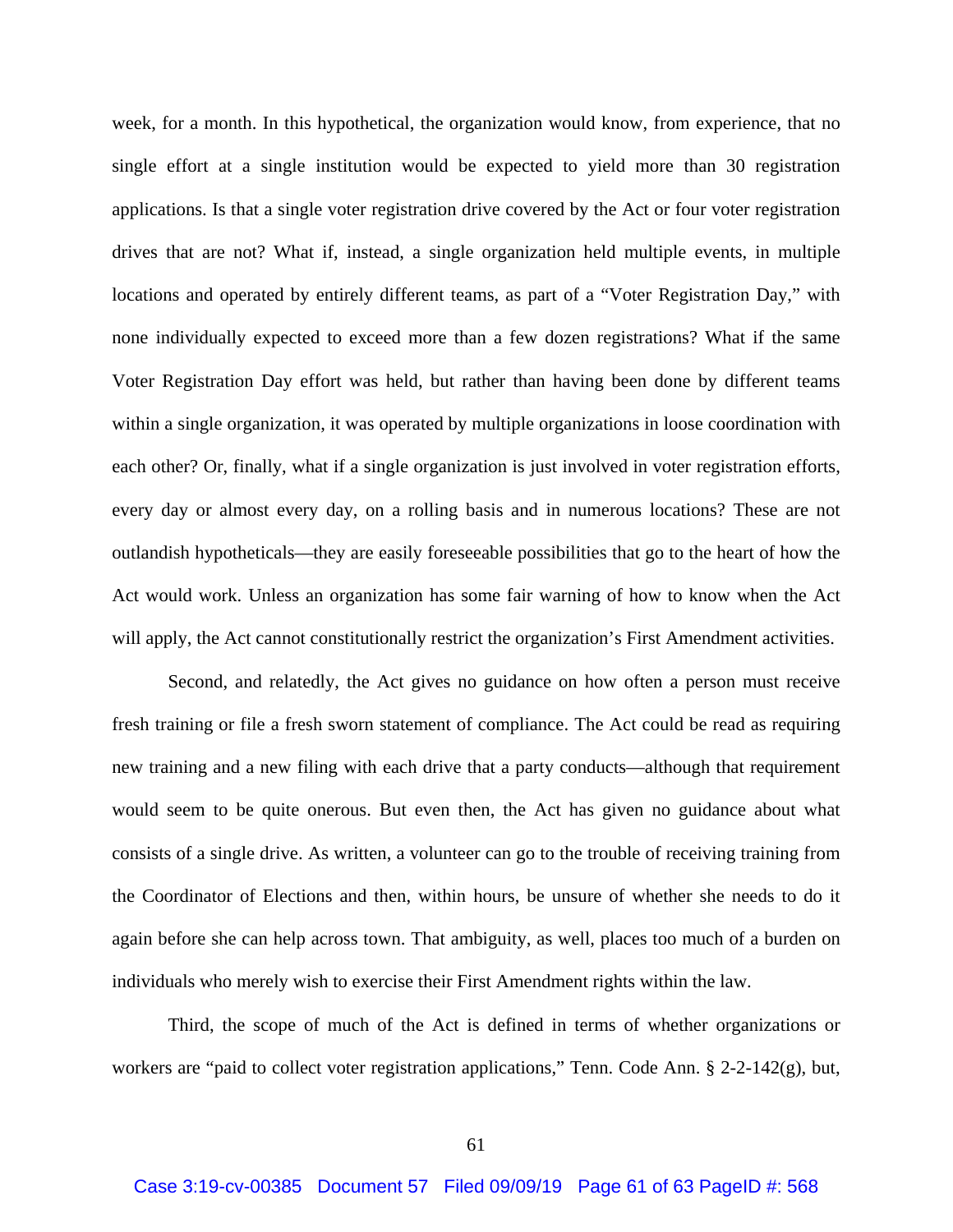outside of a few clear-cut areas, it is entirely unclear what that term means. The provision, presumably, covers individuals paid an hourly wage to collect registrations and organizations that have entered into contracts specifically to collect registrations for an identified price. It is unclear, however, if the language applies to, for example, individuals receiving a stipend or organizations that receive grants to engage in voter registration activities generally. *See Project Vote*, 455 F. Supp. 2d at 707 (noting difficulty of determining which voter registration workers are "compensated"). Without some clarity about the type of payment contemplated by the Act, it is impossible for a person or organization to know if it is covered.

 Fourth, the phrase "a public communication regarding voter registration status," Tenn. Code Ann. § 2-2-145(a)(1), is ambiguous in at least two major ways. The Act explains that "'public communication' includes communications made using newspapers or magazines, mass mailings, phone bank or text messages, electronic mail systems, or websites," Tenn. Code Ann. §  $2-2-145(a)(2)$ , but it is impossible to discern what other communications it includes. A conversation between a volunteer and a potential voter in the park, for example, is simply the equivalent of a "phone bank . . . message," without the phone, so there is no assurance, in the statute, that the conversation would be exempt from the disclaimer requirement. The Act also gives no guidance with regard to whether this provision applies to billboards or other signage an application that might be particularly challenging, given that signage is generally intended to be legible from a distance, and it would be difficult to integrate a disclaimer that would be similarly legible. Even when one resolves the question of medium, the phrase "regarding voter registration status" could be read to reach virtually any conversation that even touches on the issue of individual voting and eligibility. A person or organization operating under the Act would